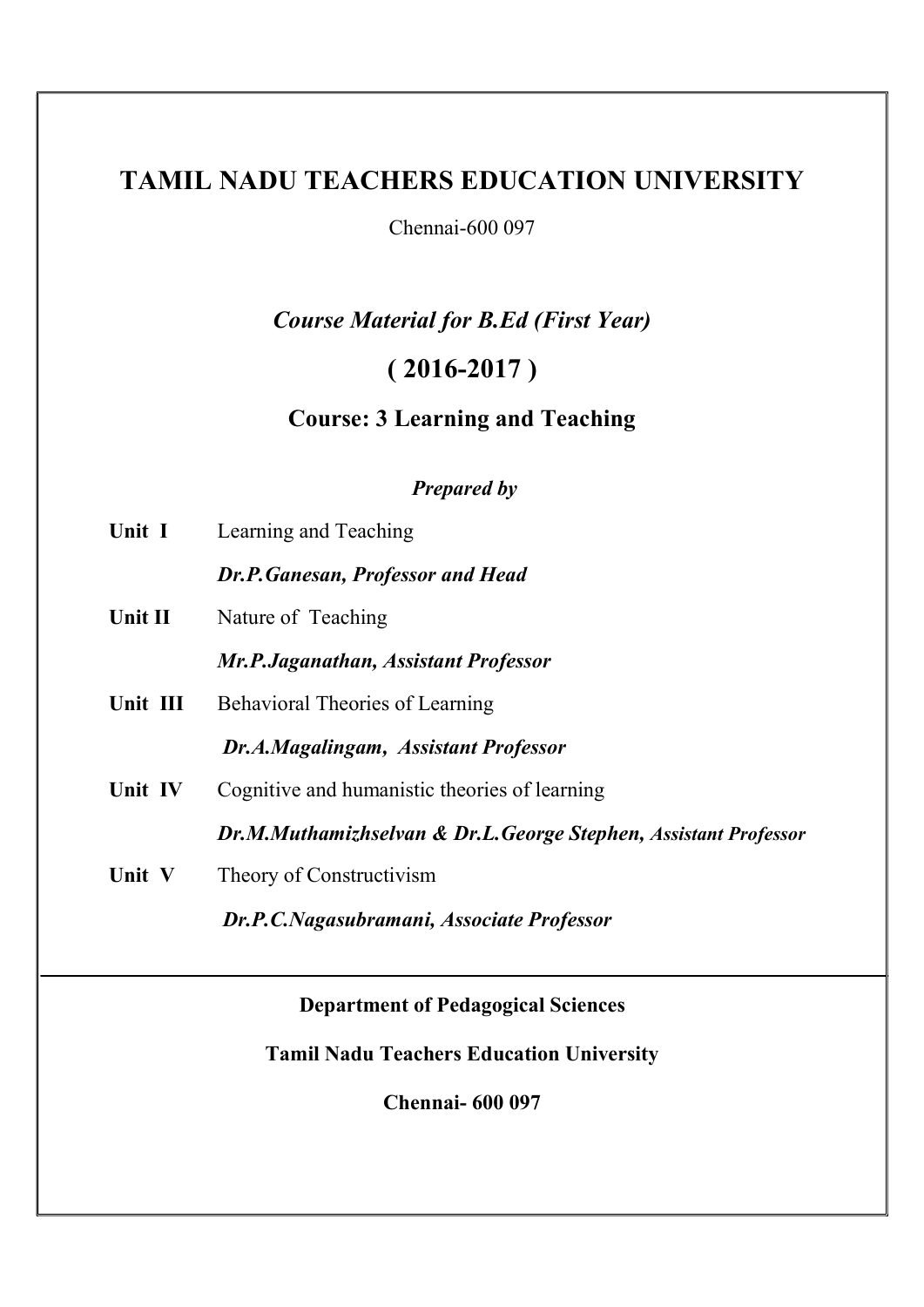# UNIT- 1: NATURE OF LEARNING

# Objectives:

- 1. Understand the nature of learning and basic principles
- 2. Comprehend the principles and techniques of active learning and their implications
- 3. Learns to differentiate rote learning and meaningful learning
- 4. Understand the self learning

# INTRODUCTION

Learning is acquiring knowledge or any skill that enriches our life. Learning is change in behavior. The Elements of learning will support learning to be lively and interesting. The information given below will supplement the basic principles of learning, rote learning, meaningful learning, active learning and self- learning.

# LEARNING: MEANING

- 1. The acquisition of knowledge or skills through study, experience or being taught
- 2. Learning is the act of acquiring new or modifying and reinforcing knowledge through study.
- 3. Knowledge acquired by systematic study in any field of scholarly application.
- 4. The modification of behavior through practice, training and experience
- 5. Learning itself cannot be measured, but its results can be.
- 6. Learning is an important form of personal adaptation.
- 7. The activity of gaining knowledge by studying, practicing and being taught
- 10. Knowledge or skill gained from learning

# LEARNING: DEFINITION

1. Learning is acquiring any skill that enriches your life. It doesn't have to be taught out of a book or by a teacher, rather you may acquire it through your own exploration, through sharing or by instruction from anyone, not necessarily a "teacher".

# - ANGELA SINGLE

2. Learning is a relatively permanent change in the behavior or attitude of a person over time.

- CHRISTING CHIN SANG

3. The acquisition of new responses to various stimuli.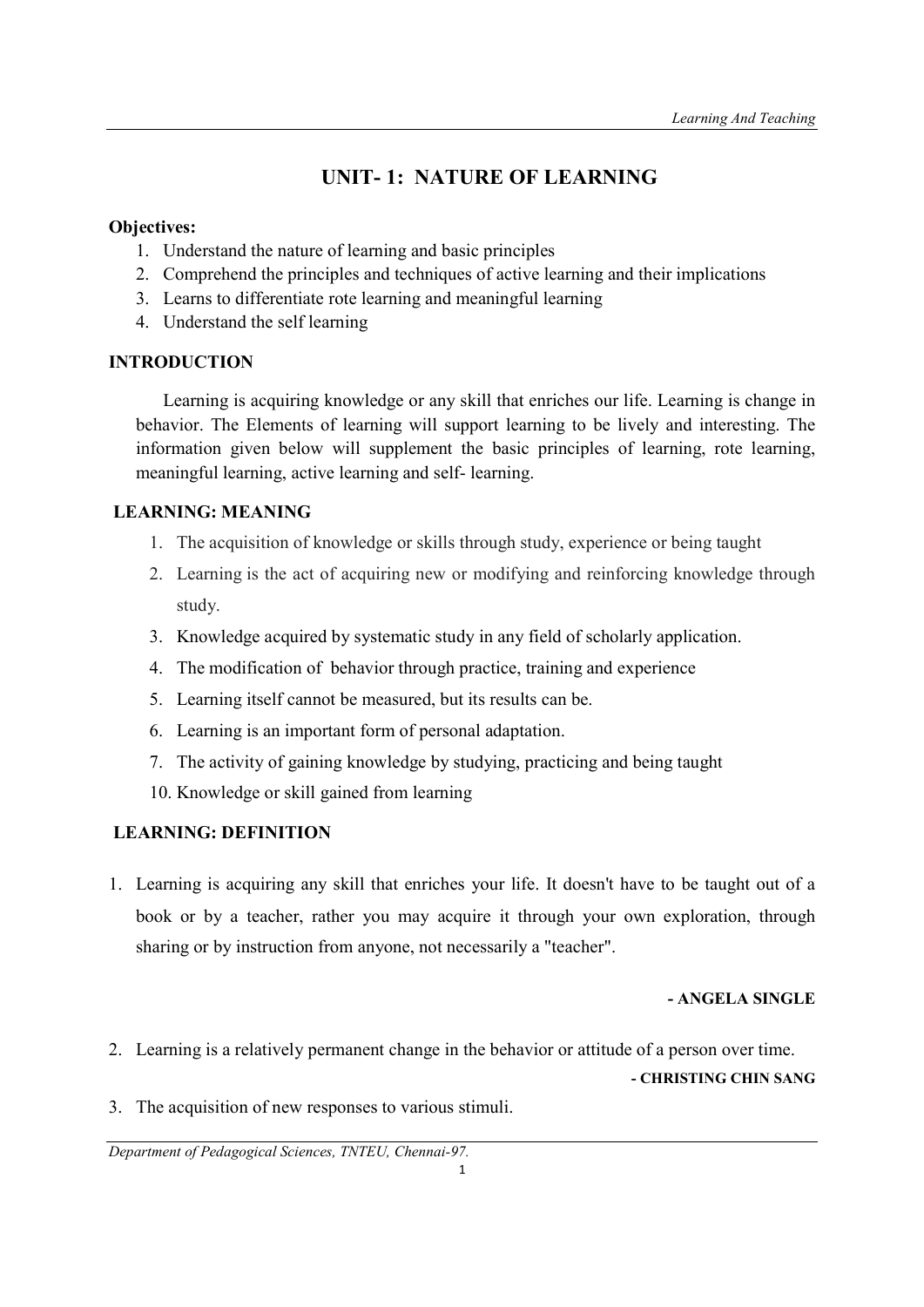#### - ERIC BLACKBURN

4. Learning is accumulating of experiences and the consequential growth and new understanding of the world around us.

#### - KRISTI MCGRATH

5. Learning is a change in behavior.

#### -REBECCA PANGBORN

6. Learning is a process. It is not static. A person never stops acquiring new information. It keeps a person's mind active and aware but also conscious to the world around them.

#### - VERONICA IACOBAZZO

7. Learning is a lifelong process of gaining and using information presented to us. The ability to learn is endless, as long as the desire is present. Learning is only successful when the information gained is used and understood.

#### - THOMAS CORRELL

8. Learning is the accruing of knowledge that collectively drives behavior development and external interaction.

#### - ABBY SHUBERT

9. A change that occurs in response to thinking or other sensual stimuli.

#### - SCOTT MILLER

10. Learning is a relatively permanent change in behavior that results from experience

#### -STEPHEN B.KLEIN

## Elements of Learning

The elements of learning are

- 1. Face-to-face promotive interaction—refers to students talking to each other in order to share insights and ideas.
- 2. Individual responsibility—refers to holding students accountable for themselves to prevent "freeloading" in a learning group.
- 3. Collaborative skills—include skills necessary for effective group functioning, such as leadership, teambuilding, and conflict resolution.
- 4. Group processing—refers to how well the group is functioning aside from the academic products or performances.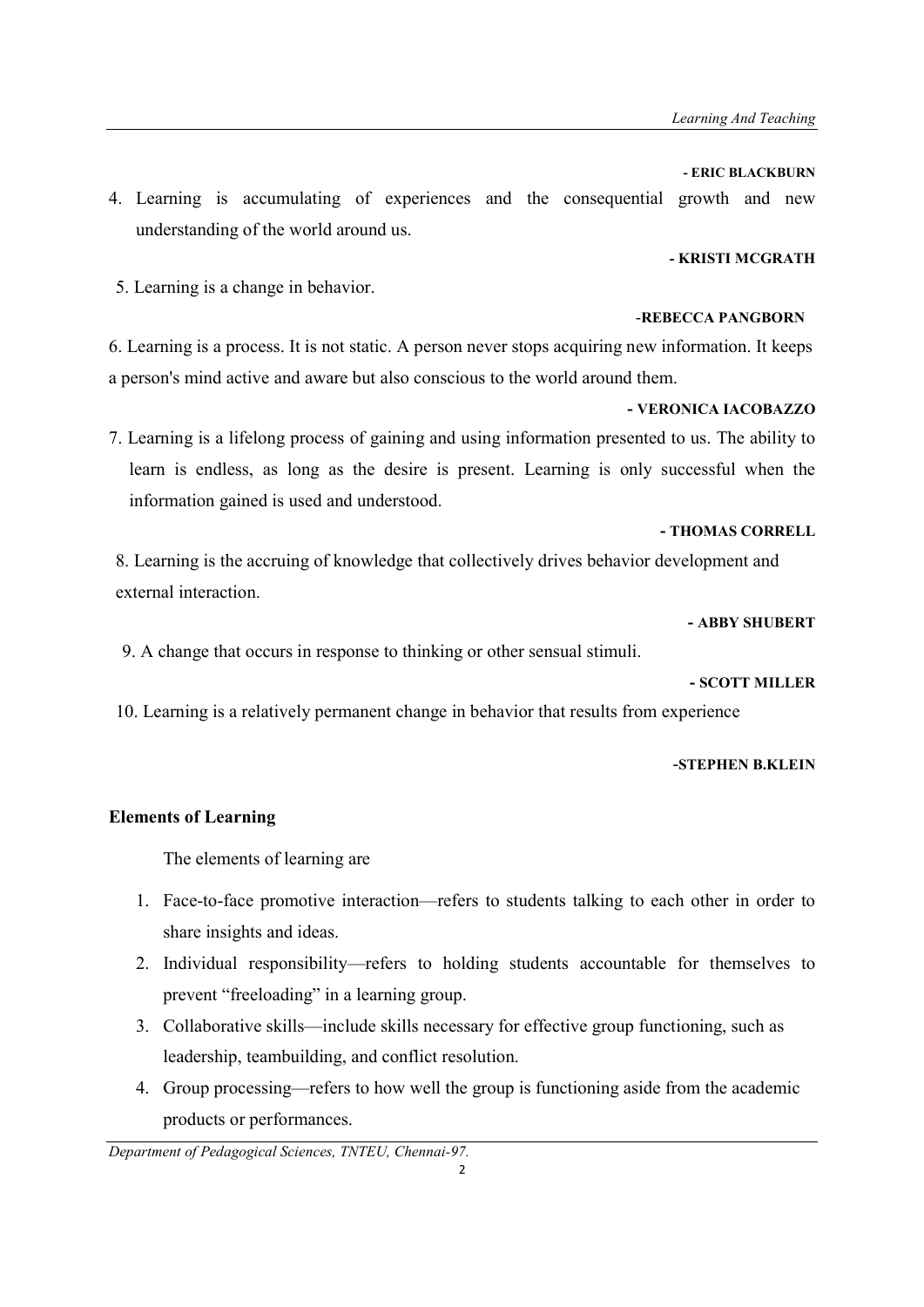- 5. Positive interdependence—the perception among members of the group that "we sink or swim together."
- 6. Ability: The students' native ability dictates the prospects of success in any purposeful activity. It determines their capacity to understand and assimilate information for their own use and application.
- 7. Aptitude: It refers to the students' innate talent or gift. It indicates a natural capacity to learn certain skills.
- 8. Interests: Learners vary in activities that are undertaken due to a strong appeal or attraction. Lessons that give the learners the chance to express themselves will be more meaningful and easily absorbed
- 9. Family & Cultural background: Students who come from different socio economic background manifest a wide range of behavior due to difference in upbringing practices.
- 10. Attitudes: Attitude refers to an individual perspective and disposition. Some positive attitudes are curiosity, responsibility, creativity & persistence.
- 11. The learner or the pupil is involved: Unless the pupil is prepared or enabled to learn, learning cannot take place. Learning is a very personal experience. We cannot "give" this experience to a child.
- 12. The Experience:"T he experience or the situation provides that experience which causes learning". These situations are provided by the school in the form of subjects, activities or atmosphere and the teacher organizes them for the pupils.
- 13. The teacher is the key person:In the learning process, the teacher is the key person. He is to organize learning experiences for children and the child would learn by reacting to such experiences. The teacher cannot *make* a childlearn. He can only facilitate the learning process by properly organizing experiences and creating a conductive climate for learning, e.g., arranging facilities, providing materials and gadgets, managing social relationships and activities which promise rich, worthwhile productive living for children.
- 14. The climate: The climate or the environment is an important element in learning in school. It can stimulate or retard learning.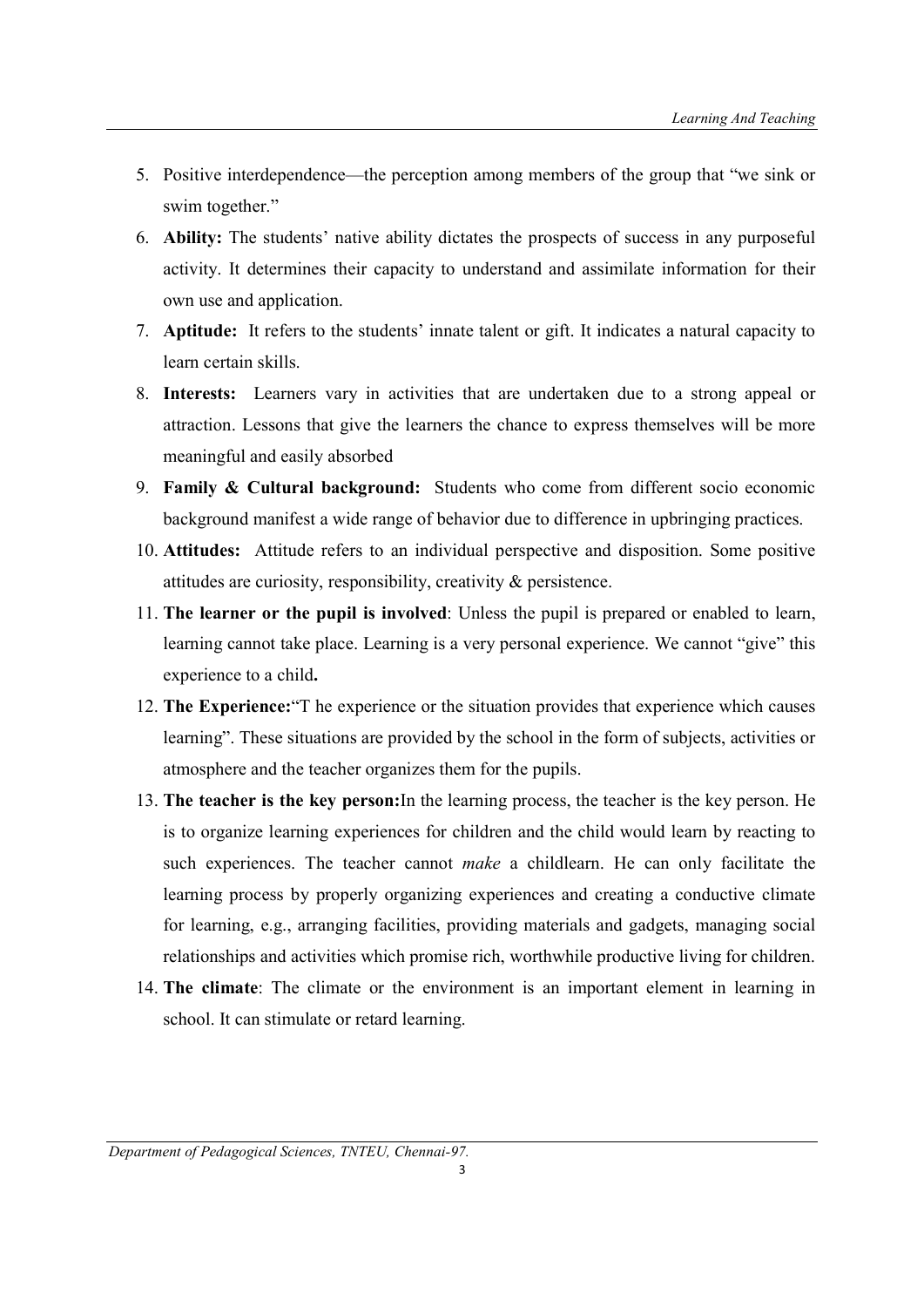## BASIC PRINCIPLES OF LEARNING

#### 1. Learning is growth

 Learning is actually a form of growth. It is something that is natural and inevitable. It is this growth factor in learning that gives it its drive and push. Through his daily activities, the child grows both mentally and physically. Great educators are one in their emphasis on this organic characteristic of learning. Pestalozzi symbolized his meaning by a tree, Froebel by a garden, Marietta John by a pine branch. Thus, learning is growth through experience.

## 2. Learning is adjustment

 Learning is basic to our attempts to adjust ourselves to our environment. Learning helps the individual to adjust himself adequately to the new situation. In the words of Gates and others, "Learning may be thought of as the progressive change in behavior which is associated on the one hand with successive presentations of a situation, and, on the other, with repeated efforts of the individual to react to it effectively." School learning can only take place if there is a definite adjustment toward the goal of learning.

#### 3. Learning is organizing experience

Learning is not just an addition of new experience nor is old experience summed up, rather it is a synthesis of the old and the new experiences which result in a completely new organization of pattern of experiences. This organization of experiences involves the elimination of many habits unnecessary in the final consummation of the act. Facts are arranged and rearranged in proper relation and then appropriate learning takes place.

#### 4. Learning is purposeful

All true learning is purpose-goal-directed. When the learner finds that his desires are fulfilled, learning is effective. The studies on forgetting show that irrelevant material is more rapidly forgotten than relevant material.

#### 5. Learning is intelligent

Meaningless repetition does not produce permanent learning. Learning takes place when an insight is gained, and the processes are understood. Only understanding and intelligent repetitions can ensure lasting results in learning.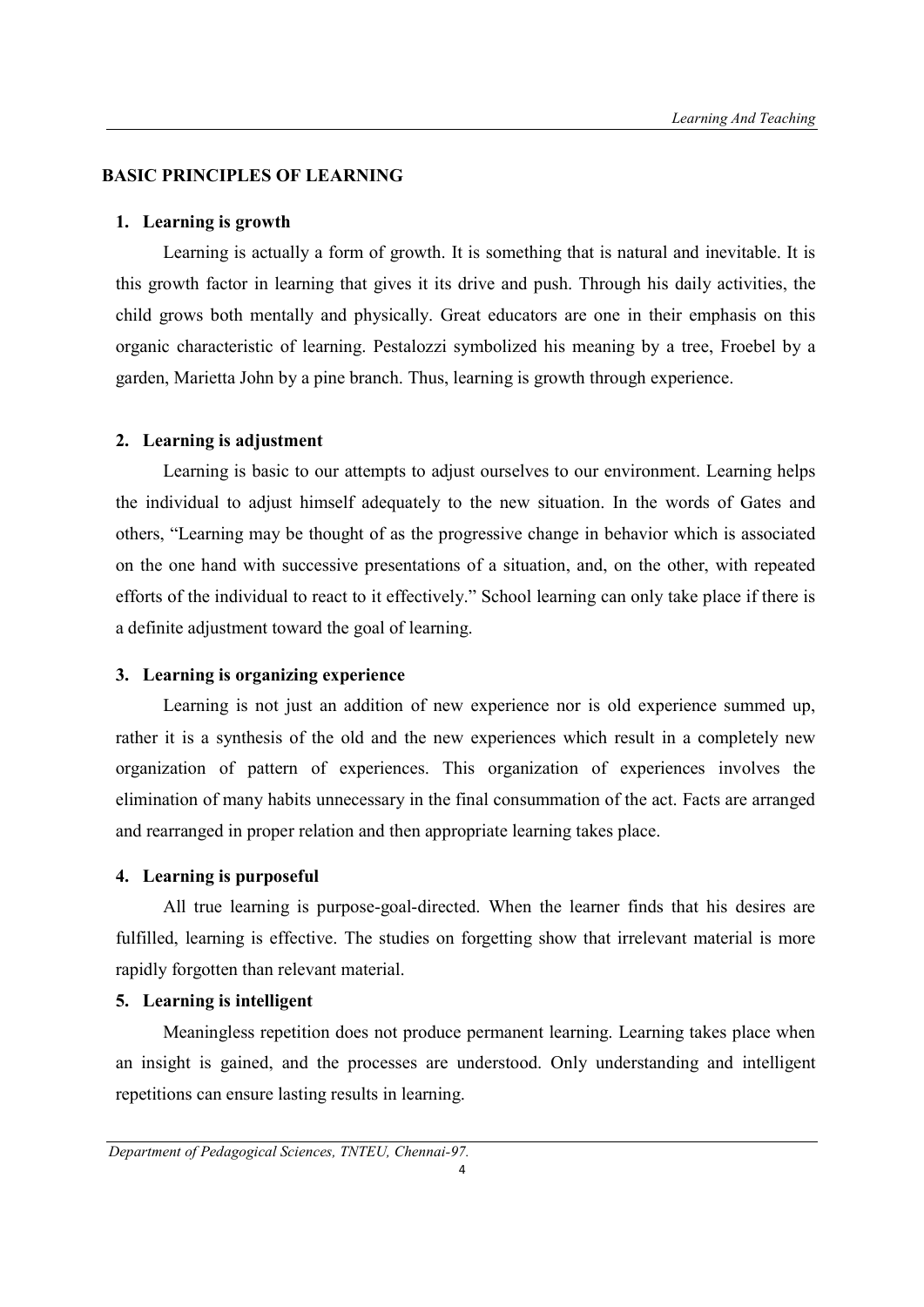#### 6. Learning is action

 Learning is the natural outcome of the individual's attempts to meet his basic and normal needs. All genuine learning is self – learning. So the individual must become an active participant in the learning process .Only participation and doing effect learning. All the progressive methods of teaching, the Dalton plan, the Project method, the Montessori Method, the Kindergarten, the Basic Education lay stress on this characteristic of learning.

#### 7. Learning is both individual and social

Learning is more than an individual activity; it is a social activity too. No one can deny that the social agencies like the family, the community, the gang, the films, the religious places, and other institutions have a tremendous influence on the child and are always affecting his behavior pattern. Individual mind is affected by the group mind consciously as well as unconsciously.

#### 8. Learning is unenforceable

 Human learning is a matter of human action; it cannot be enforced upon the human beings. Most pupils are, generally, able to comply with normal expectations. But when any child is not, the teacher must wait for that child to be ready for learning or he will destroy the very work which is being attempted. It is a characteristic of learning that it is unenforceable.

#### 9. Learning is a product of the environment

Learning cannot take place in vacuum-it can only take place in relation to environment. The environment should be healthy and rich in educative possibilities. It must be conductive to learning.

#### 10. True learning affects the conduct of the learner

True learning produces changes in the conduct (behavior pattern) of the leaner. Every experience produces a change in the mental structure of the learner which in turn affects the conduct of the learner. This, in short, is the goal of learning.

#### 11. Learning is whole

The human organism functions as a whole. Wholesomeness, as distinct from splitting, is a central principle of life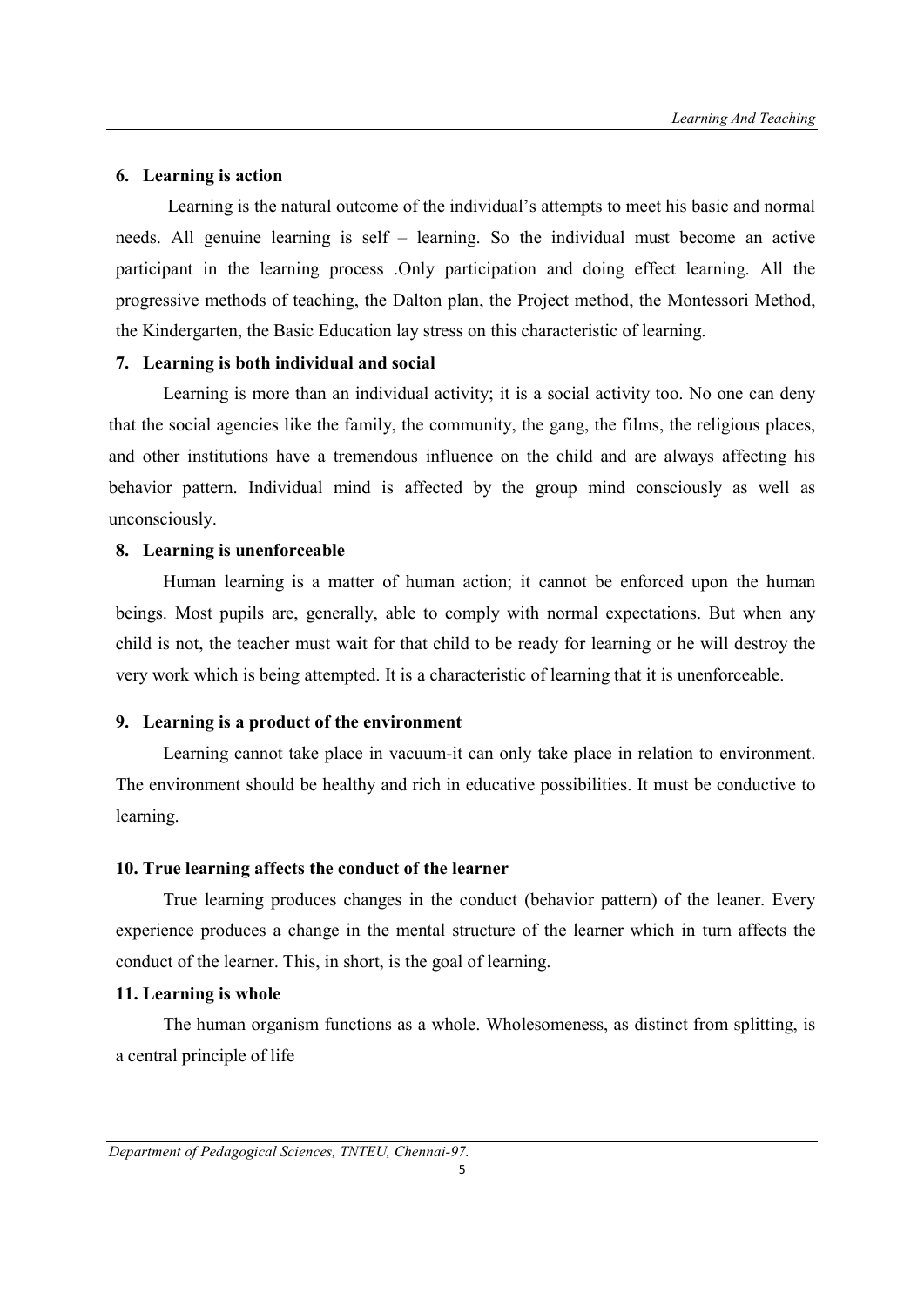#### 12. Learning frequently depends upon insight

Insight has sometimes been described as the "flash of understanding". It occurs when a situation, originally without meaning, suddenly becomes charged with meaning, or when the solution to a problem or the way to a goal, becomes apparent. The ability to gain insight depends upon interest, previous knowledge and intelligence. In the case of a dull child, it will be necessary for the teacher to give more than usual assistance to enable him to grasp the meaning underlying a situation.

#### LEARNING AND THEIR IMPLICATIONS

Haynes lists the activities fit for students of different learning style. For auditory learners, these activities include interviewing, debating, participating on a panel, giving oral reports and participating in oral discussions of written material. For visual learners, these activities are suggested: computer graphic, maps, graphs, charts, cartoons, posters, diagrams text with a lot of pictures. For tactile learners, some favorite activities include drawing, playing board games, and making models. For kinesthetic learners, playing games that involve the whole body, movement activities, making models, and setting up experiments. For global learners, choral reading, recorded books, story writing, computer programs, games group activities. For analytic learners, information presented in sequential steps, teacher directed, clear goals and requirements.

#### ROTE LEARNING VERSES MEANINGFUL LEARNING

#### 1. Rote learning and Meaningful learning

Rote learning will be different from Meaningful learning, which generally means reproduction of the received information. It implies that the learned persons will follow a prescribed behavioral pattern.

 In rote learning methods, the learner reproduces whatever she or he is taught and is not worried about the correctness of the information being imparted to her/him. On the other hand, in a meaningful learning process the learner is expected to properly examine the information received by her/him and question even the methodology at each and every step. She/he internalizes that information only after having full satisfaction as per her/his own reasoning. As such, whereas in the rote learning process the output is at most equal to the input, in meaningful learning process output can be more than the input. It is so because a meaningful learner will always contribute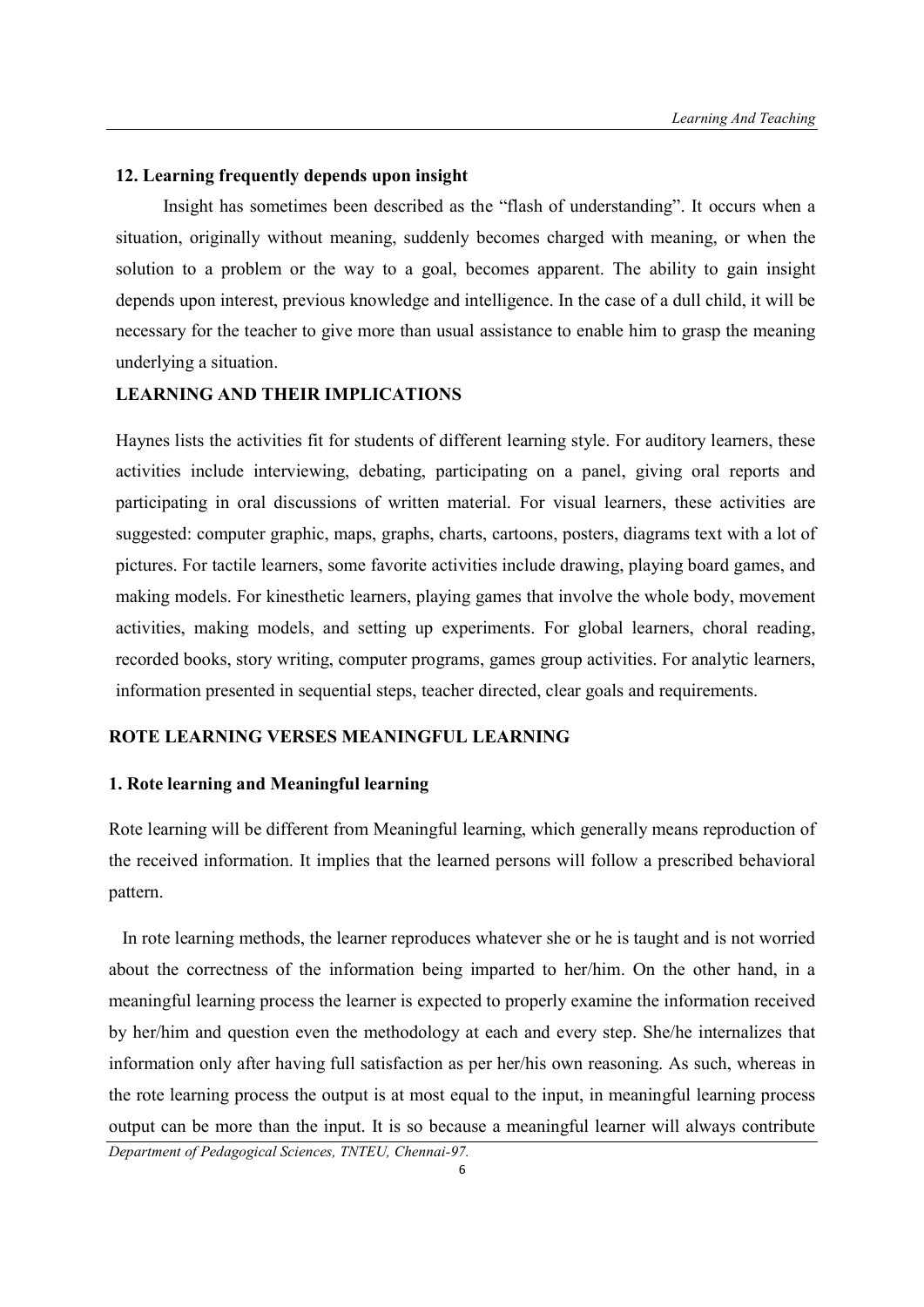something new. For example, a rote learner will learn an essay by properly assimilating the given information in her/his own creative way.

 Basically, rote learning is a parasitic learning and the learner learns only whatever her/his parent or teacher teaches her/him. Her/his mind becomes totally parasitic, she/he is not able to bring out anything more than what she/he has learned from the teacher. A meaningful learner, on the other hand, learns how to stand on one's own feet. Hence, although a meaningful learner may have problems in the beginning, ultimately she/he would grow bigger in stature and would be able to bring new fruits. It would be interesting to note that parasitic plants never bear fruits. Only those plants bear fruits, which have roots sunk deep in the soil and which do not need any support of any other plant for their sustenance.

 Rote learning leads to set responses only, but meaningful learning teaches one to critically appraise the problem and come to the right solution relevant for the particular problem. A rote learner is just like a parrot, which reproduces whatever it is taught, but a meaningful learner learns to examine everything critically with an open mind to bring out something new every time. A rote learner is, basically, a reproducer, whereas a meaningful learner is an innovative person.

 A rote learner is, generally, a passive participant in any event, but a meaningful learner is an active participant in the whole process. Rote learning means just imitating a pattern, but meaningful learning means adding something new to the pattern to change it for better.

| <b>Meaningful Learning</b>  | <b>Rote Learning</b>       |
|-----------------------------|----------------------------|
| Holistic                    | Fragmented                 |
| Dynamic                     | <b>Static</b>              |
| Original                    | Repetitive                 |
| Participatory               | Non-participatory          |
| Driven by love for learning | Driven by need for         |
| Independent                 | Parasitic                  |
| Output $>$ Input            | Output $\leq$ or $=$ Input |

#### 2.Meaningful learning verses Rote learning

Department of Pedagogical Sciences, TNTEU, Chennai-97.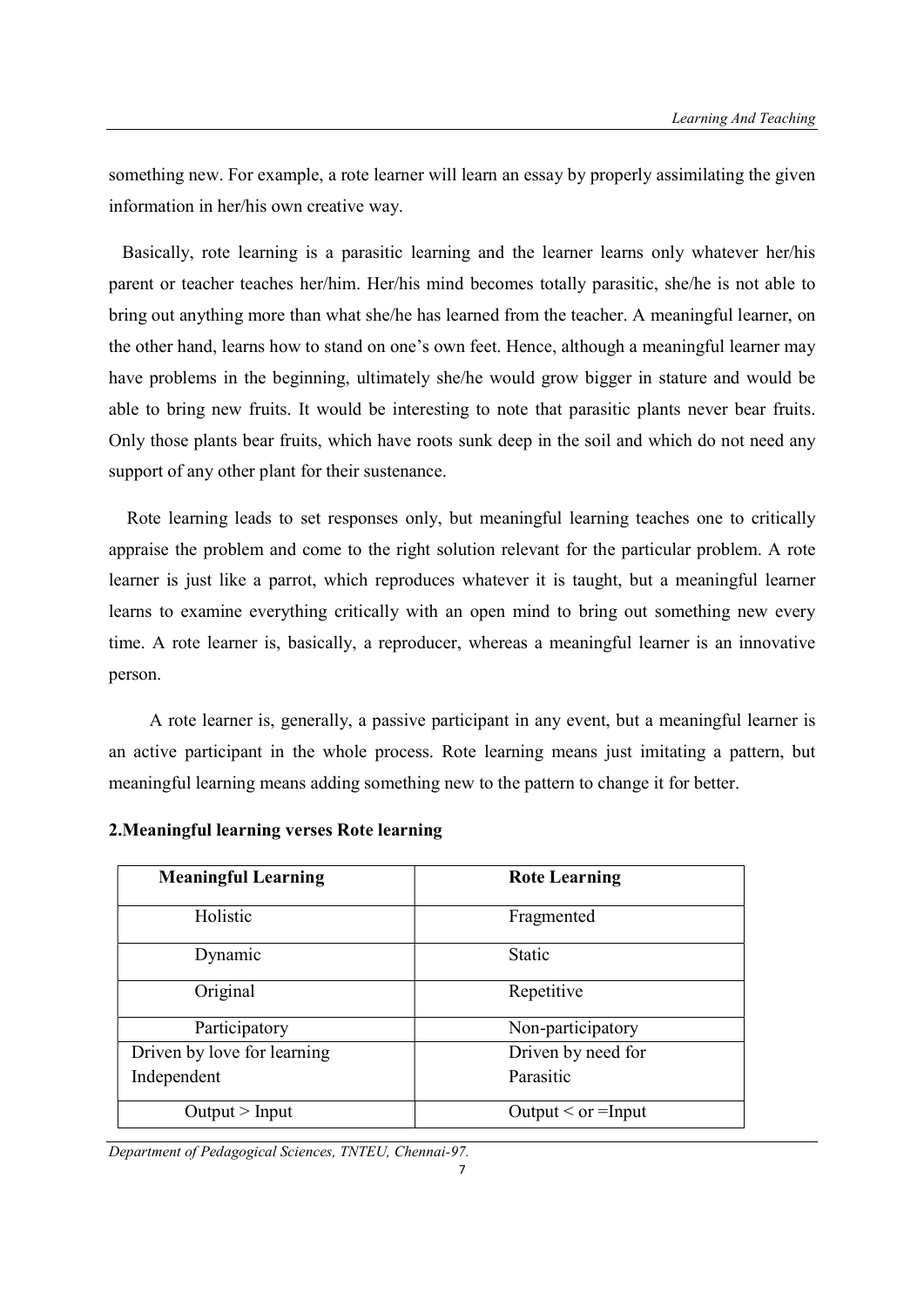# Definition of Active Learning

- $\checkmark$  Active learning is "anything that involves students in doing things and thinking about the things they are doing" (Bonwell  $& Eison, 1991, p. 2$ ).
- $\checkmark$  Felder & Brent (2009) define active learning as "anything course-related that all students in a class session are called upon to do other than simply watching, listening and taking notes" (p.

# Meaning of Active Learning

 Active learning is generally defined as any instructional method that engages students in the learning process. In short, active learning requires students to do meaningful learning activities and think about what they are doing.

 Active learning is learning which engages and challenges children and young people's thinking using real-life and imaginary situations. It takes full advantage of the opportunities for learning presented by:

- $\triangleright$  spontaneous play
- $\triangleright$  planned, purposeful play
- $\triangleright$  investigating and exploring
- $\triangleright$  events and life experiences
- $\triangleright$  focused learning and teaching.

# PRINCIPLES OF ACTIVE LEARNING

 Educational psychologists and pedagogues have identified several principles of learning, also referred to as laws of learning, which seem generally applicable to the learning process. These principles have been discovered, tested, and used in practical situations.

## 1. Learning involves the active construction of meaning by the learner

 This well-established principle involves the fact that students link new information with information that they already know. Here new and old information are assembled into mental models. If the old information is faulty, that compromises the learning of new information then,learning can be thought about as a process of conceptual change in which faulty or incomplete models are repaired.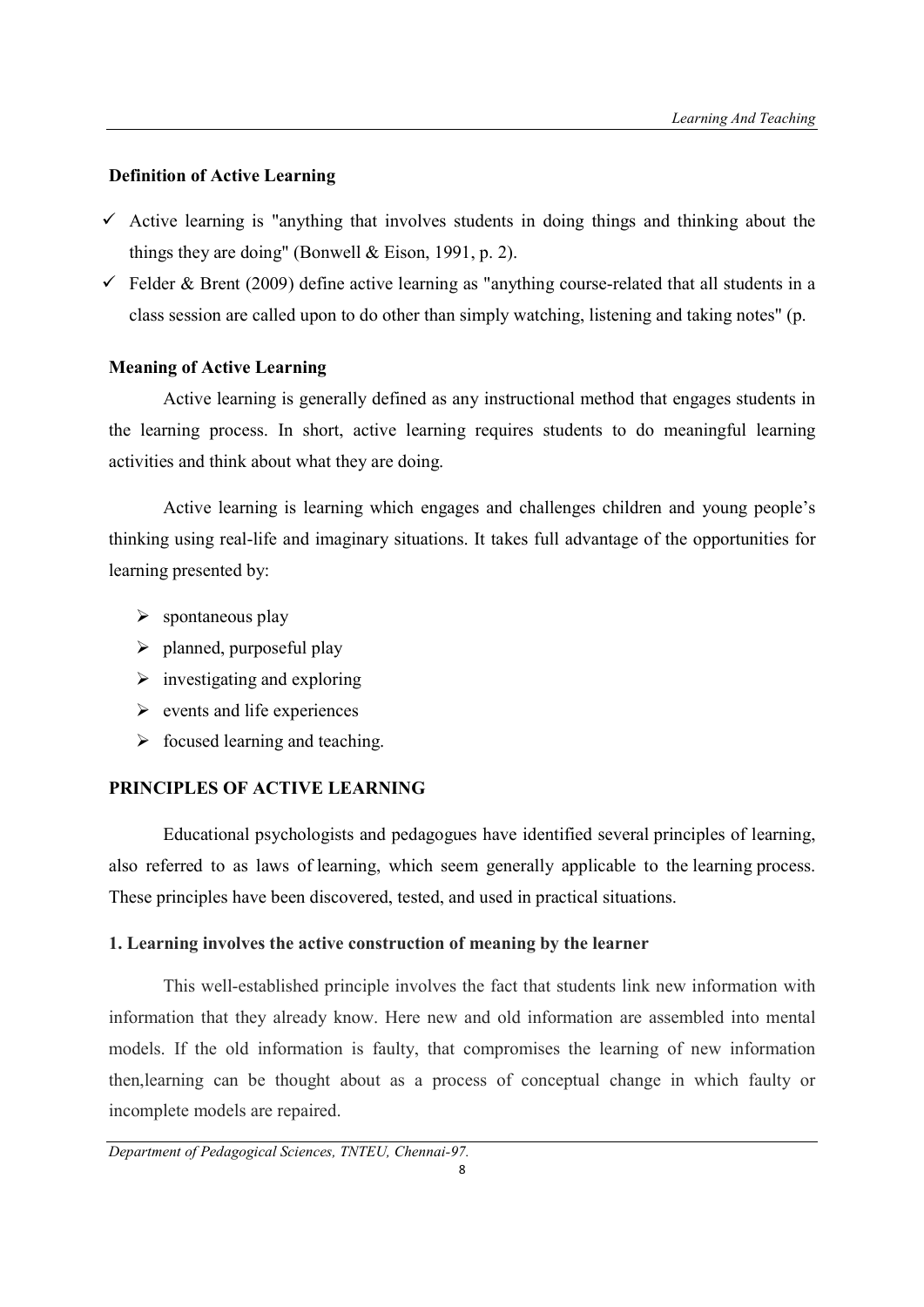# 2. Individuals are likely to learn more when they learn with others than when they learn alone.

 Many faculties are very independent learners and so struggle a bit with accepting this principle. However, it is based on "impressive results" in different disciplines "that support the power of getting students to work together to learn."

# 3. Meaningful learning is facilitated by articulating explanations, whether to one's self, peers, or teachers

 Students learn to speak the languages of disciplines when they practice speaking those languages. That's part of what this principle involves, but it is also true that articulating an answer, an idea, or a level of understanding aids in learning.

- 4. Purposive: the relevance of the task with the students' concerns.
- 5. Reflective: students' reflection on the meaning of what is learnt.
- 6. Negotiated: negotiation of goals and methods of learning between students and teachers.
- 7. Critical: students appreciate different ways and means of learning the content.
- 8. Complex: students compare learning tasks with complexities existing in real life and making reflective analysis.
- 9. Situation-driven: the need of the situation is taken into consideration in order to establish learning tasks.
- 10. Engaged: real life tasks are reflected in the activities conducted for learning.

# 11. Good Practice Encourages Contacts Between Students and Faculty

 Frequent student-faculty contact in and out of class is a most important factor in student motivation and involvement. Faculty concern helps students get through rough times and keep on working.

# 12. Good Practice Develops Reciprocity and Cooperation among Students

 Learning is enhanced when it is more like a team effort than a solo race. Good learning, like good work, is collaborative and social, not competitive and isolated. Working with others often increases involvement in learning.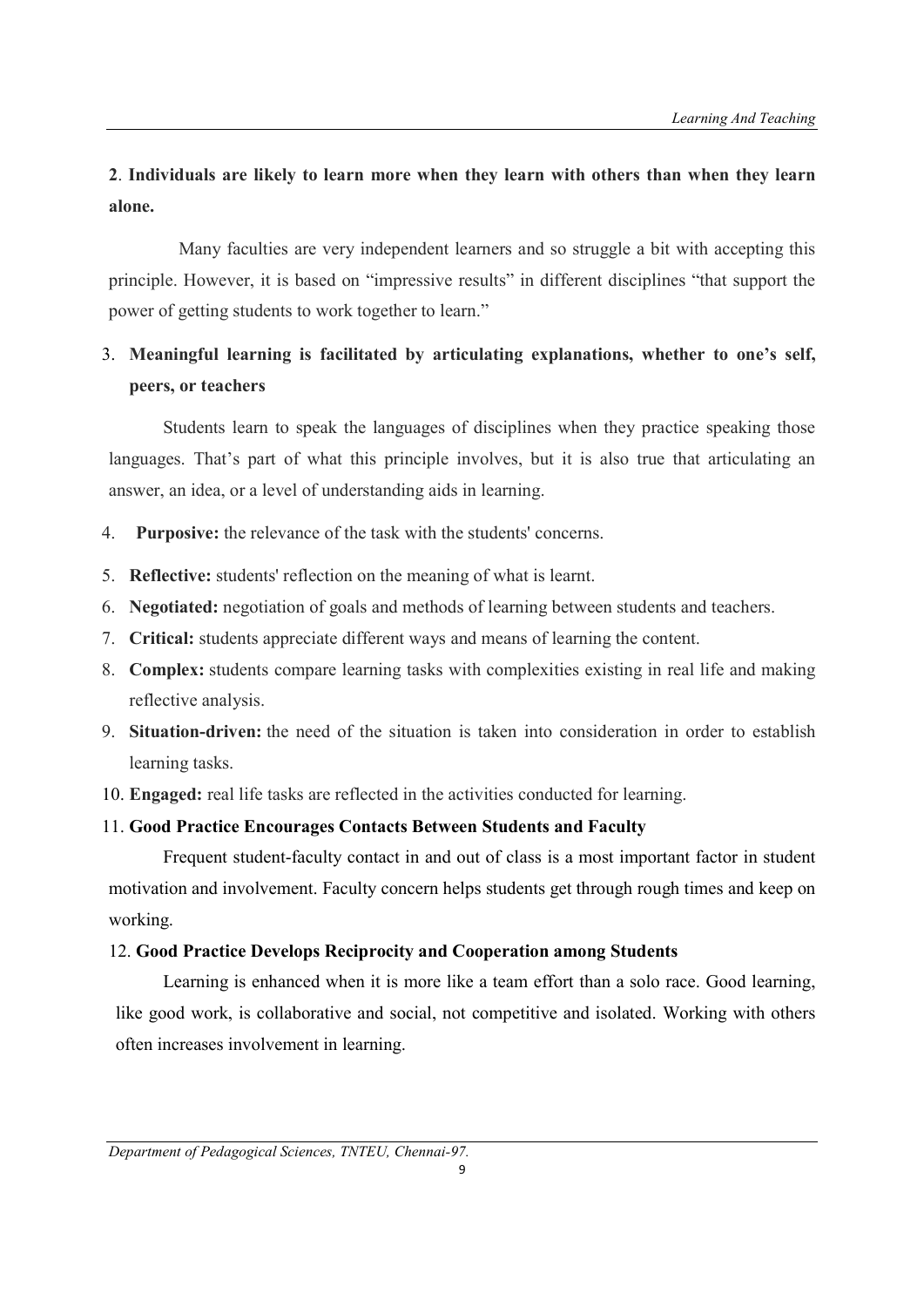#### 13. Good Practice Uses Active Learning Techniques

 Learning is not a spectator sport. Students do not learn much just sitting in classes listening to teachers, memorizing prepackaged assignments, and spitting out answers. They must talk about what they are learning, write reflectively about it, relate it to past experiences, and apply it to their daily lives. They must make what they learn part of themselves. The range of technologies that encourage active learning is staggering. Many fall into one of three categories: tools and resources for learning by doing, time-delayed exchange, and real-time conversation. Today, all three usually can be supported with "worldware," i.e., software (such as word processors) originally developed for other purposes but now used for instruction, too. We've already discussed communication tools, so here we will focus on learning by doing.

## 14. Good Practice Gives Prompt Feedback

 Knowing what you know and don't know focuses your learning. In getting started, students need help in assessing their existing knowledge and competence. Then, in classes, students need frequent opportunities to perform and receive feedback on their performance. At various points during college, and at its end, students need chances to reflect on what they have learned, what they still need to know, and how they might assess themselves. The ways in which new technologies can provide feedback are many — sometimes obvious, sometimes more subtle.

#### 15. Good Practice Emphasizes Time on Task

 Time plus energy equals learning. Learning to use one's time well is critical for students and professionals alike. Allocating realistic amounts of time means effective learning for students and effective teaching for faculty.

#### 16. Good Practice Communicates High Expectations

New technologies can communicate high expectations explicitly and efficiently. Significant real-life problems, conflicting perspectives, or paradoxical data sets can set powerful learning challenges that drive students to not only acquire information but sharpen their cognitive skills of analysis, synthesis, application, and evaluation.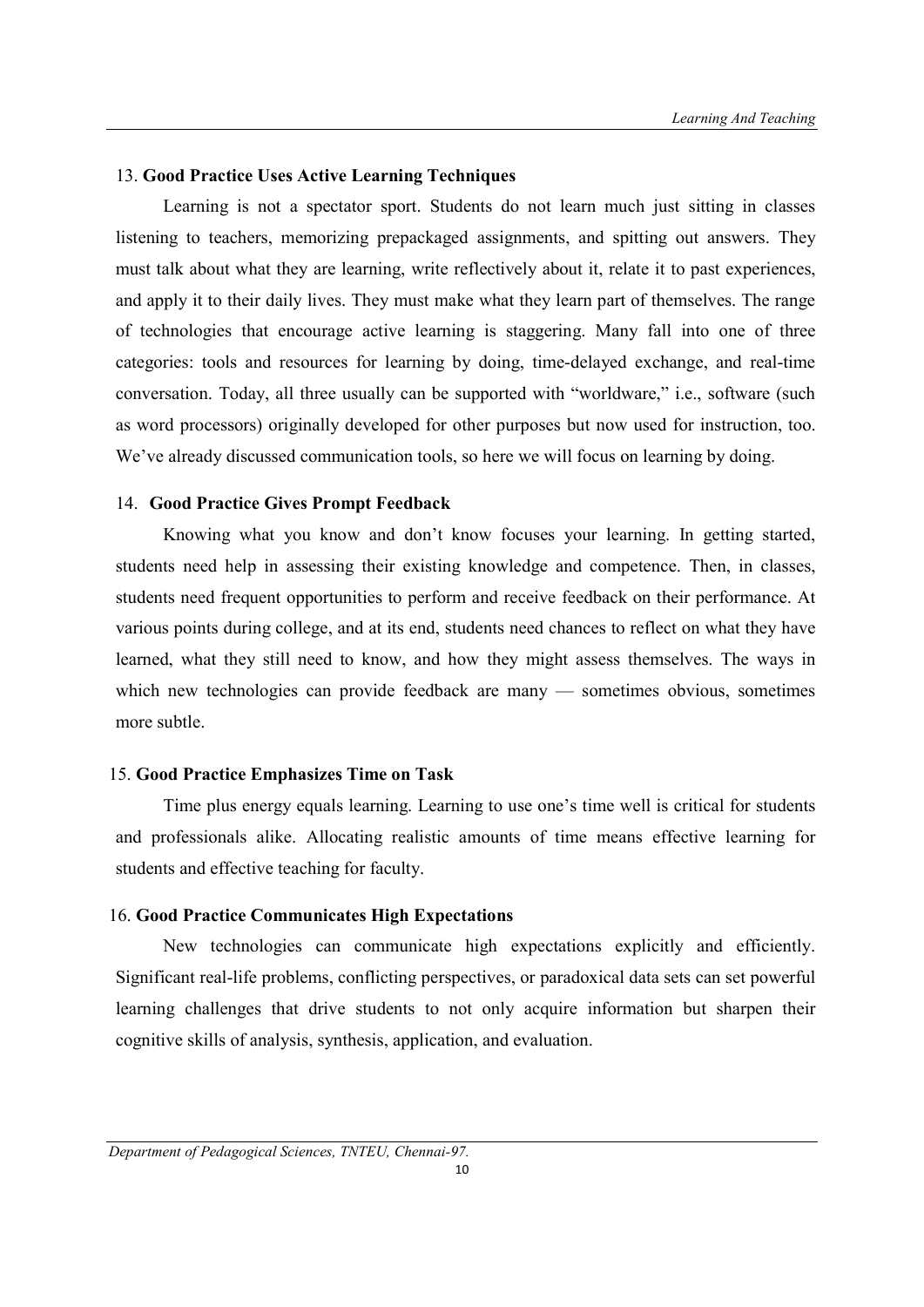# 18.Good Practice Respects Diverse Talents and Ways of Learning

 Many roads lead to learning. Different students bring different talents and styles to college. Brilliant students in a seminar might be all thumbs in a lab or studio; students rich in hands-on experience may not do so well with theory. Students need opportunities to show their talents and learn in ways that work for them. Then they can be pushed to learn in new ways that do not come so easily.

# TECHNIQUES OF ACTIVE LEARNING

- 1. Think Pair Share: students ponder the answer to a question and then share their thoughts with a neighbor.
- 2. Role Playing: "each student takes the role of a person affected by an Earth science issue, such as a volcano or a polluted lake and studies the impacts of Earth science issues on human life and/or the effects of human activities on the world around us from the perspective of that person."
- 3. Discovering Plate Boundaries:this is a group discussion method employing many aspects of cooperative learning. In the example cited here, students use the "Jigsaw" technique to learn more about plate tectonics.
- 4. Peer Review:students review and comment on materials written by their classmates.
- 5. Discussion:promoting a successful discussion depends on correctly framing questions. Discover tips for framing discussion questions to promote higher order thinking.
- 6. Problem Solving Using Real Data:students use a variety of data to explore scientific questions.
- 7. Game Based Learning: uses competitive exercises, either pitting the students against each other or through computer simulations.

# ACTIVE LEARNING AND THEIR IMPLICATIONS

 These techniques are aimed at individual students they can very easily be used without interrupting the flow of the class. These exercises are particularly useful in providing the instructor with feedback concerning student understanding and retention of material.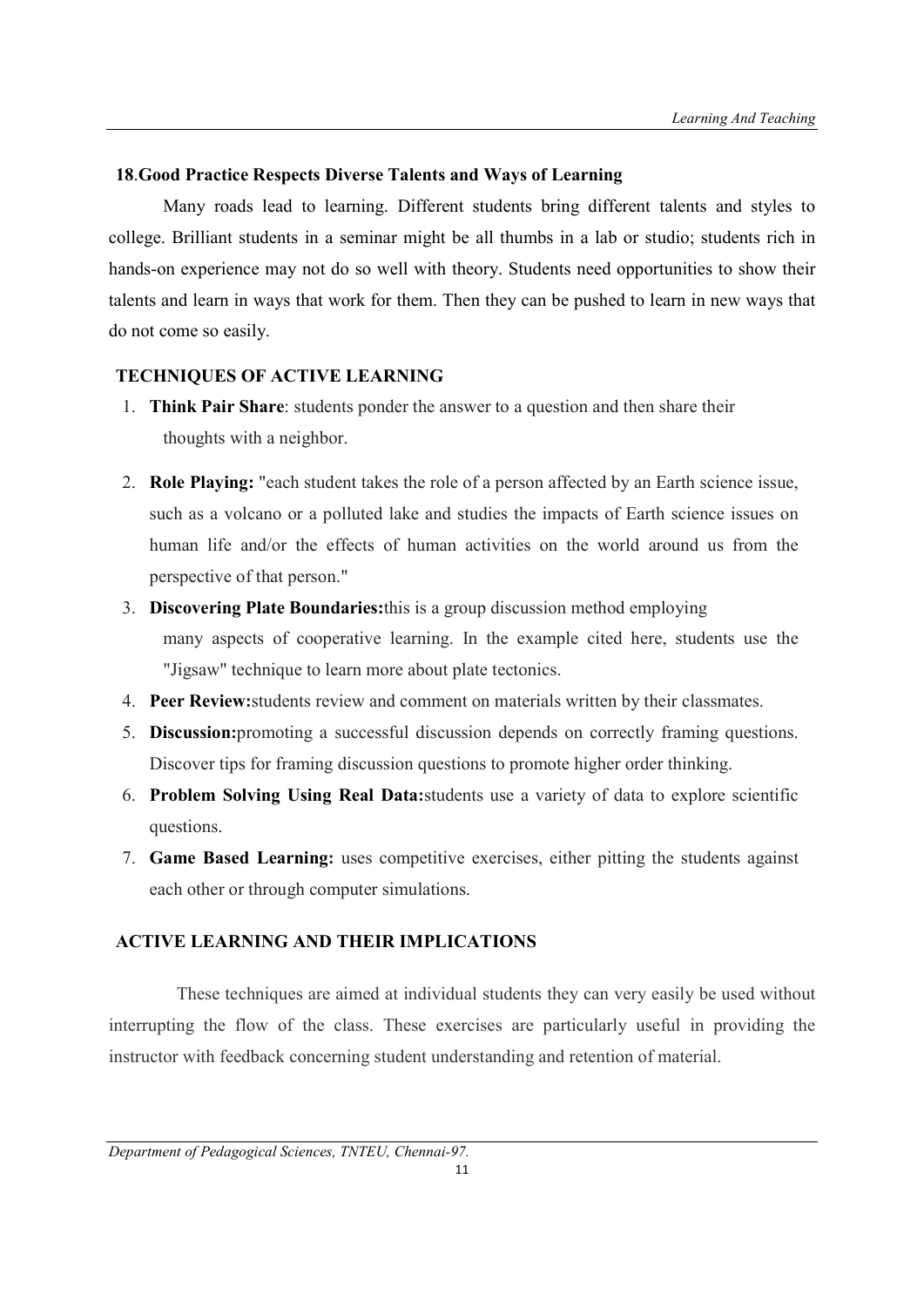1. The "One Minute Paper" - This is a highly effective technique for checking student progress, both in understanding the material and in reacting to course material. Ask students to take out a blank sheet of paper, pose a question (either specific or open-ended), and give them one (or perhaps two - but not many more) minute(s) to respond. Some sample questions include:"What is "scientific realism"?", "What is the activation energy for a chemical reaction?" and so on. Another good use of the minute paper is to ask questions like "What was the main point of today's class material?" This tells you whether or not the students are viewing the material in the way you envisioned.

#### 2. Affective Response

 This is similar to the above exercises, but here you are asking students to report their reactions to some facet of the course material - i.e., to provide an emotional or valuative response to the material. Obviously, this approach is limited to those subject areas in which such questions are appropriate (one should not, for instance, inquire into students' affective responses to vertebrate taxonomy). However, it can be quite a useful starting point for courses such as applied ethics, particularly as a precursor to theoretical analysis.

#### 3. Daily Journal

 This combines the advantages of the above three techniques, and allows for more indepth discussion of or reaction to course material. The teacher may set aside class time for students to complete their journal entries, or assign this as homework. The only disadvantage to this approach is that the feedback will not be as "instant" as with the one-minute paper (and other assignments which you collect the day of the relevant lecture). But with this approach (particularly if entries are assigned for homework), The teacher may ask more complex questions, such as, "Do you think that determinism is correct, or that humans have free will? Explain your answer.",You might have students find and discuss reports of scientific studies in popular media on topics relevant to course material, such as global warming, the ozone layer, and so forth.

#### 4. Reading Quiz

 Clearly, this is one way to coerce students to read assigned material! Active learning depends upon students coming to class prepared. The reading quiz can also be used as an effective measure of student comprehension of the readings (so that you may gauge their level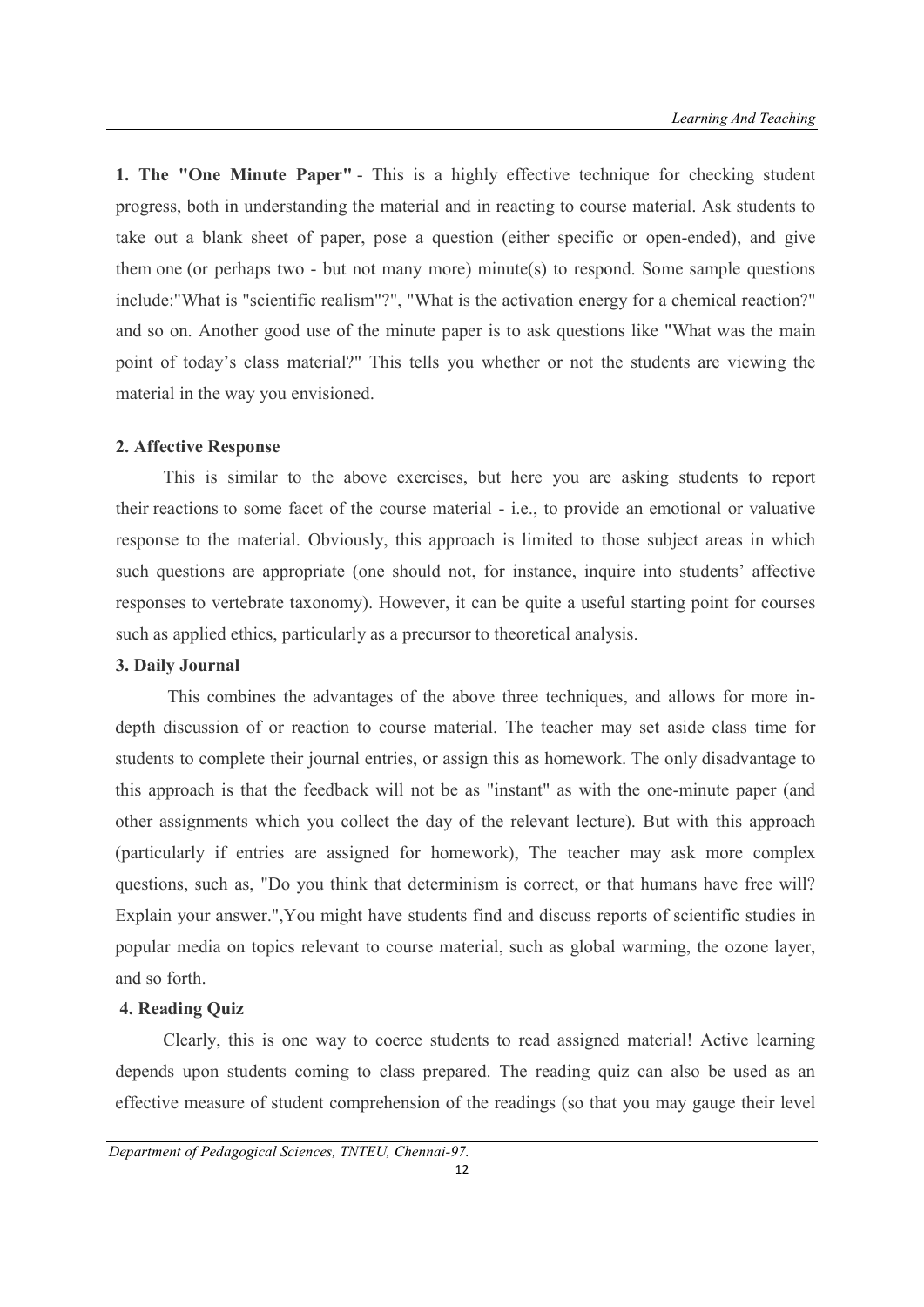of sophistication as readers). Further, by asking the same sorts of questions on several reading quizzes, you will give students guidance as to what to look for when reading assigned text.

#### 5. Clarification Pauses

 This is a simple technique aimed at fostering "active listening". Throughout a lecture, particularly after stating an important point or defining a key concept, stop, let it sink in, and then (after waiting a bit!) ask if anyone needs to have it clarified. You can also circulate around the room during these pauses to look at student notes, answer questions, etc. Students who would never ask a question in front of the whole class will ask questions during a clarification pause as you move about the room.

#### 6. Questions and Answers

 While most of us use questions as a way of prodding students and instantly testing comprehension, there are simple ways of tweaking our questioning techniques which increase student involvement and comprehension. Though some of the techniques listed here are "obvious", we will proceed on the principle that the obvious sometimes bears repeating (a useful pedagogical principle, to be sure!).

#### 7. The "Socratic Method"

 Taking its namesake from the most famous gadfly in history, this technique in its original format involved instructors "testing" student knowledge (of reading assignments, lectures, or perhaps applications of course material to a wider context) by asking questions during the course of a lecture. Typically, the instructor chooses a particular student, presents her with a question, and expects an answer forthwith; if the "chosen" student cannot answer the question presented, the instructor chooses another (and another) until the desired answer is received.

## 8.Student Summary of Another Student's Answer

 In order to promote active listening, after one student has volunteered an answer to your question, ask another student to summarize the first student's response. Many students hear little of what their classmates have to say, waiting instead for the instructor to either correct or repeat the answer. Having students summarize or repeat each others' contributions to the course both fosters active participation by all students and promotes the idea that learning is a shared enterprise. Given the possibility of being asked to repeat a classmate' comments, most students will listen more attentively to each other.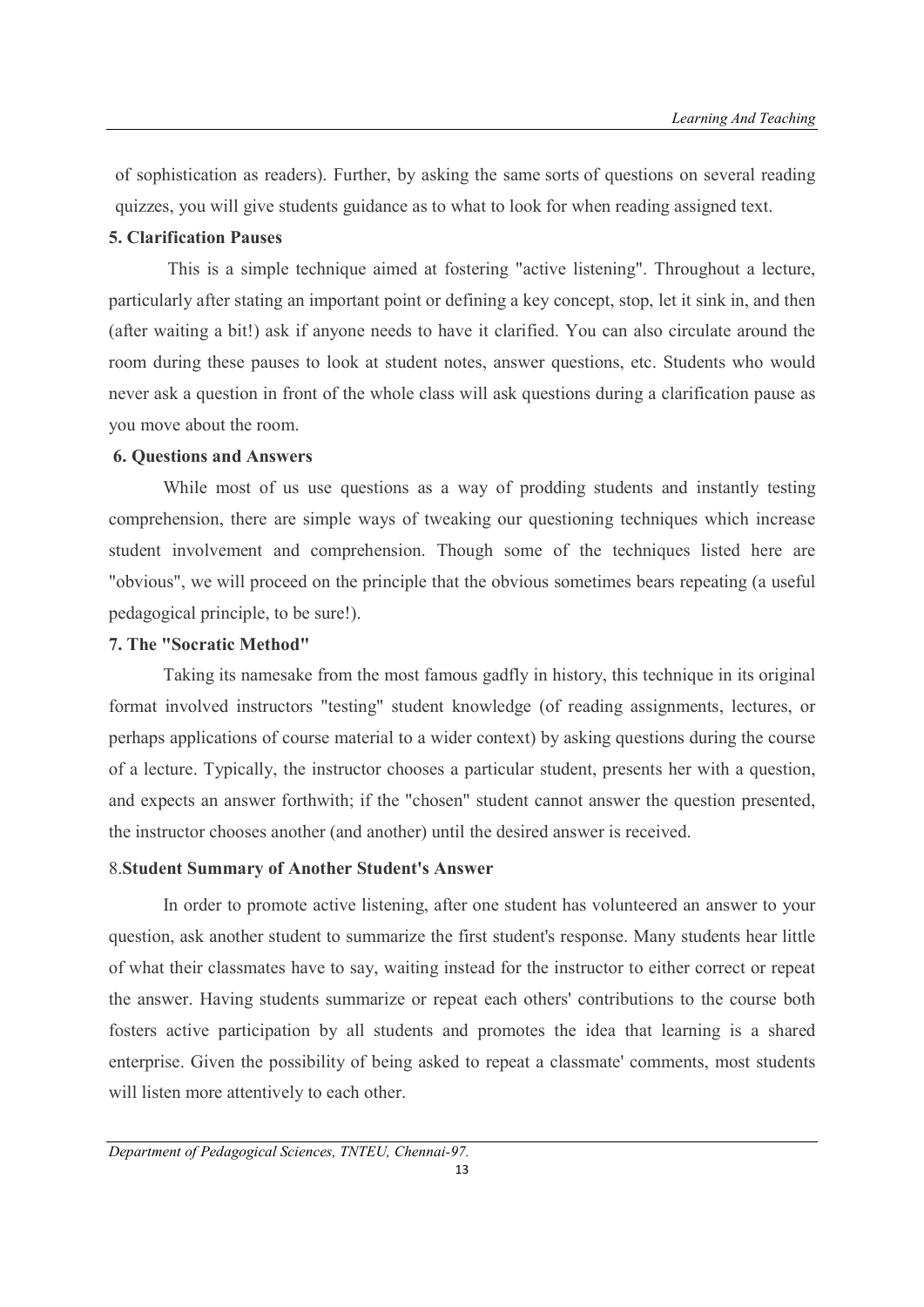#### 9. The Fish Bowl

 Students are given index cards, and asked to write down one question concerning the course material. They should be directed to ask a question of clarification regarding some aspect of the material which they do not fully understand; or, perhaps you may allow questions concerning the application of course material to practical contexts. At the end of the class period (or, at the beginning of the next class meeting if the question is assigned for homework), students deposit their questions in a fish bowl. The instructor then draws several questions out of the bowl and answers them for the class or asks the class to answer them. This technique can be combined with others (e.g.,  $\#8-9$  above, and  $\#2$ ).

#### 10. Finger Signals

 This method provides instructors with a means of testing student comprehension without the waiting period or the grading time required for written quizzes. Students are asked questions and instructed to signal their answers by holding up the appropriate number of fingers immediately in front of their torsos (this makes it impossible for students to "copy", thus committing them to answer each question on their own). For example, the instructor might say "one finger for 'yes', two for 'no'", and then ask questions such as "Do all organic compounds contain carbon [hydrogen, etc.]?". Or, the instructor might have multiple choice questions prepared for the overhead projector and have the answers numbered (1) through (5), asking students to answer with finger signals. In very large classes the students can use a set of large cardboard signs with numbers written on them. This method allows instructors to assess student knowledge literally at a glance.

#### 11. Flash Cards

 A variation of the Finger Signals approach, this method tests students' comprehension through their response to flash cards held by the instructor. This is particularly useful in disciplines which utilize models or other visual stimuli, such as chemistry, physics or biology. For example, the instructor might flash the diagram of a chemical compound and ask "Does this compound react with  $H_2O$ ?". This can be combined with finger signals.

#### 12. Share/Pair

 Grouping students in pairs allows many of the advantages of group work students have the opportunity to state their own views, to hear from others, to hone their argumentative skills, and so forth without the administrative "costs" of group work (time spent assigning people to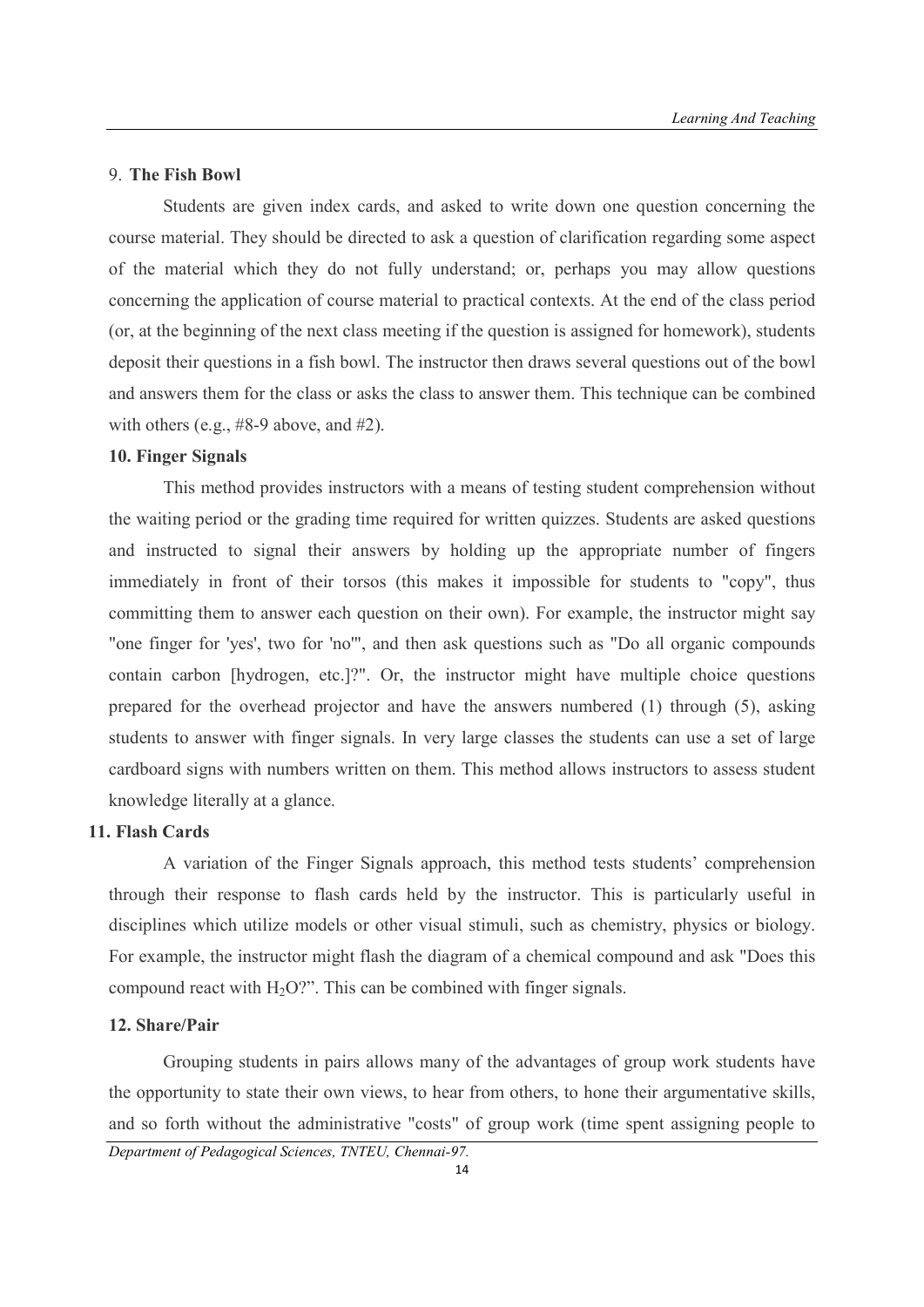groups, class time used just for "getting in groups", and so on). Further, pairs make it virtually impossible for students to avoid participating thus making each person accountable.

## 13. Discussion

 Students are asked to pair off and to respond to a question either in turn or as a pair. This can easily be combined with other techniques such as those under "Questions and Answers" or "Critical Thinking Motivators" above. For example, after students have responded to statements, such as "Whatever a society holds to be morally right is in fact morally right" with 'true' or 'false', they can be asked to compare answers to a limited number of questions and to discuss the statements on which they differed. In science classes students can be asked to explain some experimental data that supports a theory just discussed by the lecturer. Generally, this works best when students are given explicit directions, such as "Tell each other why you chose the answer you did".

## 14. Evaluation of Another Student's Work

 Students are asked to complete an individual homework assignment or short paper. On the day the assignment is due, students submit one copy to the instructor to be graded and one copy to their partner. These may be assigned that day, or students may be assigned partners to work with throughout the term. Each student then takes their partner's work and depending on the nature of the assignment gives critical feedback, standardizes or assesses the arguments, corrects mistakes in problem-solving or grammar, and so forth. This is a particularly effective way to improve student writing.

## SELF- LEARNING

## 1. Definition:

- a) A way of learning about a subject that involves studying alone at home, rather than in a classroom with a teacher.
- b) Learning done by oneself, without a teacher or instructor
- c) Self-education is the act of learning about a subject or subjects in which one has had little to no formal education.
- d) A person who has learned a subject without the benefit of a teacher or formal education; a self-taught person.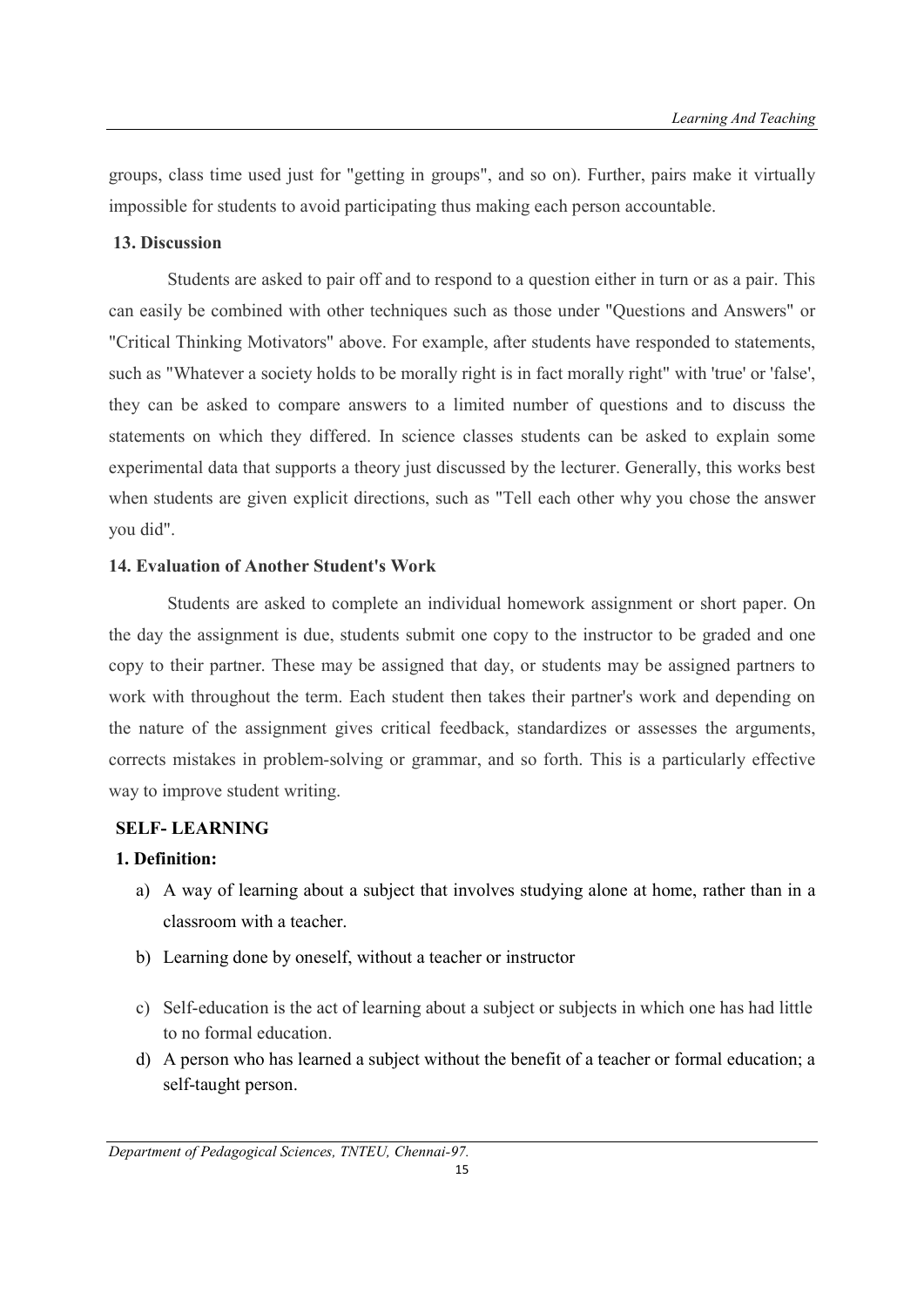# 2. Importance of self learning

 The importance of the self learning is a) Understanding How to Learn b). Learning without External Aids, and c) Preparing for the Future

A self-learning individual can aim to learn a little bit about everything, or they can work hard toward mastering a single subject.

Either way, it is the act of taking your learning into your control. It is this drive to further you which ultimately leads to success on a personal and financial level.

Everyone can benefit from continuing to strive for a well-rounded self-learning; this is especially true if you run your own business.

## Benefits of Self-Learning

- 1. Student becomes an independent thinker.
- 2. Student learns to accept responsibility.
- 3. Student gains the freedom to learn without restrictions.
- 4. Student earns accountability.
- 5. Intrinsic rewards become the focus, that good feeling inside that comes from a job well done.
- 6. Student tests well because he is used to tackling problems on his own, which equals confidence.
- 7. Students retain more naturally when they do the work versus parents spoon feeding the information into them.
- 8. Students learn where to go when help is needed. There is no need to worry about gaps in their education because if they need to know something down the road, they will just look it up on their own.
- 9. Student has the courage to delve into an area of interest to study it without having to wait for a teacher to teach it.
- 10. Students become more than prepared for college study, which will require motivation and planning ahead.
- 11. Self-learning gives the opportunity to develop a good work ethic.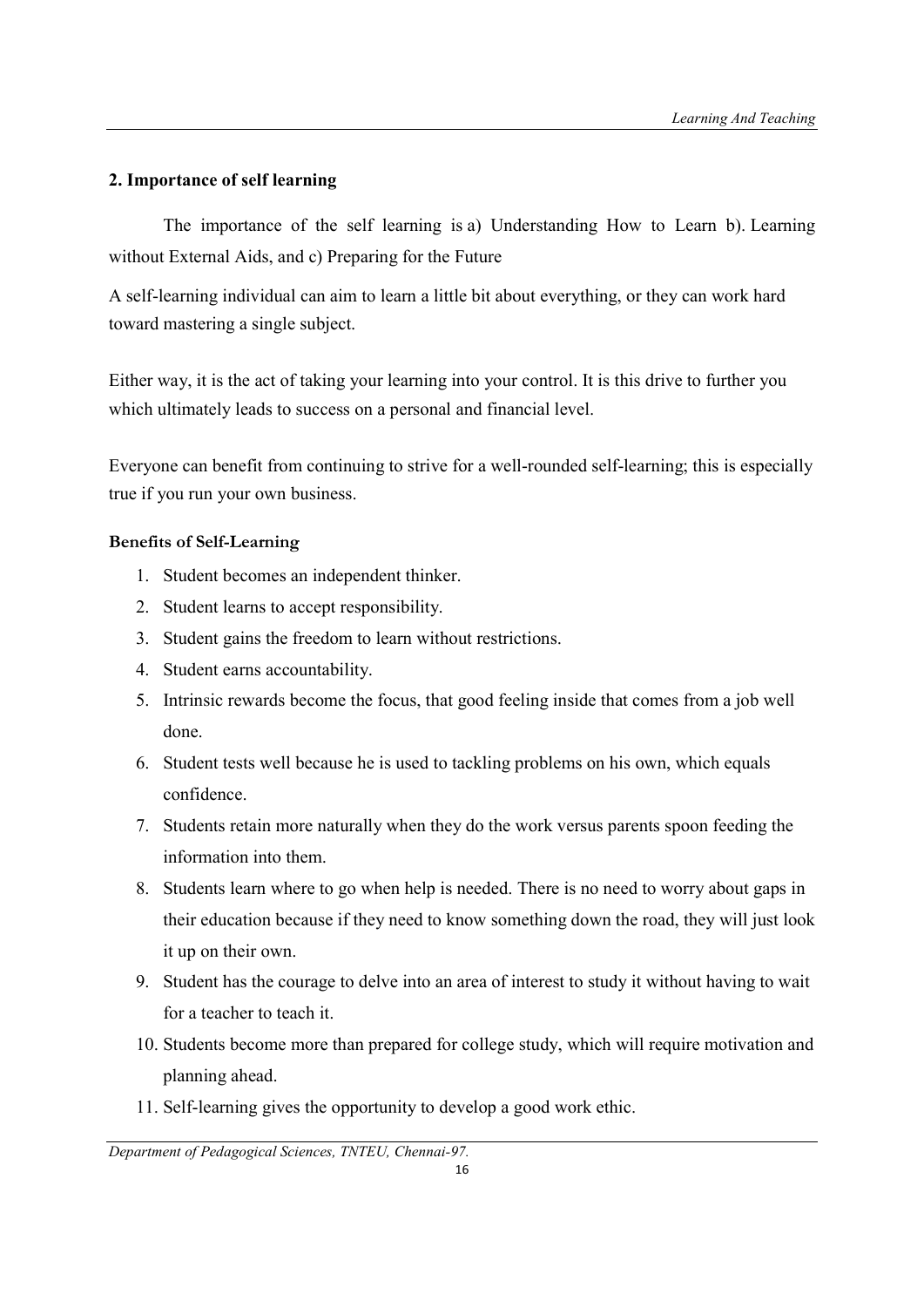- 12. Self-learning allows the learner to go as deeply into a subject and interact with the subject matter as deeply as he would like to go.
- 13. Self-learning enables the learner to limit the number of interests undertaken so as not to be spread too thinly.
- 14. Self-learning allows the family to function as a family without emulating an institution at home.
- 15. Self-learning eliminates all excuses for not reaching one's potential. It will never be anyone else's fault if the student doesn't learn.
- 16. Self-learning is more fun than being taught at.
- 17. Self-learning means that mom can read great books rather than teacher's manuals and text books.
- 18. Self-learning trains one to go to the source for information which reduces the possibility of erroneous material.
- 19. Self-learning is the wave of the future now that so much information is available at our fingertips.
- 20. Self-learning means that babies and toddlers get more attention from mom because she is not busy playing teacher.

# QUESTIONS FOR DISCUSSIONS AND REFLECTIONS

- 1. Give the meaning and definitions of learning.
- 2. Describe the elements of learning.
- 3. What are the basic principles of learning?
- 4. Discuss about the rote learning and meaningful learning.
- 5. How would you implicate the active learning?
- 6. Write an essay on self- learning.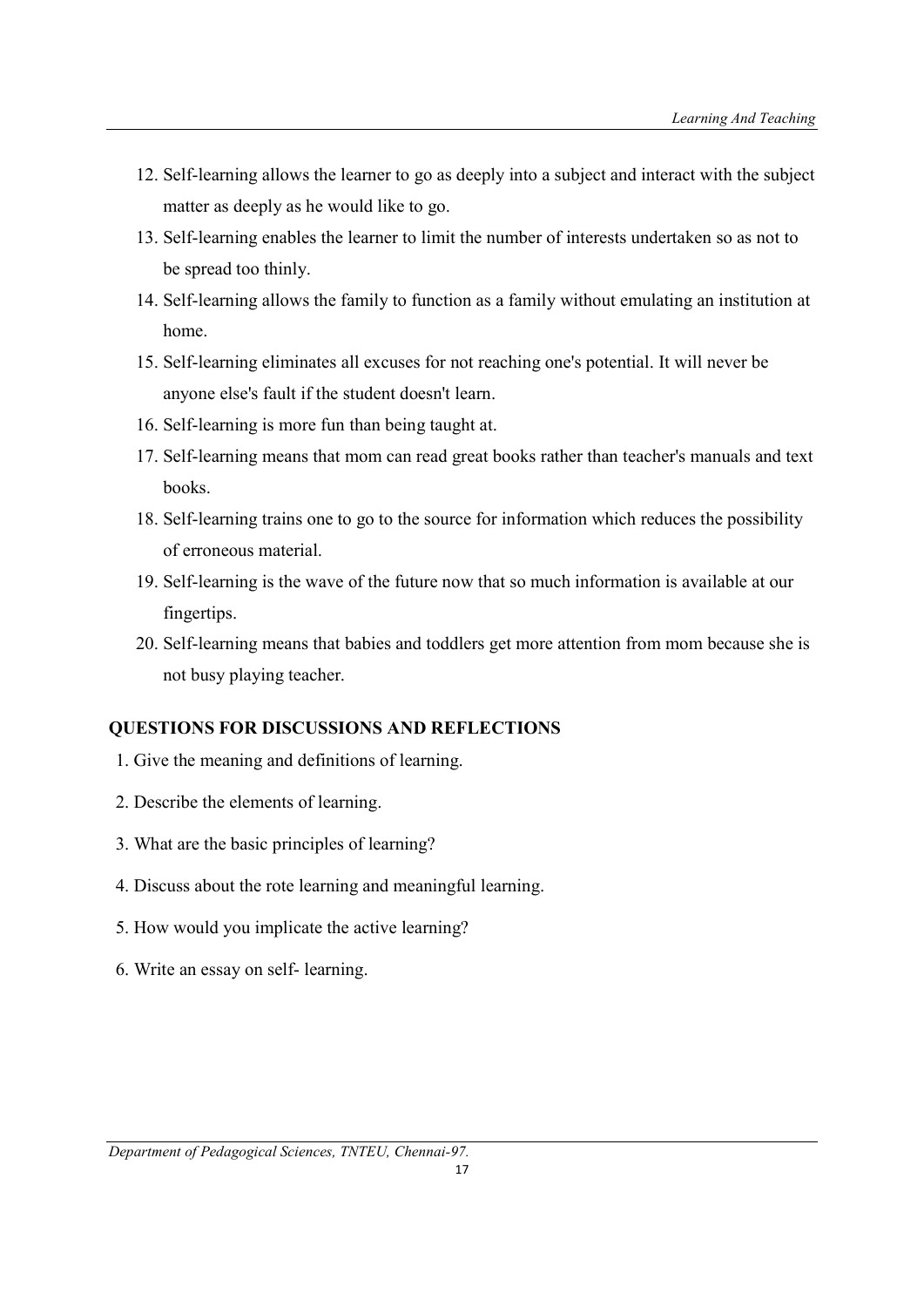# UNIT II: NATURE OF TEACHING

# **Objectives**

- 1. Develop an understanding of nature of teaching and characteristics of teaching
- 2. Analyze the views of great thinkers and philosophers on teaching
- 3. Discuss the characteristics of a reflective teacher

# INTRODUCTION

 Education is the manifestation of the perfection already in man, says Swami Vivekananda. Teaching is interaction between teacher and students and teaching is a continuous process. Here, we are going to focus on characteristics of good teaching, Views of great thinkers and philosophers on teaching and my goals as a teacher.

# TEACHING: DEFINITION

According to Gage, "Teaching is a form of interpersonal influence aimed at changing the behavior potential of another person."

Edmund Amidon defined it as-" Teaching is an interactive process, primarily involving class room talk which takes place between teacher and pupil and occurs during certain definable activity."

Brubacher," Teaching is an arrangement and manipulation of a situation in which an individual will seek to overcome and from which he will learn in the course of doing so."

Skinner- Teaching is the arrangement of contingencies of reinforcement.

Ryans- "Teaching is concerned with the activities which are concerned with the guidance or direction of the learning of others."

AbbattMcmohan- "Teaching is helping other people to learn.''

# TEACHING: MEANING

- 1.The job or profession of a teacher
- 2.Something that is taught
- 3. The ideas and beliefs that are taught by a person, religion, etc.
- 4.The act or profession of a person who teaches.
- 5.Teaching is a process that improves the student's seeking level more easilyand it might be

overcome any situation as an easy way.

Department of Pedagogical Sciences, TNTEU, Chennai-97.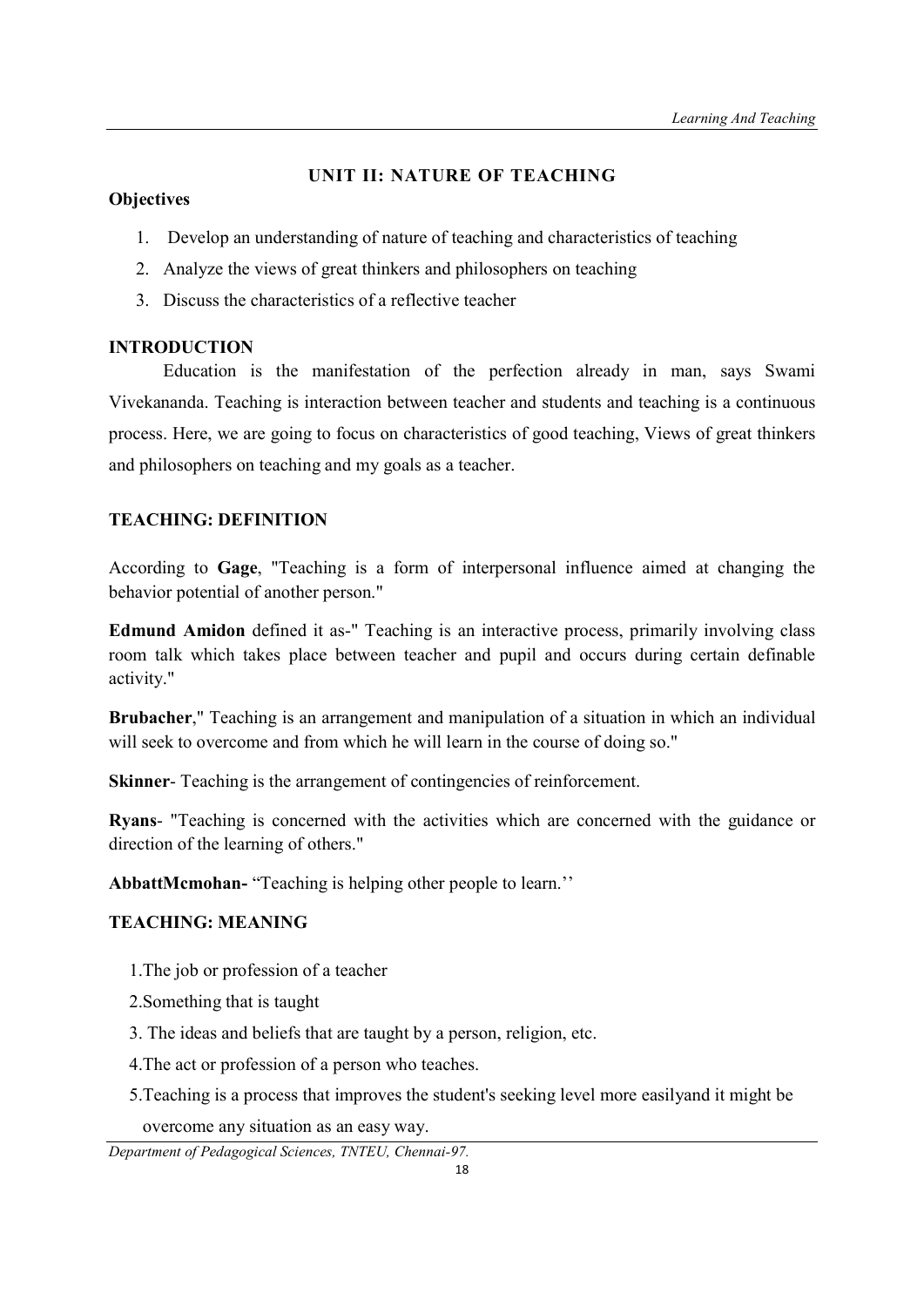- 6.Teaching means interaction of teacher and students. They participate for their mutual benefits. Both have their own objective and target to achieve them.
- 7.Teaching includes all the activities of providing education to other. The person who provides education is called teacher. The teacher uses different method for giving best knowledge to his students. He tries his best to make understand students. His duty is to encourage students to learn the subjects.
- 8.Teaching is the process of attending to people's needs, experiences and feelings, and making specific interventions to help them learn particular things.

# CHARACTERISTICS OF GOOD TEACHING

- $\triangleright$  The main character of teaching is to provide guidance and training.
- $\triangleright$  Teaching is interaction between teacher and students.
- $\triangleright$  Teaching is an art to give knowledge to students with effective way.
- $\triangleright$  Teaching is a science to educate fact and cause different topics of different subjects.
- $\triangleright$  Teaching is continuous process.
- $\triangleright$  Teacher can teach effectively, if he has full confidence on the subject.
- $\triangleright$  Teaching encourages students to learn more and more.
- $\triangleright$  Teaching is formal as well as informal
- $\triangleright$  Teaching is communication of information to students. In teaching, teacher imparts information in interesting way, so that students can easily understand theinformation.
- $\triangleright$  Teaching is tool to help student to adjust himself in society and its environment.
- $\triangleright$  A desire to share your love of the subject with students
- $\triangleright$  An ability to make the material being taught stimulating and interesting
- $\triangleright$  A facility for engaging with students at their level of understanding
- $\triangleright$  A capacity to explain the material plainly
- $\triangleright$  A commitment to making it absolutely clear what has to be understood at what level and why?
- $\triangleright$  Showing concern and respect for students
- $\triangleright$  A commitment to encouraging independence
- $\triangleright$  An ability to improvise and adapt to new demands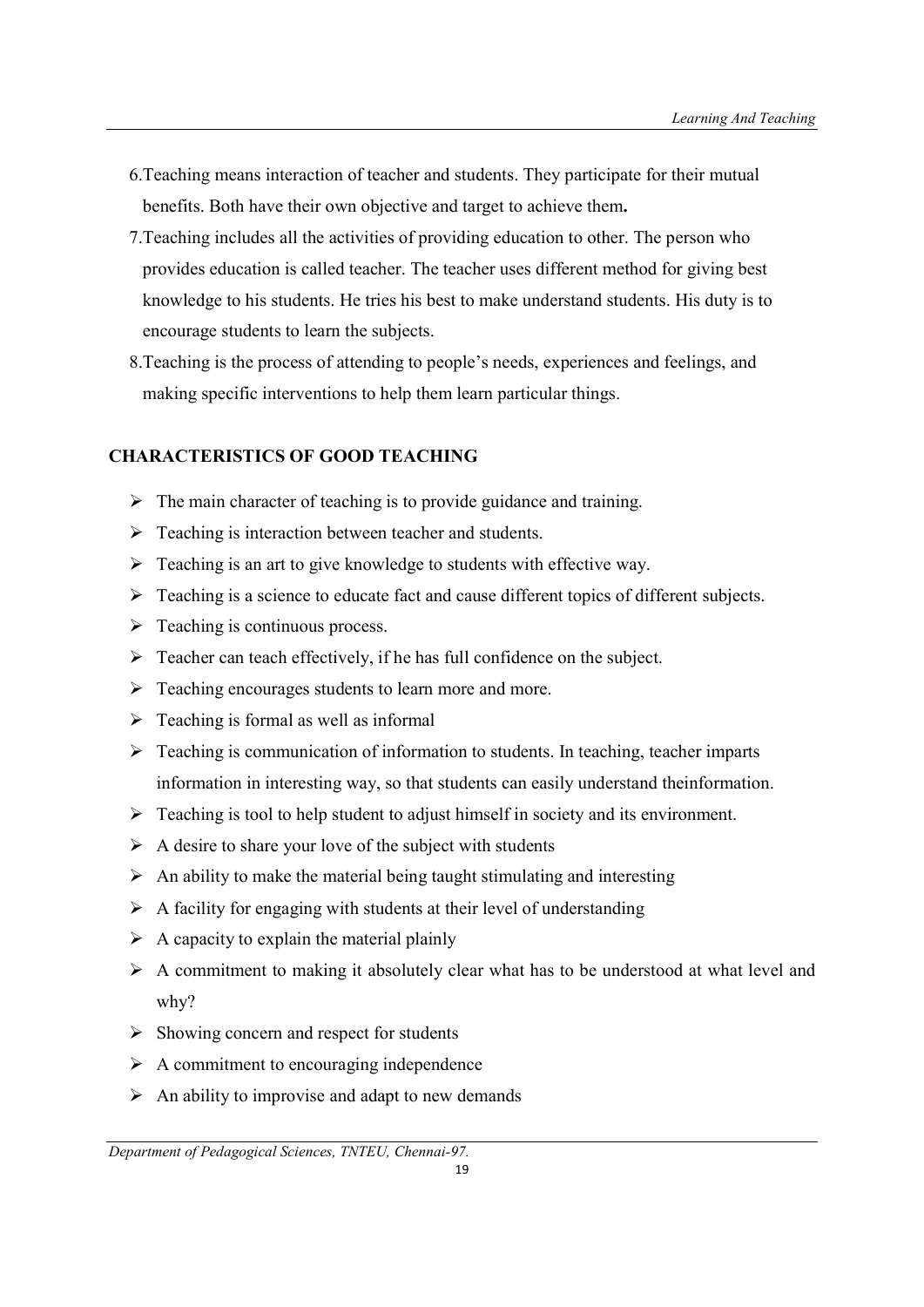- $\triangleright$  Using teaching methods and academic tasks that require students to learn actively, responsibly and co-operatively
- $\triangleright$  Using valid assessment methods
- $\triangleright$  A focus on key concepts, and students misunderstandings of them, rather than covering the ground
- $\triangleright$  Giving the highest quality feedback on student work
- $\triangleright$  A desire to learn from students and other sources about the effects of teaching and how it can be improved.

# VIEWS OF GREAT THINKERS AND PHILOSOPHERS ON TEACHING

◆ Teaching is the mark of an educated mind to be able to entertain a thought without accepting it.Those who educate children well are more to be honored than parents, for these gave only life, those arts of living well.The educated differ from the uneducated as much as the living from the dead.

## - Aristotle

 Plants are shaped by cultivation and men by education. .. We are born weak, we need strength; we are born totally unprovoked, we need aid; we are born stupid, we need judgment. Everything we do not have at our birth and which we need when we are grown is given us by education.Child should be made free to learn from nature since society corrupts values.There should be no formal learning, no discipline and no teaching of morals

## - Jean Jacques Rousseau

 The first lessons with which we should irrigate his mind should be those which teach him to know himself, and to know how to die … and to live.

## - De Montaigne

 Learned we may be with another man's learning: we can only be wise with wisdom of our own

## - Euripides

 What a distressing contrast there is between the radiant intelligence of the child and the feeble mentality of the average adult.

# - Sigmund Freud

◆ You must be the change you wish to see in the world.

Department of Pedagogical Sciences, TNTEU, Chennai-97.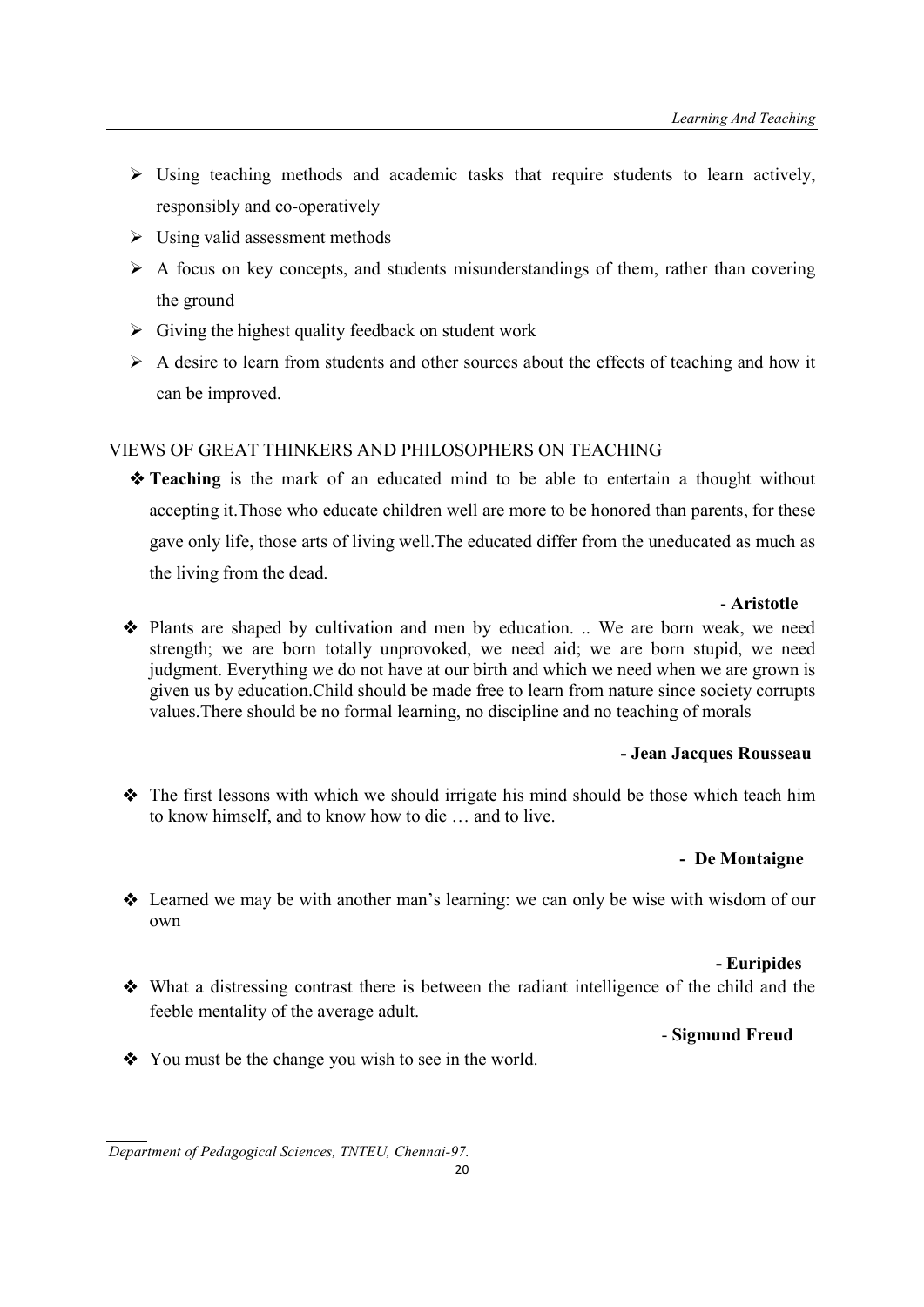Basic education wherein the child was to also learn a skill/trade along with academic work. Thus, the school was to develop as a self sufficient institution.

# -Mohandas Gandhi

- Education is the manifestation of the perfection already in man.
- $\bullet$  We want that education by which character is formed, strength of mind is increased, the intellect is expanded, and by which one can stand on one's own feet.
- Teachyourselves, teach everyone his nature, call upon the sleeping soul and see how it awakes. Power will come, glory will come, goodness will come, purity will come, and everything that is excellent will come when this sleeping soul is roused to self-conscious activity.
- Education is the manifestation of the divine perfection, already existing in man. - Swami Vivekananda
- "Education is something which makes man self-reliant and selfless".
- 
- "Human education means the training which one gets from nature".

## - Panini

-Rigved

- $\triangle$  The widest road leading to the solution of all our problems is education.
- Learning should take place in nature and from nature and not be restricted to the classroom

# - Rabintranath Tagore

 "Education which will offer the tools whereby one can live for the divine, for the country, for oneself and for others and this must be the ideal of every school which calls itself national".

# - Sri Aurobindo

 All our world organizations will prove ineffective if the truth that love is stronger than hate does not inspire them

# -Dr. Radhakrishnan

Department of Pedagogical Sciences, TNTEU, Chennai-97.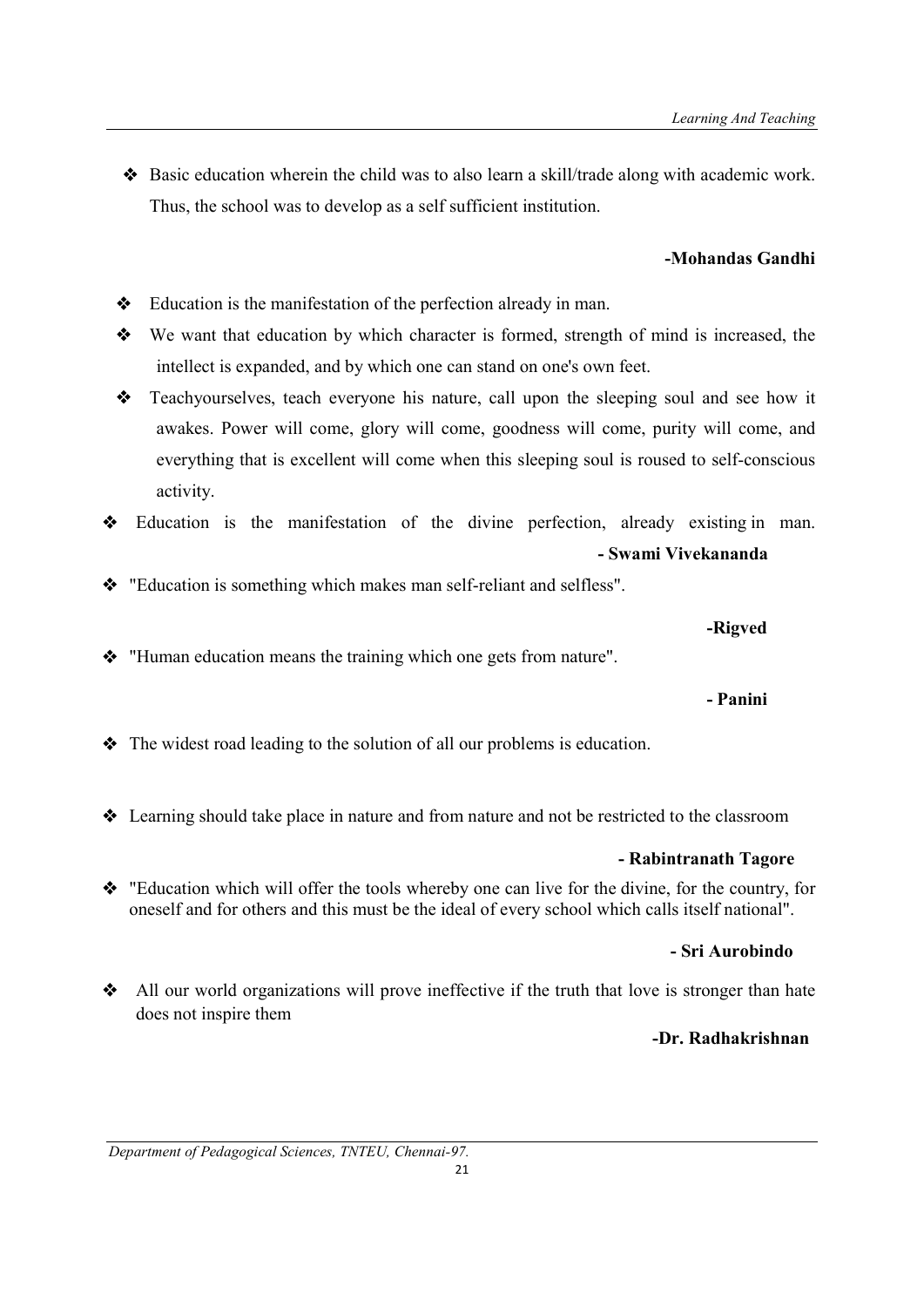Comprehensive views of education which wood transform the human mind. According to him, the religious spirit and the scientific attitude should form part of the same consciousness.

# - J.Krishnamurti

 He promoted experiential learning. He focused on the project method of learning here the teacher is a facilitator every subject must be corrected to each them.

# - John Dewey

 Focus on education of young children between the ages three and seven. She believed in self – education through development of individuality. She asserted that the gateway to knowledge is through sense experience. Special emphasis is given to the sense of touch.

# -Maria Montessori

- Child must be educated in accordance with the laws of his development.
- Education should enable the child to realize unity in diversity.
- $\triangleleft$  Creative self activity through participation.
- Development the theory and practice of play in education. He combined play and work.

## -Froebe

# BECOMING A REFLECTIVE TEACHER AND HIS CHARACTERISTICS

- Understand Your Reasons for Teaching,
- $\triangleright$  Cultivate Ethical Behavior in Students and Yourself
- $\triangleright$  Pool Both Patience and Perseverance
- Design Curriculum That Works
- $\triangleright$  Perfect Instructional Practices and Assessment Skills
- $\triangleright$  Connect Positively to the Whole-School Culture
- $\triangleright$  Examines his or her own reactions to children or their actions to understand their source
- $\triangleright$  Is curious about children's play and watches it closely
- $\triangleright$  Documents details of children's conversations and activities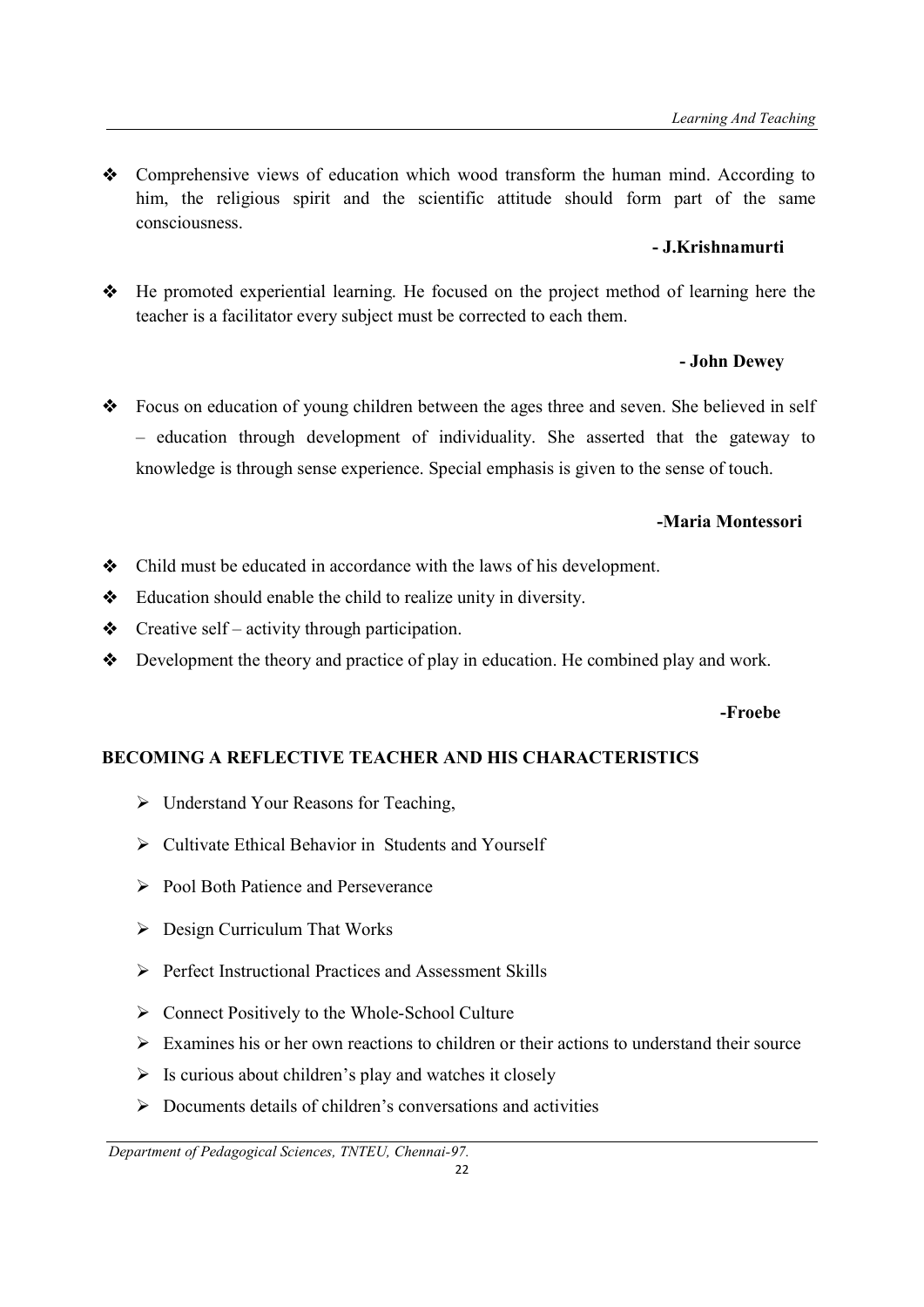- $\triangleright$  Takes time to study notes and photos to puzzle out what is significant
- $\triangleright$  Eagerly shares stories about children's learning with families and co-workers
- $\triangleright$  Asks co-workers and children's families for their insights
- $\triangleright$  Reads professional literature to learn more
- $\triangleright$  Shows children photos and stories of themselves to hear their views
- $\triangleright$  Changes the environment and materials to encourage new play and learning possibilities
- $\triangleright$  Knows yourself.
- $\triangleright$  Finds the details that touch your heart and mind.
- $\triangleright$  Seeks the child's perspective.
- $\triangleright$  Examines the physical and social-emotional environment.
- $\triangleright$  Explores multiple points of view.
- $\triangleright$  Considers opportunities and possibilities for next steps.
- $\triangleright$  The reflective teacher analyzes his own lessons to see what worked and what did not. He makes changes as necessary. When a lesson does not go well, which will happen to everyone, he learns from it and does not teach the lesson the same way again.
- $\triangleright$  The reflective teacher recognizes the inherent differences in his classes (when he has more than one group of students) and does not treat all classes the same by teaching exactly the same lesson.
- $\triangleright$  The reflective teacher takes planned time within class to determine the efficacy of the lesson and take steps to improve it, if need be.
- $\triangleright$  The reflective teacher knows both his strengths and his students' strengths. His lessons are designed around their strengths and areas of interest to maximize learning.
- $\triangleright$  The reflective teacher is cognizant of his own weaknesses and takes planned steps to improve in those areas.
- $\triangleright$  The reflective teacher seeks feedback from many sources, such as other teachers, students, parents, and administrators. He is open to constructive criticism.
- $\triangleright$  The reflective teacher understands that he cannot optimally teach students by himself. Teaching is a complex field and it takes help from many others.
- $\triangleright$  The reflective teacher shares his experience with the understanding that it can benefit others who may be able to learn from his experiences.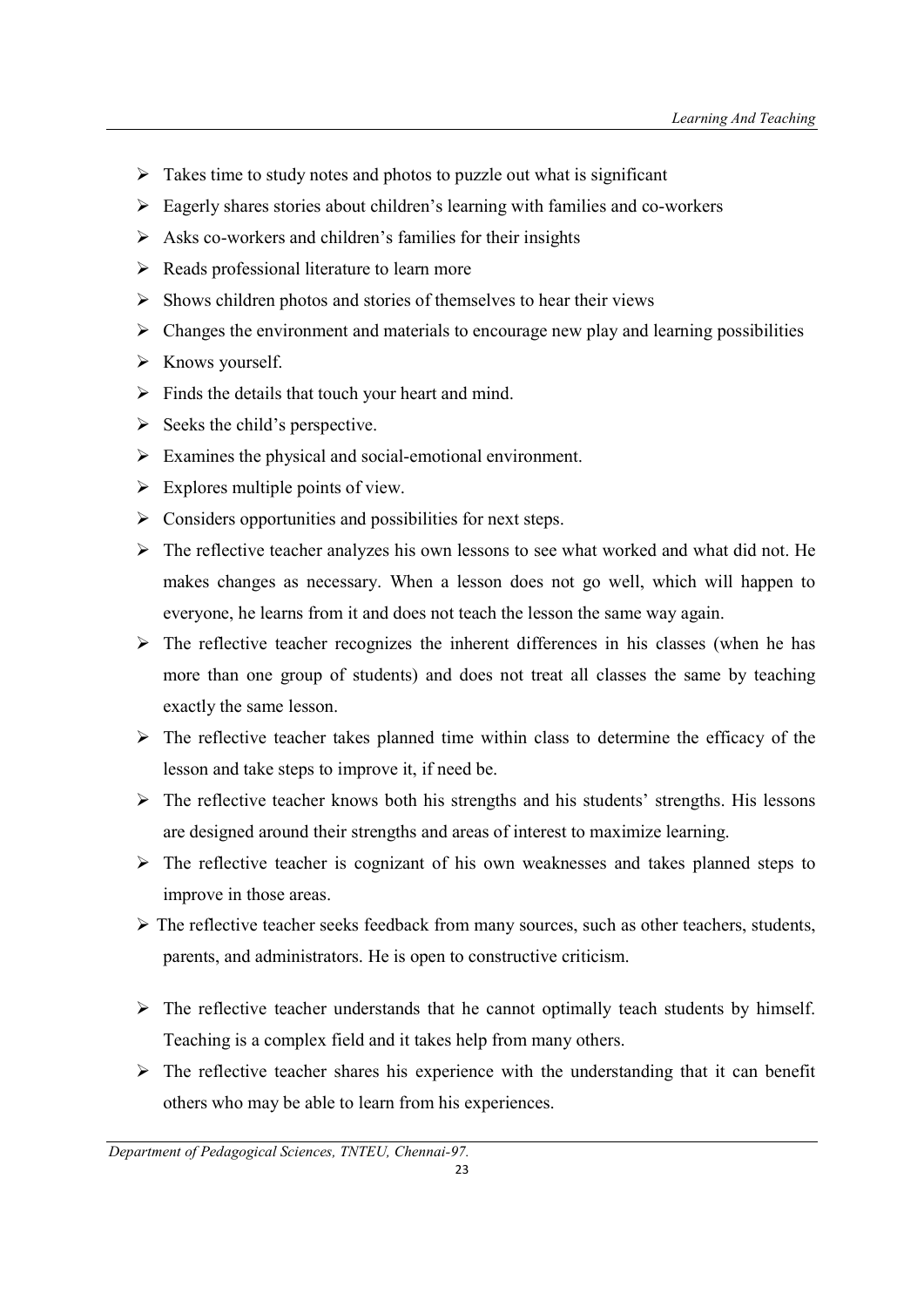### MY GOALS AS A TEACHER

 Teachers are in a unique position to have a direct impact on their students. Teachers can see their work in action, see the changes they affect, and in so doing they witness firsthand their goals coming to fruition. An architect can hope to design affordable homes for people in need but may not necessarily meet every person who benefits from his noble intentions. But teachers have direct interactions with the people they're helping, and whatever their goals may be, this allows them to see these goals realized.

 Goals for teaching are highly individualized. Most teachers aren't in it for the money (and indeed there are many grants available for teachers to make funding a bit easier). They're not in it for the time off or the recognition they're in it to make a difference, to learn and to inspire, and they teach because they realize the value of education. Only you can set goals for yourself. Only you know why you want to teach. But no matter what those specific goals are, they can pretty much be summed into a single goal: You want to help people. And there are many ways you can help someone as a teacher. To name a few, teachers aspire to educate, to inspire, to learn and to affect positive change.

#### 1. Educate

A great teacher should love educating students, and one of the principal goals many teachers set for themselves is to be the best educator they can be. There is something extremely gratifying about imparting information to your students and working with them to ensure they understand not only concepts, but practical applications as well. There are different methods you can use to teach, and while your teaching style is unique to you, the most important thing is that you engage, motivate and inspire students to learn. Many people teach out of a passion for their subject. If you truly love a particular topic, you may have a desire to share that knowledge with others indeed that passion can make you excel at it.

#### 2. Inspire

Teachers seek to inspire students in all aspects of their lives, and for many teachers, their greatest goal is to be a role model. A role model is someone who inspires and encourages students to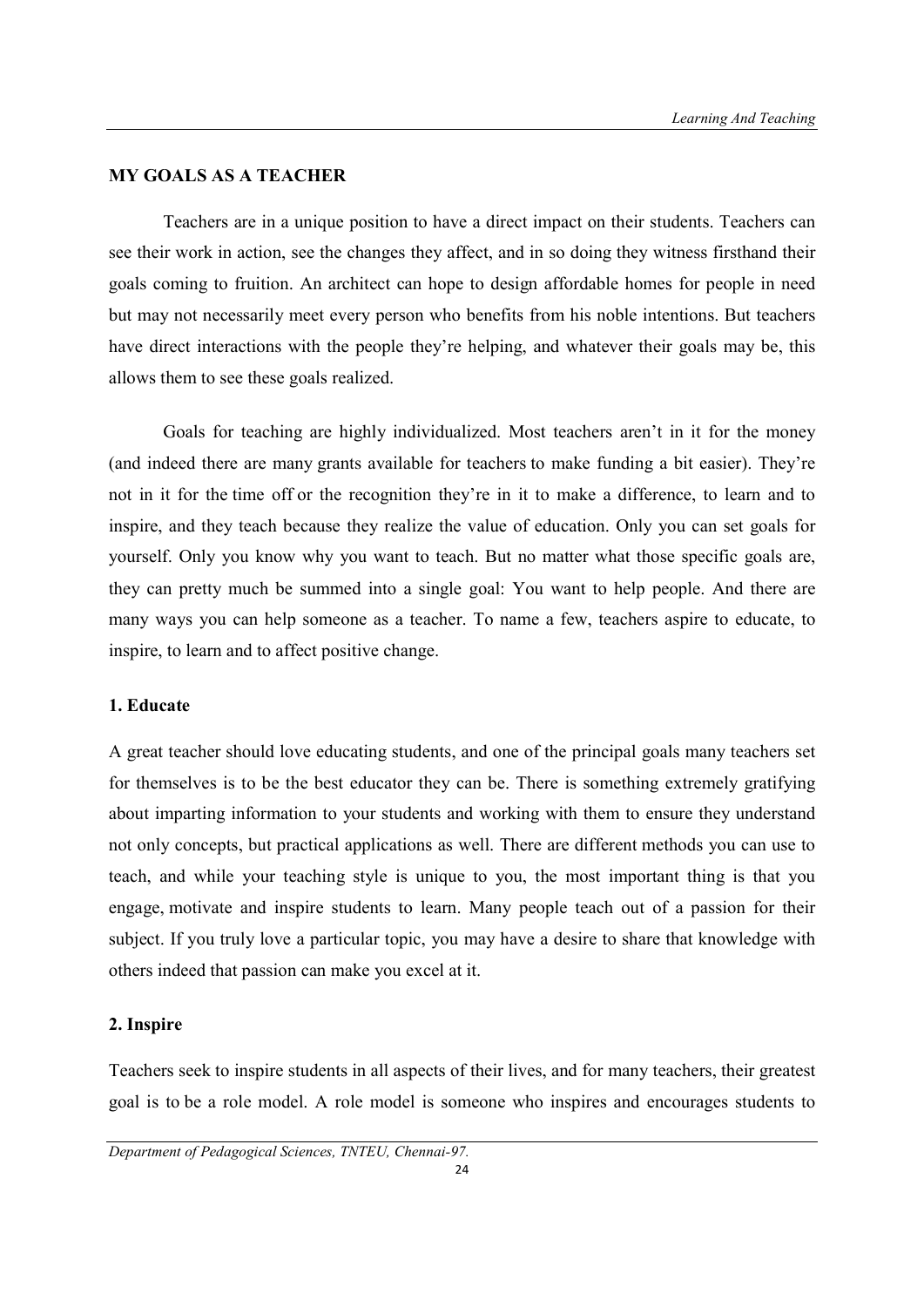strive for greatness, and teaches them through experience and commitment how to realize their full potential to become the best they can be. Teachers can inspire an uninterested student to become engrossed in learning. They can motivate them to participate and focus, and even bring introverted students out of their shells. A great teacher can get students reading, inspire a passion for languages, and make math or science fun, and turn history lessons into fun and exciting stories

# 3. Learn

Teaching is one of those careers where you learn something new every day, and many educators cite this as one of the main things they hope to get out of their career. On a strictly professional level, the education you attain to become a teacher opens your eyes to many things you may never have been exposed to before. Teachers also learn a great deal about themselves through teaching.

# 4. Change

Ambitious teachers are the ones who enter this career to affect change. These are the ones who want to meet the demand for great teachers: They make it their goal to help improve the quality of education for everyone.

# QUESTIONS FOR DISCUSSIONS AND REFLECTIONS

- 1. Give the meaning and definitions of teaching.
- 2. List out the characteristics of good teaching.
- 3. Mention the views of great thinkers and philosophers on teaching.
- 4. Write an essay on becoming a reflective teacher.
- 5. "My goals as a teacher"- Discuss.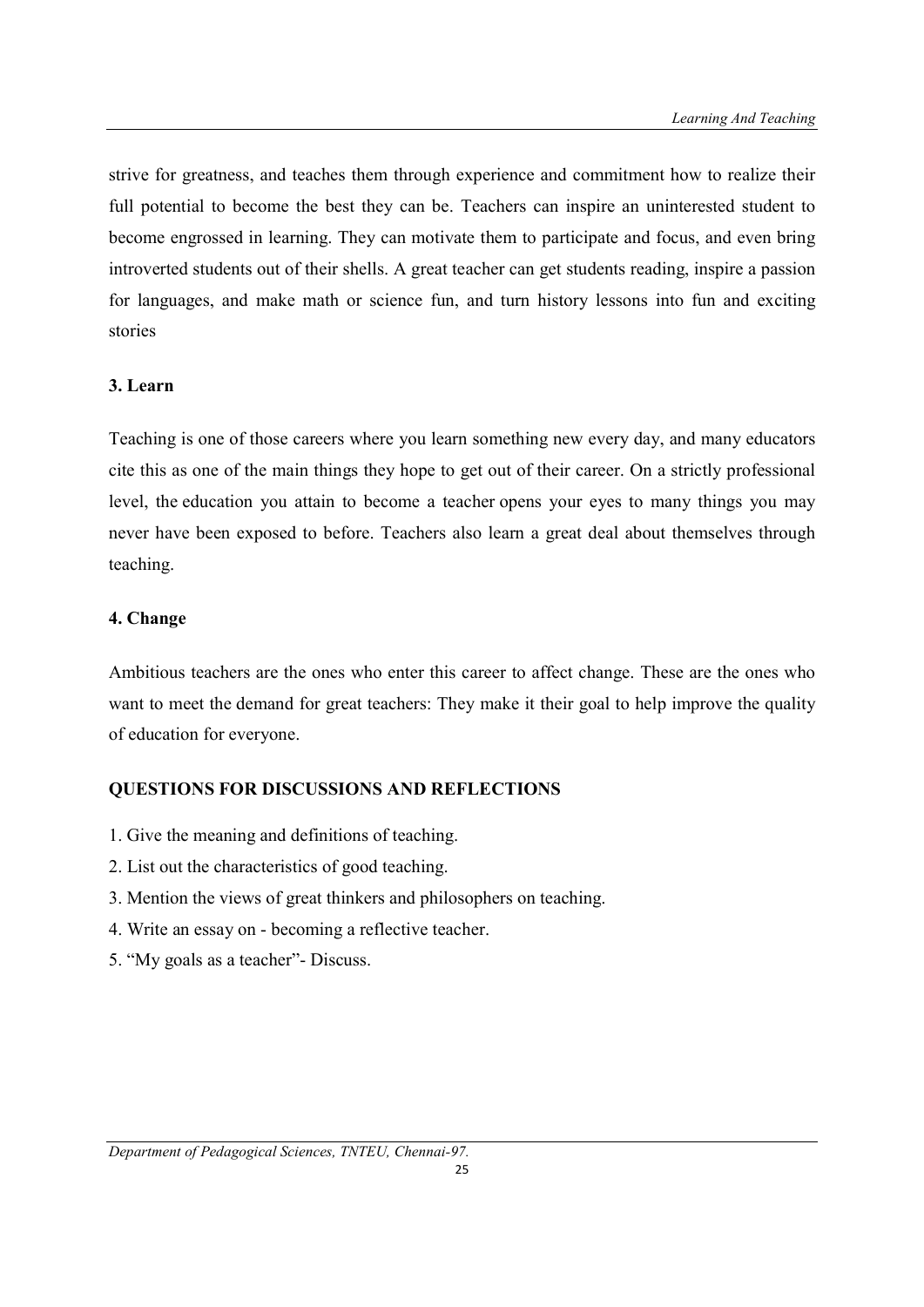# UNIT III: BEHAVIOURAL THEORIES OF LEARNING

#### Objectives:

- 1. Understand the meaning of learning by the behaviorists
- 2. Learn and explain behavioural theories of learning.
- 3. Critically evaluate the strengths and limitations of theories of learning

## INTRODUCTION

 Learning means a change in behavior or learning is acquiring any skill that enriches our life. Learning is a relatively permanent change in the behavior of a person over time, or it is acquiring knowledge through study, experience or being taught. The above definitions are in general but we are going to discuss in detail below about learning presented by Pavlov, Thorndike, Skinner, and by Bandura.

# LEARNING

 The process by which a relatively lasting change in potential behaviour occurs because of practice or experience. Learning is also a process of acquiring modifications in existing knowledge, skills, habits, or tendencies through experience, practice, or exercise.

Gates and others "Learning is the modification of behaviour through experience"

Henry, P smith "Learning is the acquisition of new behaviour or strengthening or weakening of old behaviour as a result of experience".

Crow and Crow "Learning is the acquisition of habits, knowledge and attitudes. It involves new ways of doing things, and it operates in an individual's attempt to overcome obstacles or to adjust to new situations."

Skinner "Learning is the process of progressive behaviour adaptation."

#### BEHAVIORISM

Behaviorism is a theory of animal and human learning that only focuses on objectively observable behaviors and discounts mental activities. Behavior theorists define learning as nothing more than the acquisition of new behavior.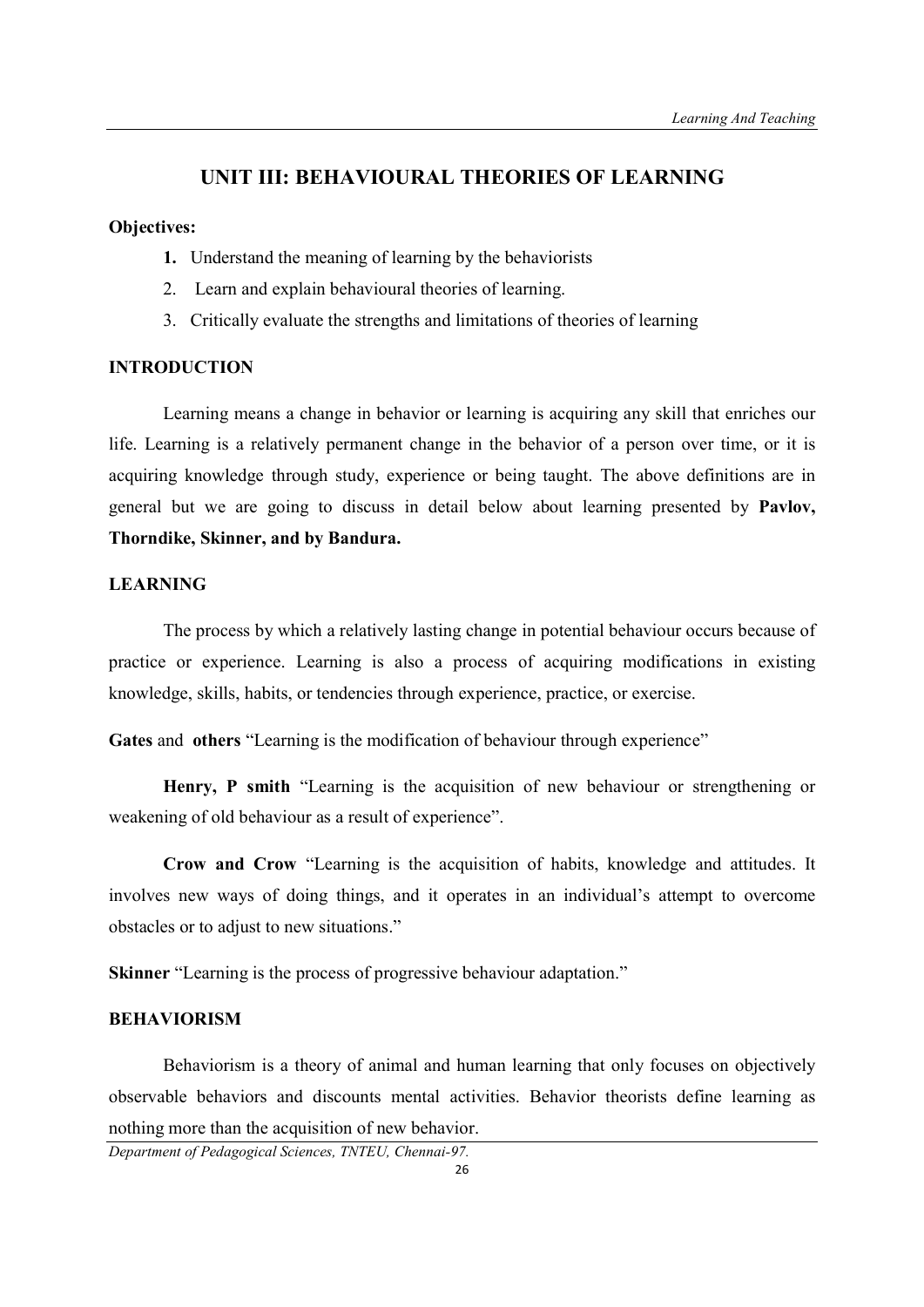Behaviourism arose as a result of the controversy between structuralism and functionalism. Its chief proponent was J.B.Watson. He disagreed with both the structuralism and functionalism. According to Watson, it is useless to study elements of consciousness of effects on the different parts of the body because it does not help in the understanding of human nature.

For him, explanations of 'why' and 'how' were the all important factor. We can understand human nature by the study of one's physical activities, gestures and behaviour.

The subject-matter of psychology according to behaviourists is human and animal activity, which can be observed and measured in an objective way. The purpose of psychology is to discover ways and means of prediction and control of human and animal behaviour. Consciousness, if at all it exists, is not the subject for scientific study. The unit of behaviour should be reflexes or stimulus response connections. One's behaviour is composed of stimulus response bond, which can be successfully analysed by objective and scientific methods. Therefore the chief method of psychology is observation of behaviour. Watson was an extreme environmentalist. For him, environment is much more important than heredity in the determination of behaviour.

Learning as a process focuses on what happens when the learning takes place. Explanations of what happens constitute learning theories. A learning theory is an attempt to describe how people and animals learn, thereby helping us understand the inherently complex process of learning. Learning theories have two chief values according to Hill (2002). One is in providing us with vocabulary and a conceptual framework for interpreting the examples of learning that we observe. The other is in suggesting where to look for solutions to practical problems.

#### PAVLOV'S CLASSICAL CONDITIONING THEORY

A Russian psychologist named Ivan Pavlov encountered an unforeseen problem: the dog in his experiment salivated not only upon actually eating but also when it saw the food, noticed the man who usually brought it, or even heard his footsteps. Pavlov began time study this phenomenon, which he called 'conditioning'. To understand the nature of the process of conditioning, Pavlov performed the following experiment.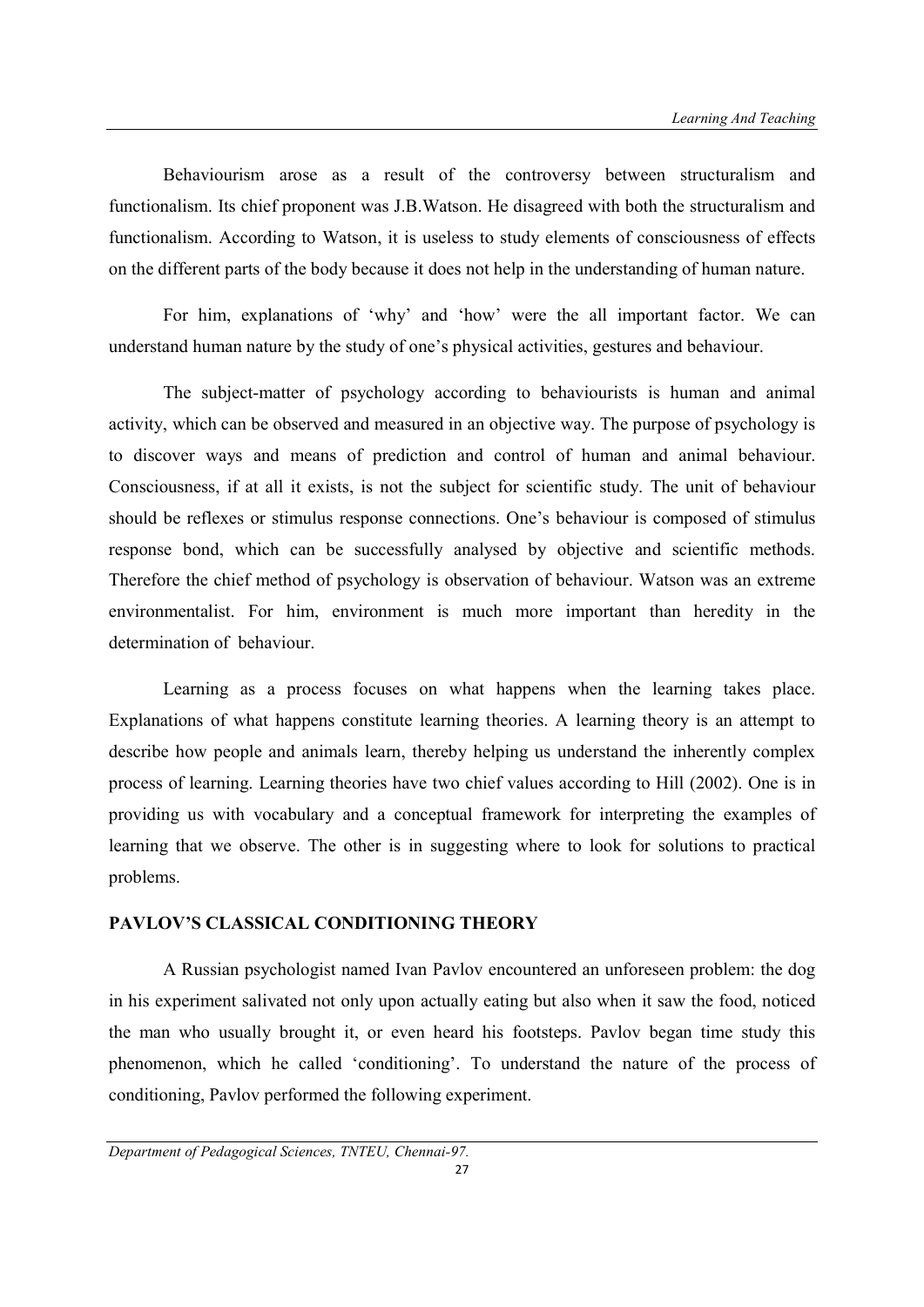#### 1. Classical Condition (Pavlov)

In his experiment, Pavlov kept a hungry dog for a few days and then tied him to the experimental table which was fitted with certain mechanically as far as it was possible to do so. The observer himself remained hidden from the dog but was able to view the experiment by means of a set if mirrors. Arrangement was made to give food to the dog through an automatic mechanism. He also arranged for a bell to ring every time food was presented to the dog. When the food was put before the dog and the bell was rung, there was automatic secretion of saliva from the mouth of the dog. The activity of presenting the food accompanied with the ringing of the bell was repeated several timed and the amount of saliva secreted was measured.

After several trials the dog was given no food but the bell was rung. In this case also, the amount of saliva secreted was recorded and measured. It was found that even the absence of food (the natural stimulus), the ringing of the bell (an artificial stimulus) caused the dog to secrete the saliva (natural response).

The above experiment thus brings to light four essential elements of the conditioning process. The first elements is a natural stimulus, technically known as unconditioned stimulus (US) i.e. food. It results in a natural response called the unconditioned response (UR). This response constitutes the second element .The third element is the artificial stimulus, i.e. the ringing of the bell which is technically known as a conditioned stimulus (CS). It is substituted for the natural stimulus (food). To begin with, the conditioned stimulus does not evoke the desired response, i.e. the conditioned response (CR). The fourth element is the chain the conditioning process. However, as a result of conditioning, one learns to produce behaviour in the form of a conditioned response to a conditioned stimulus.

#### 2. Principles of Classical conditioning

- $\triangleright$  Extinction: The process of gradual disappearance of the conditioned response or disconnection of the S-R association is called extinction.
- $\triangleright$  Spontaneous recovery: After extinction, when a conditioned response is no longer evident, the behaviour often reappears spontaneously but at a reduced intensity. The phenomenon – the reappearance of apparently extinguished conditioned response after an interval in which the pairing of conditioned stimulus (CS) and unconditioned stimulus

Department of Pedagogical Sciences, TNTEU, Chennai-97.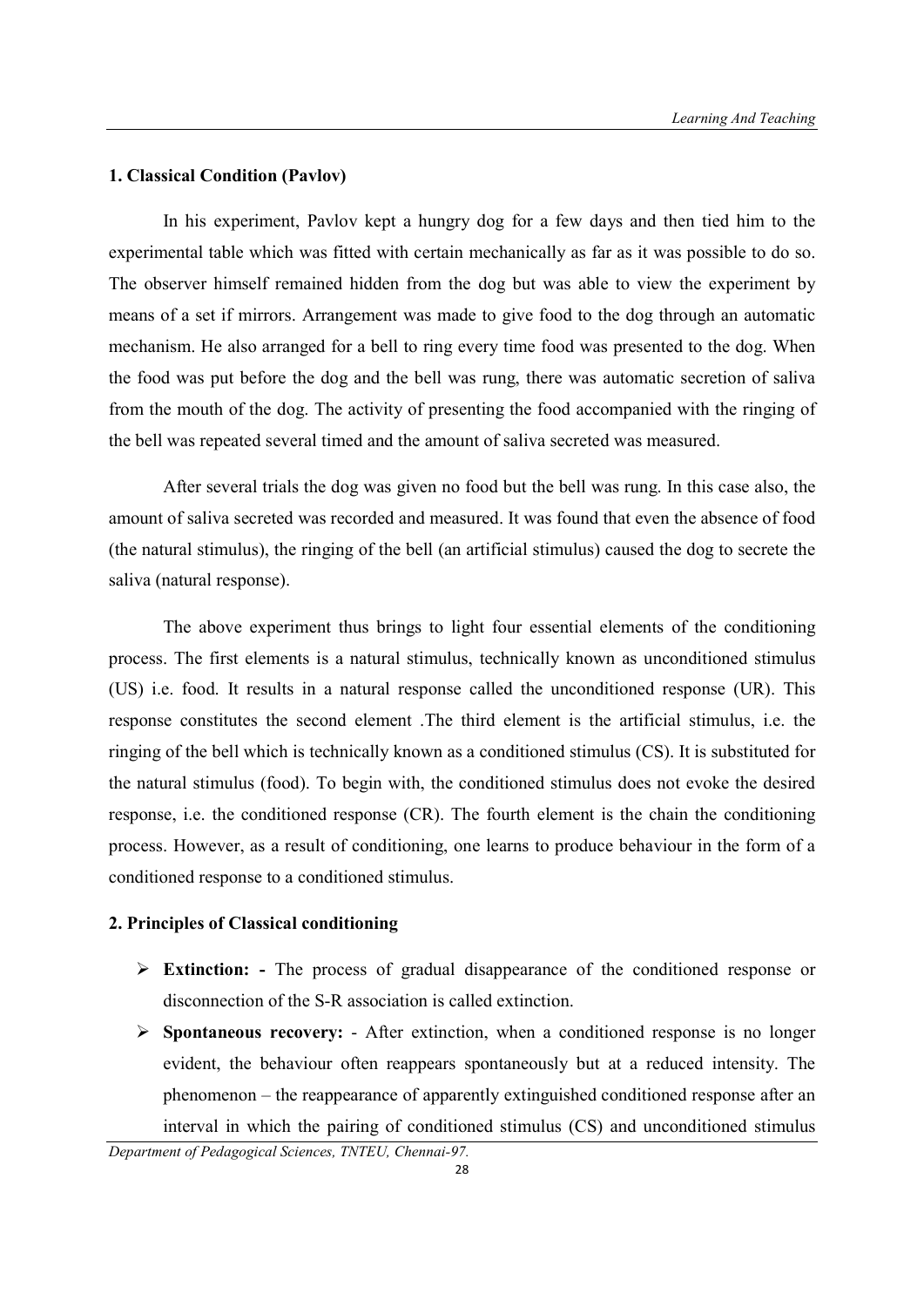(US) has not been repeated is called spontaneous recovery. It shows that, the learning is suppressed rather than forgotten. As the time passes, the suppression may become so strong that there would, ultimately be no further possibility of SR.

- $\triangleright$  Stimulus generalization: Responding to the stimuli in a generalized way was termed as stimulus generalisation with reference to a particular stage of learning behaviour in which an individual once conditioned to respond to specific stimulus is made to respond in the same way in response to other stimuli of similar nature.
- $\triangleright$  Stimulus discrimination: It is the opposite of stimulus generalization. In sharp contrast to responding in a usual fashion, the subject learn to react different in different situations. Conditioning through the mechanism of stimulus discrimination one learns to react only to a single specific stimulus out of the multiplicity of stimuli and to distinguish and discriminate one from the others among a variety of stimuli present in our environment.

# Implications of Classical Conditioning

- In day to day life, fear, love, hatred towards an object or phenomenon or event is created through conditioning.
- Most learning is associated with the process of conditioning i.e. stimulus response association and substitution.
- The phenomenon of stimulus generalization and discrimination goes on throughout our lives.
- Abnormality in one's behaviour may to a great extent be the result of conditioning.
- Much of our behaviour in the shape of interests, attitudes, habits, sense of application or criticism, mood & temperaments is fashioned through conditioning.
- $\triangle$  Conditioning helps in learning what is desirable and also unlearning what's undesirable

# LAW OF EFFECT E.L THORNDIKE

Edward Lee Thorndike (1874-1949) was the first American psychologist who put forward the Trial and Error Theory of learning. According to Thorndike, all learning takes place because of formation of bond or connection between stimulus and response. He further says that learning takes place through a process of approximation and correction. A person makes a number of trials, some responses do not give satisfaction to the individual but he goes on making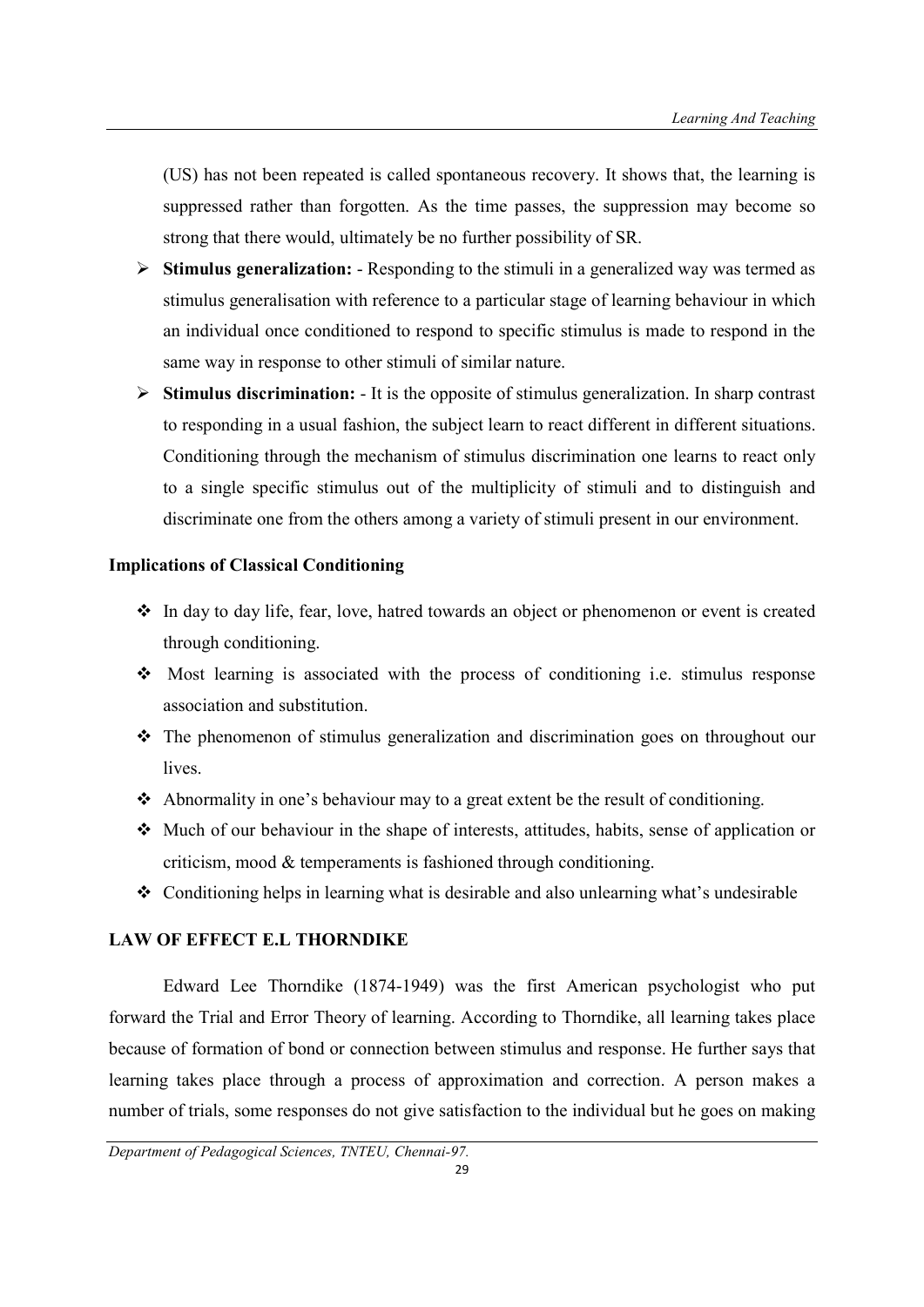further trials until he gets satisfactory responses. Thorndike conducted a number of experiments on animals to explain the process of learning. His most widely quoted experiment is with a cat placed in a puzzle box.

Thorndike put a hungry cat in a puzzle box. The box had one door, which could be opened by manipulating a latch of the door. A fish was placed outside the box. The cat being hungry had the motivation of eating fish outside the box. However, the obstacle was the latch on the door. The cat made random movements inside the box indicating trial and error type of behaviour biting at the box, scratching the box, walking around, pulling and jumping etc. to come out to get the food. Now in the course of her movements, the latch was manipulated accidently and the cat came out to get the food. Over a series of successive trials, the cat took shorter and shorter time, committed less number of errors, and was in a position to manipulate the latch as soon as it was put in the box and learnt the art of opening the door. Thorndike concluded that it was only after many random trials that the cat was able to hit upon the solutions.

Trial and Error Learning. An analysis of the learning behaviour of the cat in the box shows that besides trial and error the principles of goal, motivation, explanation and reinforcement are involved in the process of learning by Trial and Error.

## Laws of Learning

Based on Trial and Error Learning Theory, Thorndike gave certain laws of Learning. We shall discuss three fundamental Laws of Learning in this section. These laws are:

## 1. Law of Readiness

This law refers to the fact that learning takes place only when the learner is prepared to learn. No amount of efforts can make the child learn if the child is not ready to learn. Thus, the Law of Readiness means mental preparation for action. It is not to force the child to learn if he is not ready. Learning failures are the result of forcing the learner to learn when he is not ready to learn something.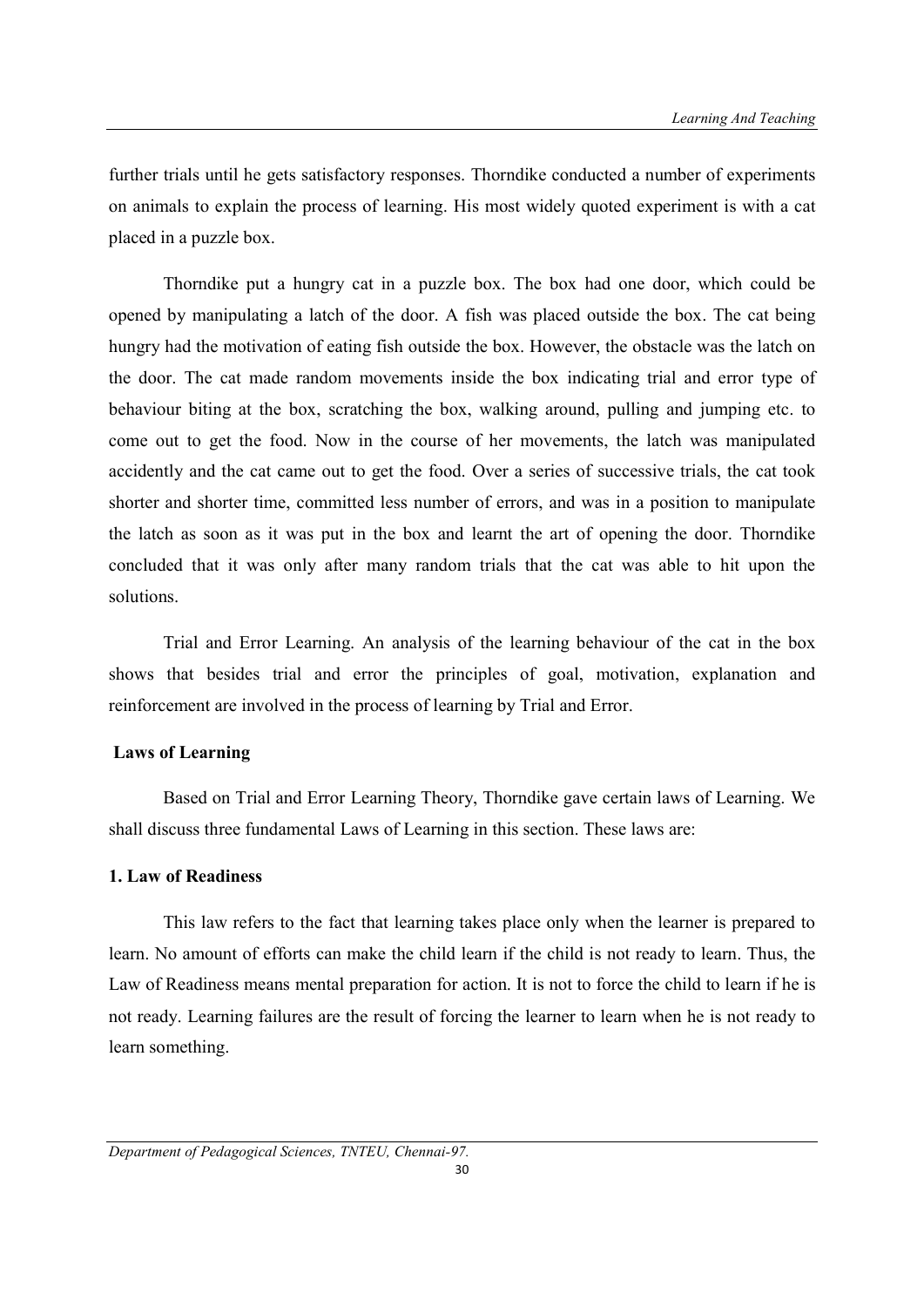## Educational Implications of Law of Readiness

The law draws the attention of teacher to the motivation of the child. The teacher must consider the psycho-biological readiness of the students to ensure successful learning experiences. Curriculum / Learning experiences should be according to the mental level of maturity of the child. If this is not so, there will be poor comprehension and readiness may vanish.

# 2. Law of Exercise

This law explains the role of practice in learning. According to this law, learning becomes efficient through practice or exercise. The dictum 'Practice makes a man perfect' goes very well with this law.

## Educational Implications

Exercise occupies an important place in learning. Teacher must repeat, give sufficient drill in some subjects like mathematics, drawing, music or vocabulary for fixing material in the minds of the students. Thorndike later revised this law of exercise and accordingly it is accepted that practice does bring improvement in learning but it in itself is not sufficient. Always practice must be followed by some reward or satisfaction to the learner. The learner must be motivated to learn.

## 3. Law of Effect

This is most important of Thorndike's laws, which state that when a connection between stimulus and response is accompanied by satisfying state, its strength is increased. On the other hand, when a connection is accompanied by an annoying state of affairs, its strength is reduced or weakened. The saying 'nothing succeeds like success' goes very well with this law. In other words, the responses that produce satisfaction or comfort for the learner are strengthened and responses that produce annoyance or discomfort for the learner are weakened.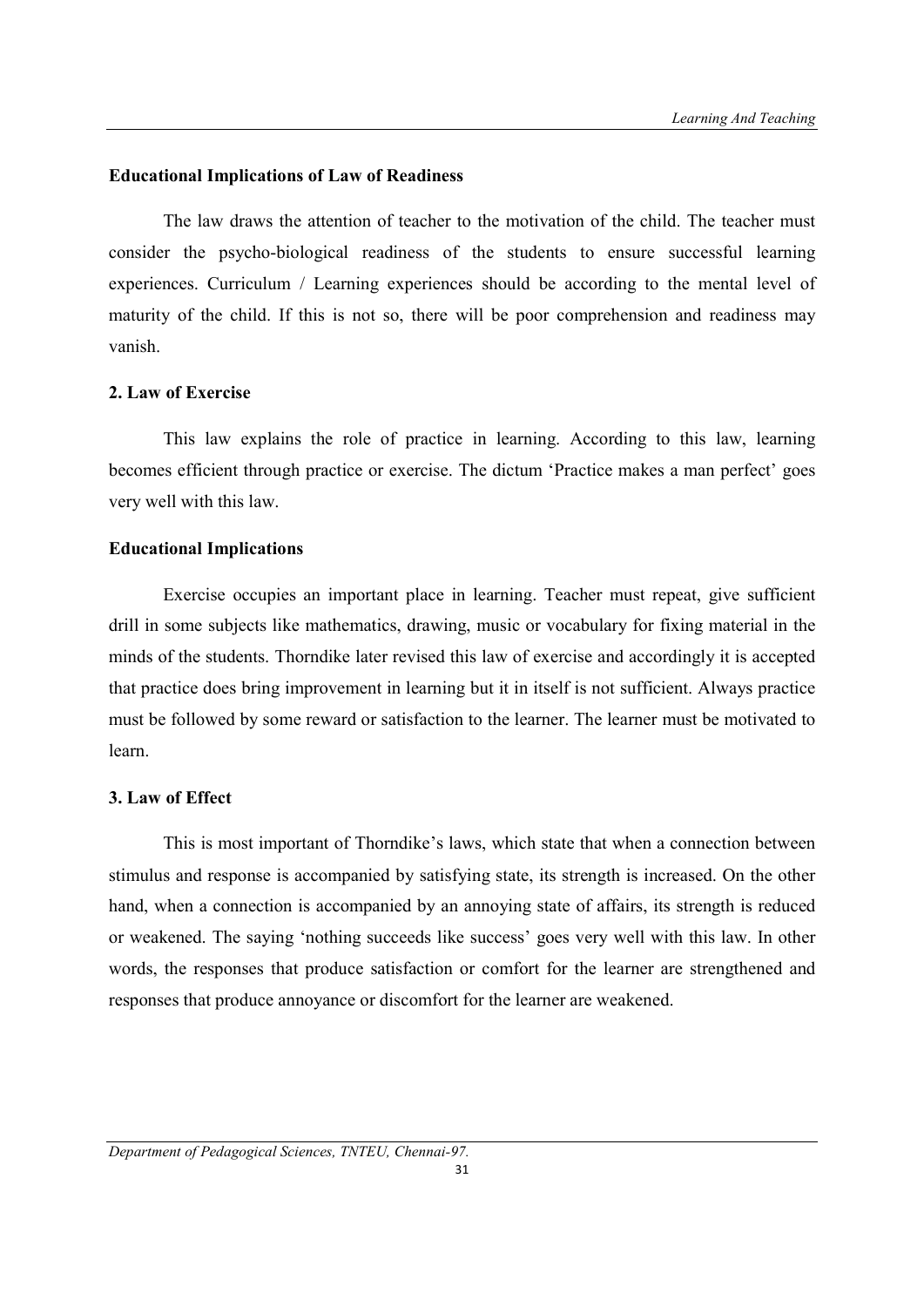## Educational Implications

This law signifies the use of reinforcement or feedback in learning. This implies that learning trials must be associated with satisfying consequences. The teacher can use rewards to strengthen certain responses and punishment to weaken others.

## OPERANT CONDITIONING AND SHAPPING (SKINNER)

Skinner's views were slightly less extreme than those of Watson (1913). Skinner believed that we do have such a thing as a mind, but that it is simply more productive to study observable behavior rather than internal mental events. The work of Skinner was rooted in a view that classical conditioning was far too simplistic to be a complete explanation of complex human behavior. He believed that the best way to understand behavior is to look at the causes of an action and its consequences. He called this approach operant conditioning.

Operant Conditioning deals with operants - intentional actions that have an effect on the surrounding environment. Skinner set out to identify the processes which made certain operant behaviours more or less likely to occur. Skinner's theory of operant conditioning was based on the work of Thorndike (1905). Edward Thorndike studied learning in animals using a puzzle box to propose the theory known as the 'Law of Effect'.

## 1. BF Skinner: Operant Conditioning

Skinner is regarded as the father of Operant Conditioning, but his work was based on Thorndike's law of effect. Skinner introduced a new term into the Law of Effect - Reinforcement. Behavior which is reinforced tends to be repeated (i.e. strengthened); behavior which is not reinforced tends to die out-or be extinguished (i.e. weakened).Skinner (1948) studied operant conditioning by conducting experiments using animals which he placed in a 'Skinner Box' which was similar to Thorndike's puzzle box.

 B.F. Skinner (1938) coined the term operant conditioning; it means roughly changing of behavior by the use of reinforcement which is given after the desired response. Skinner identified three types of responses or operant that can follow behavior.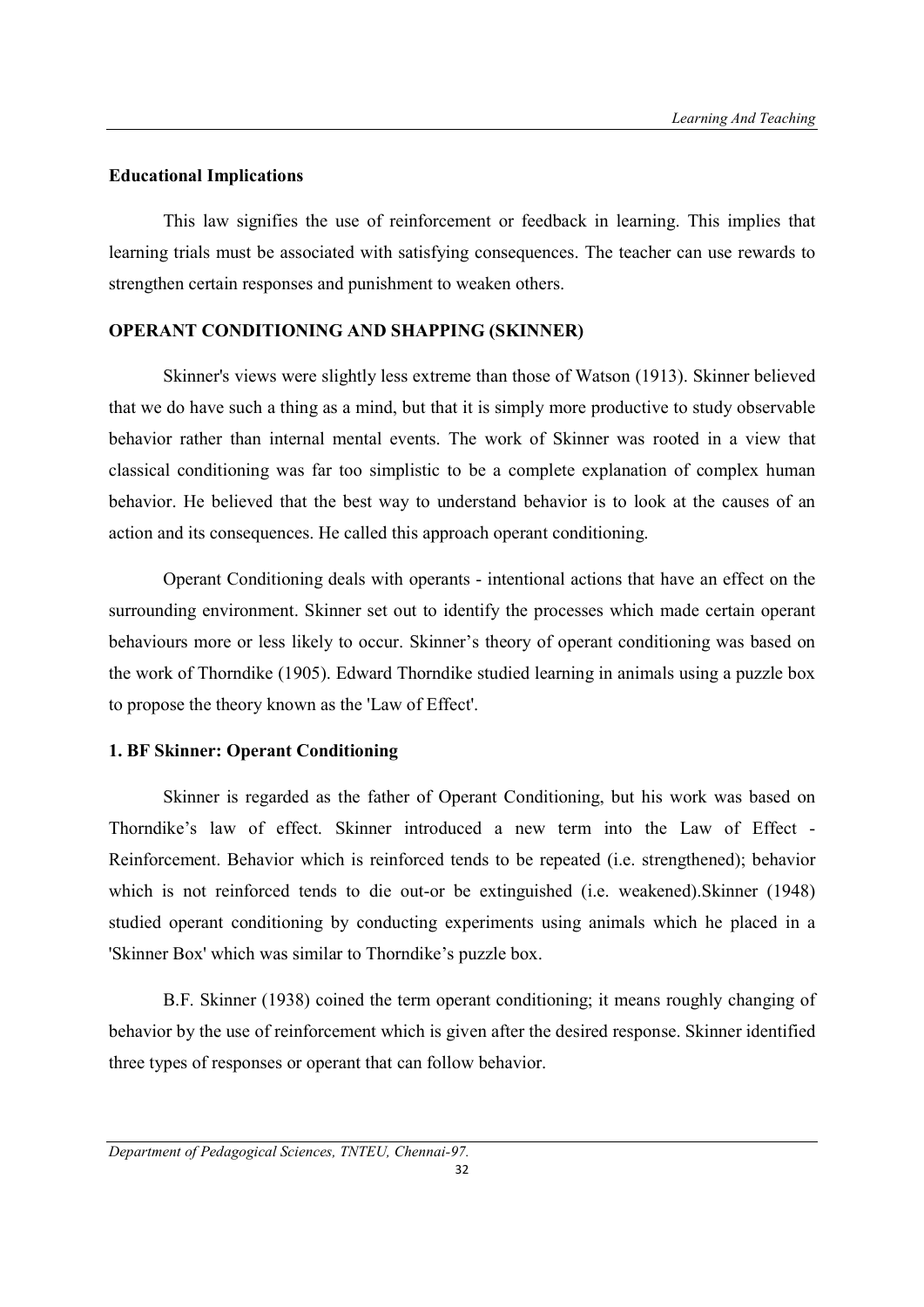• Neutral operants: responses from the environment that neither increase nor decrease the probability of a behavior being repeated.

• Reinforcers: Responses from the environment that increase the probability of a behavior being repeated. Reinforcers can be either positive or negative.

• Punishers: Responses from the environment that decrease the likelihood of a behavior being repeated. Punishment weakens behavior.

#### 2. Positive Reinforcement

Skinner showed how positive reinforcement worked by placing a hungry rat in his Skinner box. The box contained a lever on the side and as the rat moved about the box it would accidentally knock the lever. Immediately it did so a food pellet would drop into a container next to the lever. The rats quickly learned to go straight to the lever after a few times of being put in the box. The consequence of receiving food if they pressed the lever ensured that they would repeat the action again and again.

Positive reinforcement strengthens a behavior by providing a consequence an individual finds rewarding. For example, if your teacher gives you £5 each time you complete your homework (i.e. a reward) you will be more likely to repeat this behavior in the future, thus strengthening the behavior of completing your homework.

#### 3. Negative Reinforcement

The removal of an unpleasant reinforce can also strengthen behavior. This is known as negative reinforcement because it is the removal of an adverse stimulus which is 'rewarding' to the animal or person. Negative reinforcement strengthens behavior because it stops or removes an unpleasant experience. For example, if you do not complete your homework, you give your teacher £5. You will complete your homework to avoid paying £5, thus strengthening the behavior of completing your homework.

Skinner showed how negative reinforcement worked by placing a rat in his Skinner box and then subjecting it to an unpleasant electric current which caused it some discomfort. As the rat moved about the box it would accidentally knock the lever. Immediately it did so the electric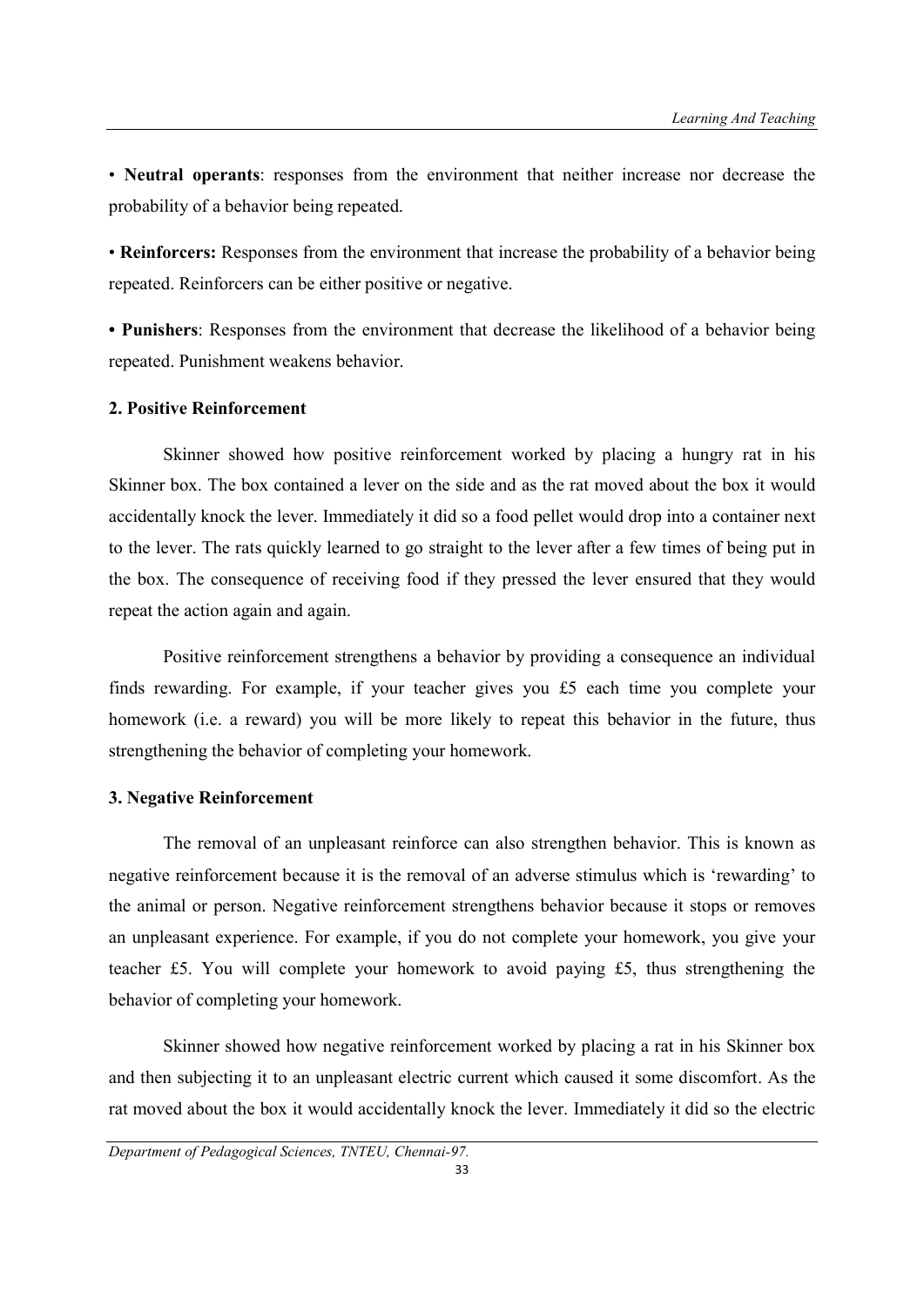current would be switched off. The rats quickly learned to go straight to the lever after a few times of being put in the box. The consequence of escaping the electric current ensured that they would repeat the action again and again.

In fact Skinner even taught the rats to avoid the electric current by turning on a light just before the electric current came on. The rats soon learned to press the lever when the light came on because they knew that this would stop the electric current being switched on. These two learned responses are known as Escape Learning and Avoidance Learning.

#### 4. Punishment (weakens behavior)

Punishment is defined as the opposite of reinforcement since it is designed to weaken or eliminate a response rather than increase it. It is an aversive event that decreases the behavior that it followsLike reinforcement, punishment can work either by directly applying an unpleasant stimulus like a shock after a response or by removing a potentially rewarding stimulus, for instance, deducting someone's pocket money to punish undesirable behavior.

Note: It is not always easy to distinguish between punishment and negative reinforcement.

There are many problems with using punishment, such as:

- Punished behavior is not forgotten, it's suppressed behavior returns when punishment is no longer present.
- Causes increased aggression shows that aggression is a way to cope with problems.
- Creates fear that can generalize to undesirable behaviors, e.g., fear of school.
- Does not necessarily guide toward desired behavior reinforcement tells you what to do, punishment only tells you what not to do.

### 5. Schedules of Reinforcement

Imagine a rat in a "Skinner box". In operant conditioning if no food pellet is delivered immediately after the lever is pressed then after several attempts the rat stops pressing the lever. The behavior has been extinguished. Behaviorists discovered that different patterns (or schedules) of reinforcement had different effects on the speed of learning and on extinction.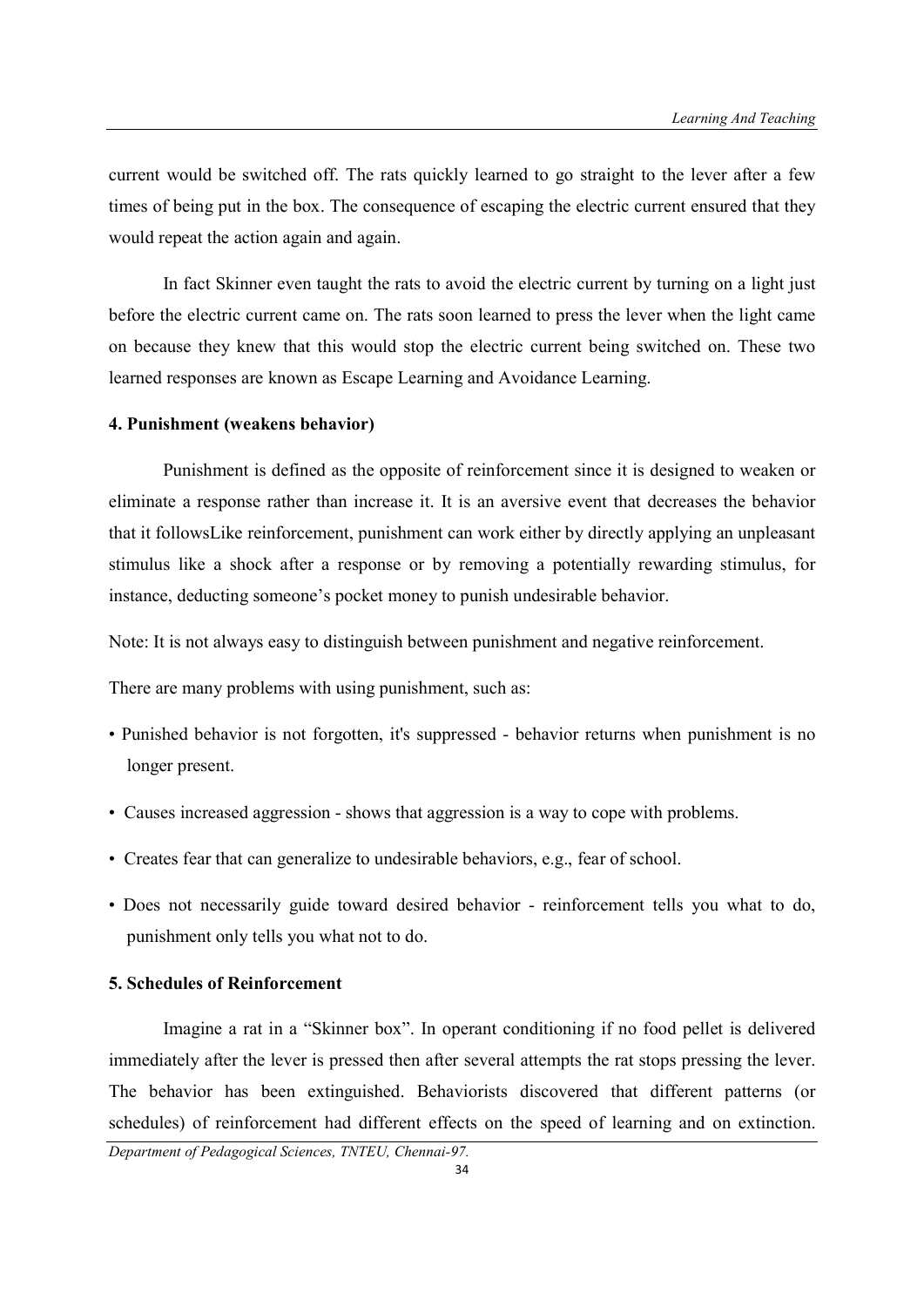Ferster and Skinner (1957) devised different ways of delivering reinforcement, and found that this had effects

- The Response Rate The rate at which the rat pressed the lever (i.e. how hard the rat worked).
- The Extinction Rate The rate at which lever pressing dies out (i.e. how soon the rat gave up).

 Skinner found that the type of reinforcement which produces the slowest rate of extinction is variable-ratio reinforcement. The type of reinforcement which has the quickest rate of extinction is continuous reinforcement.

# 1. Continuous Reinforcement

An animal/human is positively reinforced every time a specific behaviour occurs, e.g. every time a lever is pressed a pellet is delivered and then food delivery is shut off.

- Response rate is SLOW
- Extinction rate is FAST

# 2. Fixed Ratio Reinforcement

Behavior is reinforced only after the behavior occurs a specified number of times. E.g. one reinforcement is given after every so many correct responses, e.g. after every 5th response. For example a child receives a star for every five words spelt correctly.

- Response rate is FAST
- Extinction rate is MEDIUM

# 3. Fixed Interval Reinforcement

One reinforcement is given after a fixed time interval providing at least one correct response has been made. An example is being paid by the hour. Another example would be every 15 minutes (half hour, hour, etc.) a pellet is delivered (providing at least one lever press has been made) then food delivery is shut off.

- Response rate is MEDIUM
- Extinction rate is MEDIUM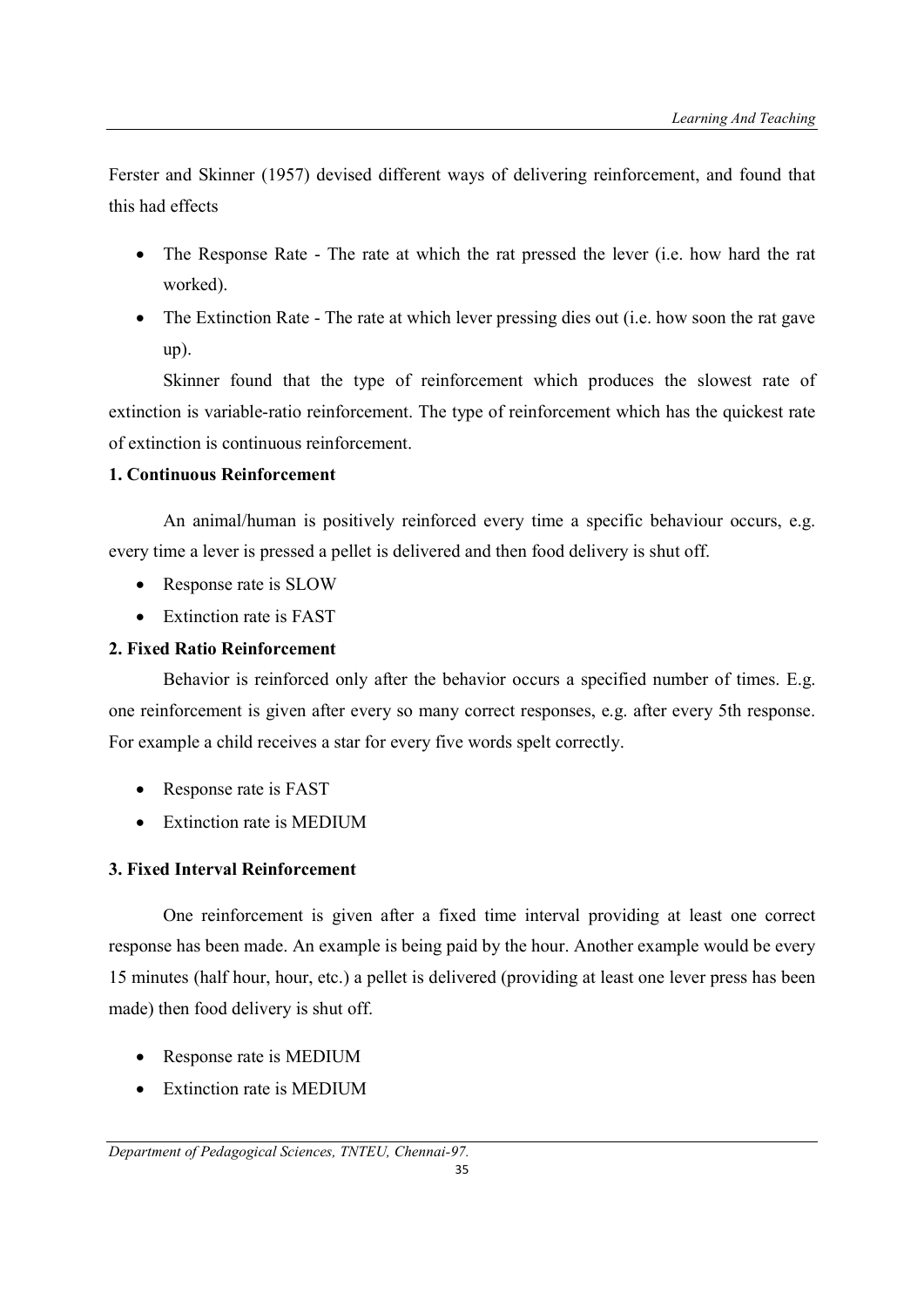## 4. Variable Ratio Reinforcement

Behavior is reinforced after an unpredictable number of times. For examples, gambling or fishing.

- Response rate is FAST
- Extinction rate is SLOW (very hard to extinguish because of unpredictability

# 5. Variable Interval Reinforcement

Providing one correct response has been made, reinforcement is given after an unpredictable amount of time has passed, e.g. on average every 5 minutes. An example is a selfemployed person being paid at unpredictable times.

- Response rate is FAST
- Extinction rate is SLOW

# SOCIAL LEARNING – (BANDURA)

A person learns through observation. A student observes others behaviour (elders, teachers, people around him) and learns through the observation. Allbert Bandura appreciates the role of such observation in learning. He is called a social psychologist. The cognitive psychologist –who appreciate the role of observation in learning are termed as social psychologist and termed the theory of learning they propagate is known as the social learning theory.

 Introducing his theory Bandura (Lewin – 1978) writes "we do not blindly respond to environmental stimuli rather we pick and choose from many environment options, basing our decisions on our own insights and experiences. This we do through observational learning or learning through indirect experiences is the base of social learning theory.

Our learning is acquired through watching and listening to other people. The children from the very beginning keenly observe the behaviour of others. Most commonly of the people nearest to them like parents, members of family, teachers, the older members of society. In turn they try to imitate and do what they observe. The power of observational learning can be confirmed through laboratory experiments as well as through observation in our daily life. Child may also incorporate and imitate the behaviour of the characters he read about in novels, hears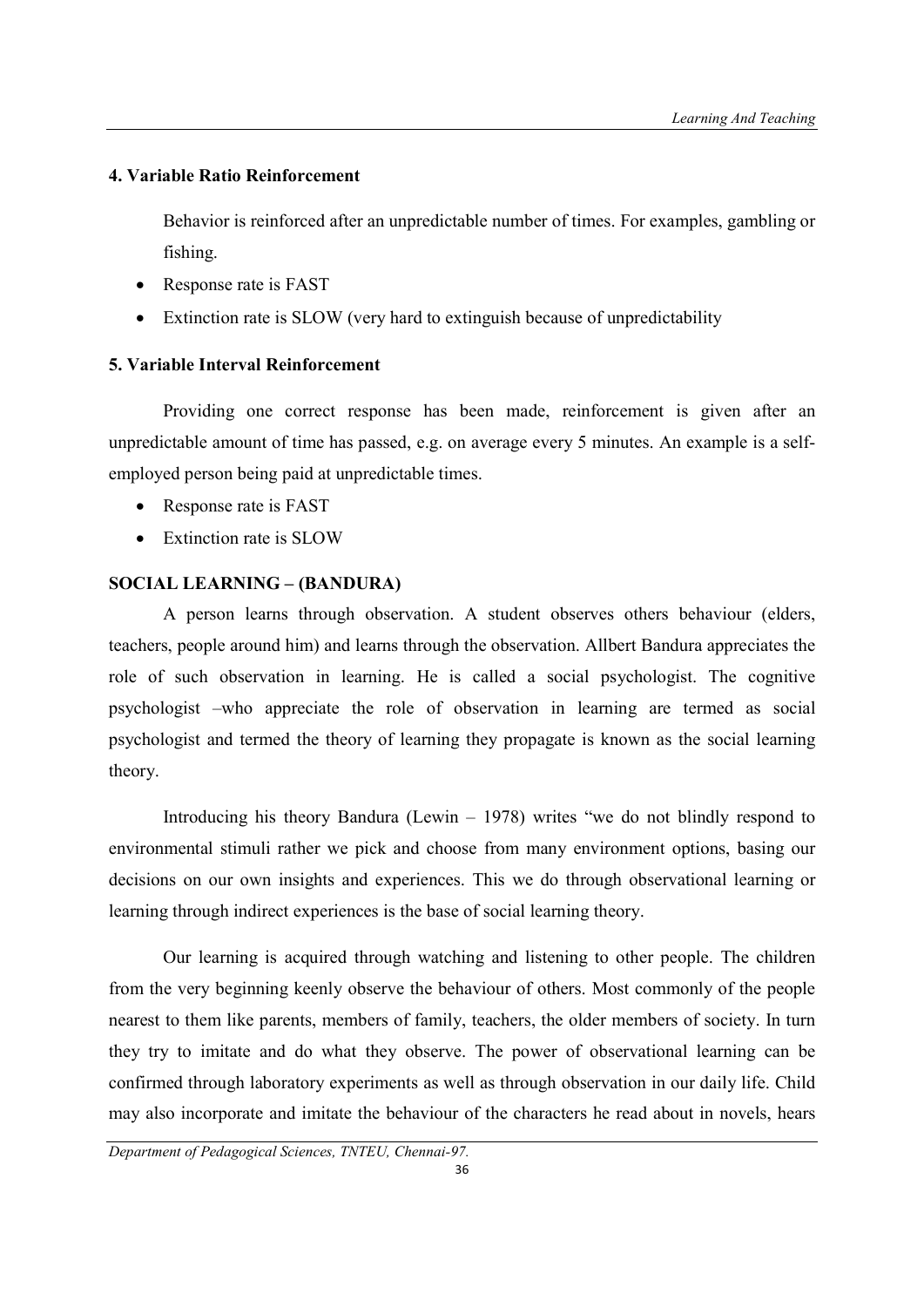about over the radio or sees on T.V. or in movies. The person whose behaviour he observes and often imitates are known as models and observational learning is reoffered to as modelling.

Observational learning can thus provide extra dimensions and opportunities for the learners in addition to their learning through self-experience and direct involvement with environmental consequences.

# 1. Bandura explains the following steps usually involved in learning

- Attending and perceiving: observation of a role model catches the attention of a child.
- Remembering the behaviour: The child remembers the actions and styles.
- Converting the memory into action: The child imitates the role model. A behaviour observed and remembered by the learner is analyzed in terms it its acceptability to the learner. It is transformed into action only afterwards and thus the observed relevant and accepted aspect of the model's behaviour are imitated by the learner.
- Reinforcement of the imitated behaviour: The child tries to change himself into the role of a model. The behaviour of the model imitated by the learner is reinforced for proper adoption and further continuance.

In this way social learning through observation and modelling proves to be an effective means of learning many things concerning one's behaviour. The impact of his observations and nature at his environment, his expression of love, anger, hatred companionship, friendship, understanding being and mixing with the group or being alone, express his mode of observation and behaviour. All this reaction and responses depends upon what has been observed, remembered, imitated and reinforced it in the context of his experiences and models.

# BASIC ASSUMPTIONS OF BEHAVIOUR THEORY

The Evidence from Research on Behavioral Theories:

Pavlov's work on classical conditioning (Pavlov, 1927) and Skinner's concept of operant conditioning (Skinner, 1953) have provided the blueprints for evidence-based applications in behaviorism. Behaviorism has since proven effective, for example in the diagnosis of patients with mental disorders by operationalizing the acquisition of new behavior (Barrett &Lindsey,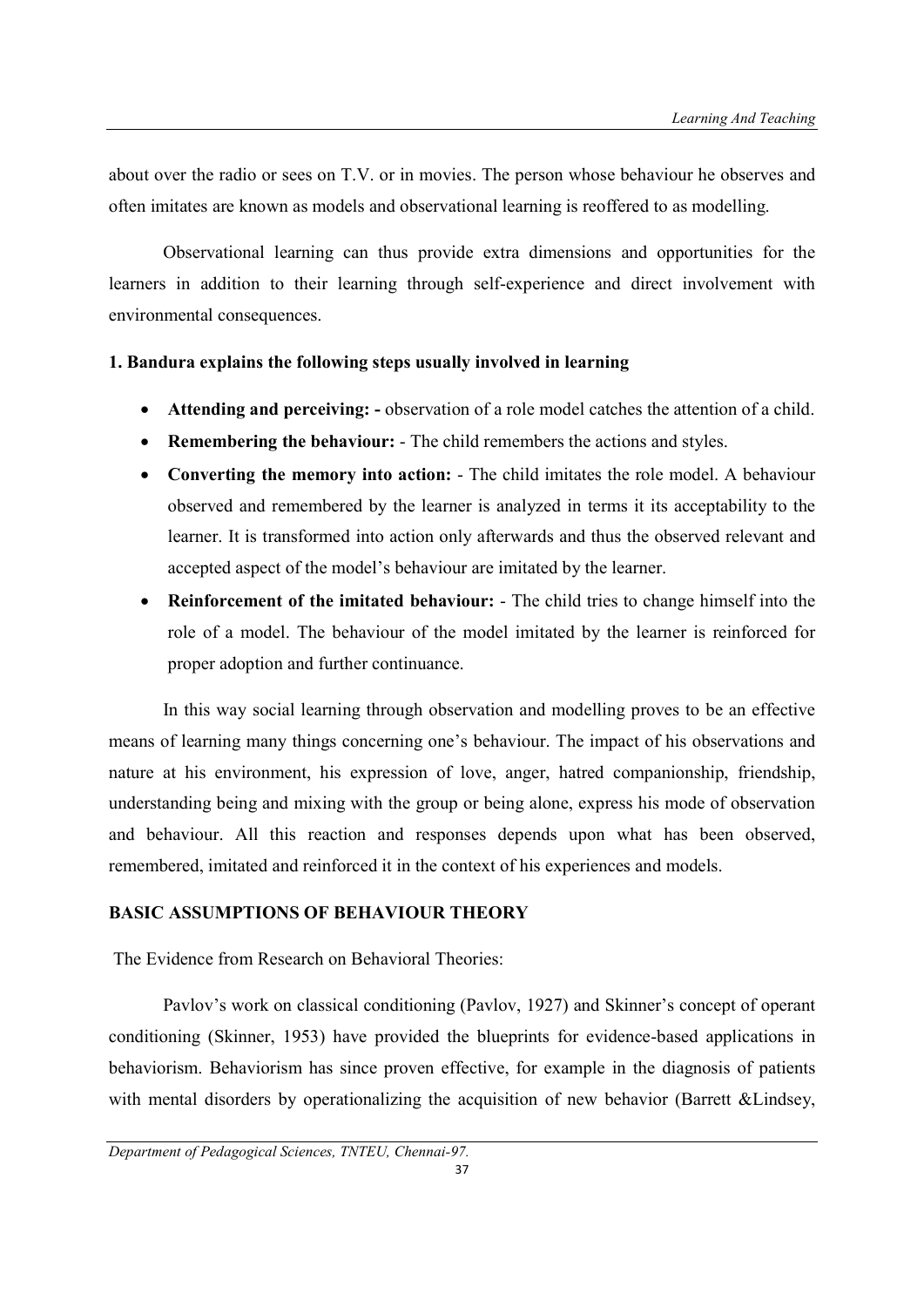1962), improving item-recall for dementia patients or for conditioning students in military and technical education.

In combination with cognitive therapy, behavior modification helps autistic children with the acquisition of life-skills (Viruses-Ortega et al., 2013). Behaviorism has proven its efficacy in contexts that require the performance of convergent and highly context-dependent tasks.

#### STRENGTHS AND LIMITATION

A central strength of behaviorism is that results can be reliably reproduced experimentally such as in a Skinner box or similar apparatus. This evident advantage translates into several distinct counter-arguments. Firstly, behaviorism does not acknowledge active human agency, this is conscious self-awareness (Chalmers, 1996) which is typically mediated via language. Key properties of human agency are intentionality, forethought and self-reactiveness all of which play no role in behaviorism.

Secondly, a behaviorist perspective cannot explain how people make procedural decisions or negotiate between various types of potential rewards and goals. Most of human behavior is not based on conditioned, convergent reflexes on a single task, but correlates to preceding mental processes that are divergent and collaborative in nature. Besides, divergent thinking is related to developing interpersonal trust (Selaro et al., 2014). The Theory of Planned Behavior (Ajzen 1991, 2002) could be regarded as the anti-thesis to behaviorism since it postulates attitudes, norms, a person's perceived behavioral control and intentions as precursors to behavior, rather than specific environmental stimuli.

Since reflexes are strictly defined as physiological interactions, behaviorism cannot explain individual differences in human learning, variations in learning- styles and the influence of personality on learning (Rosander, 2013; Kamarulzaman, 2014). The neurological functionality of reflexes is constrained to given brain organization (Goffaux et al., 2014) and neurotransmitter processes (Striepens et al., 2014) and excludes higher brain functions invoking mental processes (Degen, 2014). Behavioral studies and therapies in clinical settings also run into ethical problems on how to obtain legal consent for behavior modification, such as for patients with mental disorders and neurological impairments (Digdon et al., 2014).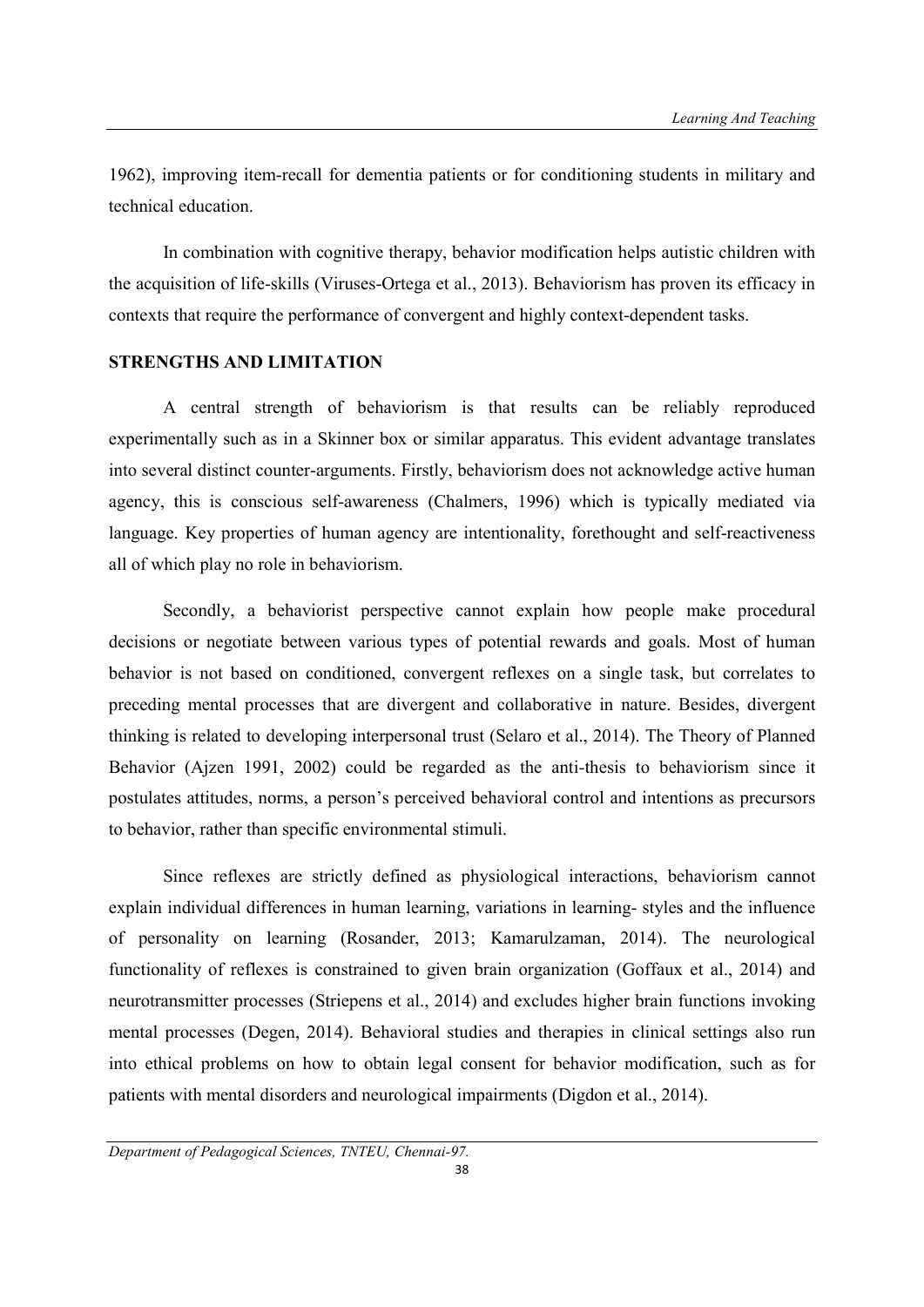## **CONCLUSION**

Behaviorism has valid, but limited applications. In clinical psychology behaviorist theory is typically complemented with cognitive theory to produce more efficient results. In modern military education, issues such as professional ethics and mindfulness require cognitive skills and training the same applies to training in sports. Behaviorism remains highly relevant in animal conditioning. It has however, with the advent of neurological imaging technology and the scientific measurement of cognitive processes ceased as a leading theory of learning. Few people know that Pavlov not only experimented on dogs, but also on children and that Skinner envisioned operant conditioning on societal scale, approaches that have become unacceptable in contemporary scientific ethics. Behaviorism does have its applications, but they must be seen in the context of human agency.

# Questions for Discussion and Reflection

- 1. Discuss in detail the classical conditioning of Pavlov.
- 2. Explain the operant conditioning of Thorndike.
- 3. Write an essay on Bandura's social learning.
- 4. Write a note on the contribution of B.F Skinner to learning.
- 5. Discuss the social learning of Bandura.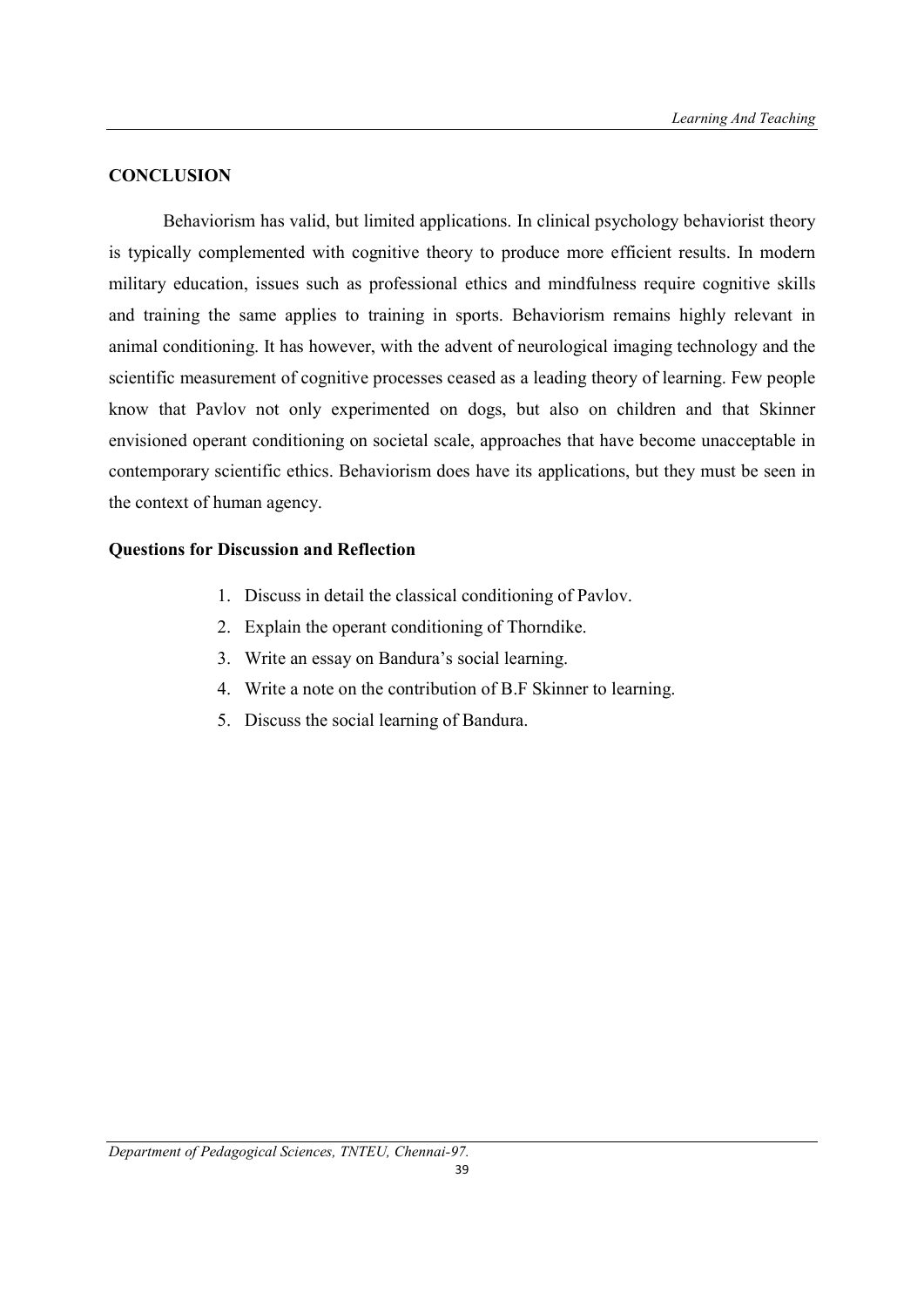#### UNIT IV: COGNITIVE AND HUMANISTIC THEORIES OF LEARNING

#### Objectives:

- 1. Comprehend the meaning of learning by cognitive psychologist
- 2. Discuss the importance of cognitive and humanistic theory
- 3. Analyze the different stages of intellectual development of Piaget.

#### LEARNING

Behavioral learning theorists believe that learning has occurred when you can see changes in behavior. The behavioral learning model is the result of conditioning. The basis of conditioning is that a reward following a desirable response acts as areinforce and to increase the likelihood that the desirable response will be repeated. Reinforcement is the core of the behaviorist approach. Continuous reinforcement in every instance of desirable behavior is useful when a behavior is being introduced.

#### COGNITIVE AND HUMANISTIC THEORIES

Cognitive learning theorists believe that learning is an internal process in which information is integrated or internalized into one's cognitive or intellectual structure. Learning occurs through internal processing of information. From the cognitive viewpoint, how new information is presented is important. In the first or cognitive phase of learning, the patient learns the overall picture of what the task is and the sequences involved. In the second, or fixation learning phase, the learner begins to gain skill in performing the task.

Whether a physical task is learned as a whole or part by part depends on its complexity. For example, learning how to take a blood pressure is a complex task. The patient must learn how to physically manipulate the blood pressure manometer, learn how to hear blood pressure sounds, and understand the meaning of the sounds. Each of these tasks can be practiced as a separate activity, then combined. In the last phase of learning, the automatic phase, the patient gains increasing confidence and competence in performing the task.

Humanist learning theorists view learning as a function of the whole person and believe that learning cannot take place unless both the cognitive and affective domains are involved. The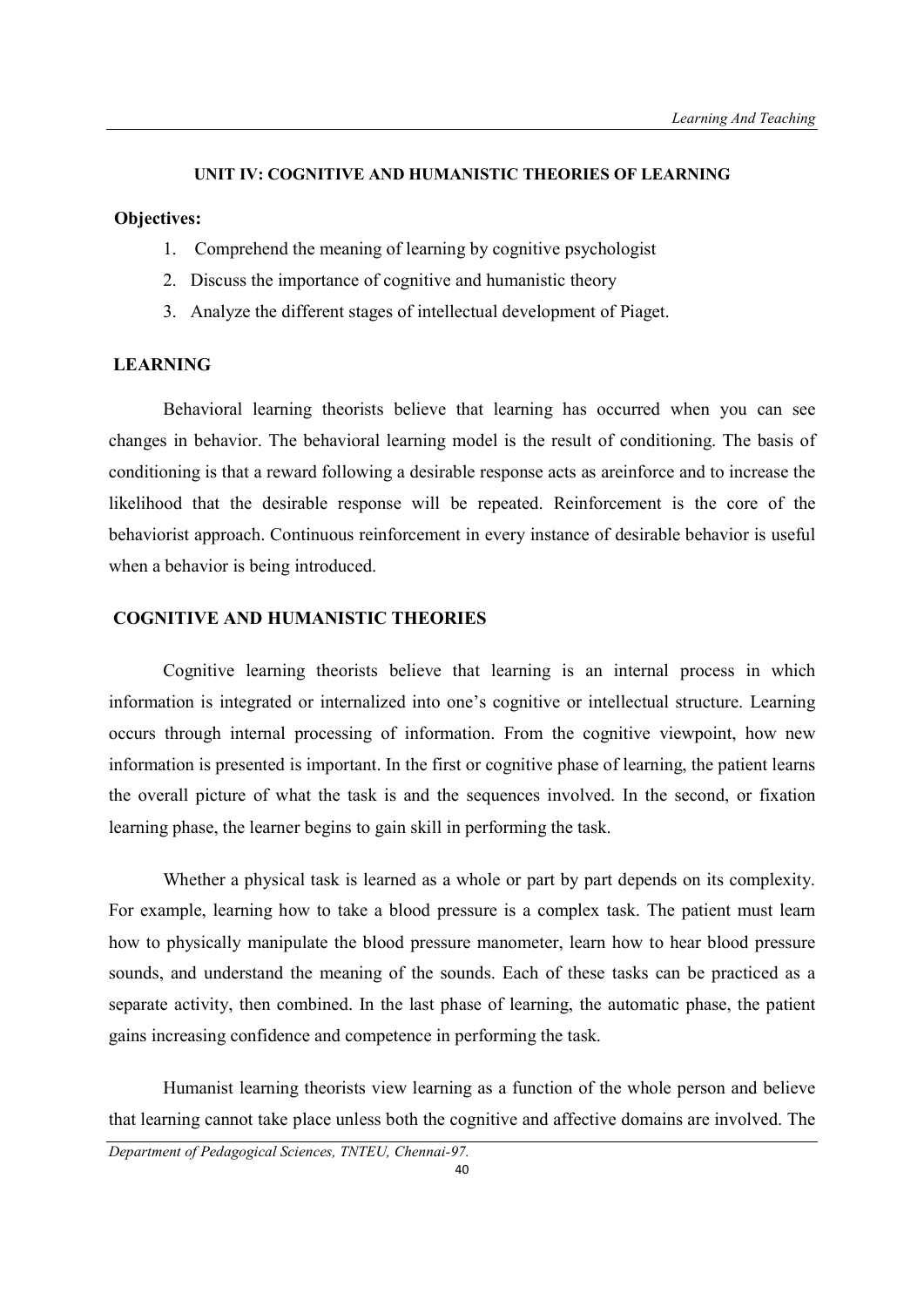individual's capacity for self-determination is an important part of humanist theory. For example, humanist theory is used to help post myocardial infarction patients regain a sense of personal control over their health care management. It is possible to select elements of each theory that you find useful in patient teaching.

All patients grow with success and do better when achievements are recognized and reinforced. Respecting the whole person in a supportive environment can encourage learning. Learning is also fostered through structuring information appropriately and presenting it in meaningful segments with appropriate feedback.

## 1. Choice and Control

The humanistic approach places a great deal of emphasis on students' choice and control over the course of their education. Students are encouraged to make choices that range from dayto-day activities to periodically setting future life goals. This allows for students to focus on a specific subject of interest for any amount of time they choose, within reason. Humanistic teachers believe it is important for students to be motivated and engaged in the material they are learning, and this happens when the topic is something the students need and want to know.

## 2. Felt Concern

Humanistic education tends to focus on the felt concerns and interests of the students intertwining with the intellect. It is believed that the overall mood and feeling of the students can either hinder or foster the process of learning.

## 3. The Whole Person

Humanistic educators believe that both feelings and knowledge are important to the learning process. Unlike traditional educators, humanistic teachers do not separate the cognitive and affective domains. This aspect also relates to the curriculum in the sense that lessons and activities provide focus on various aspects of the student and not just rote memorization through note taking and lecturing.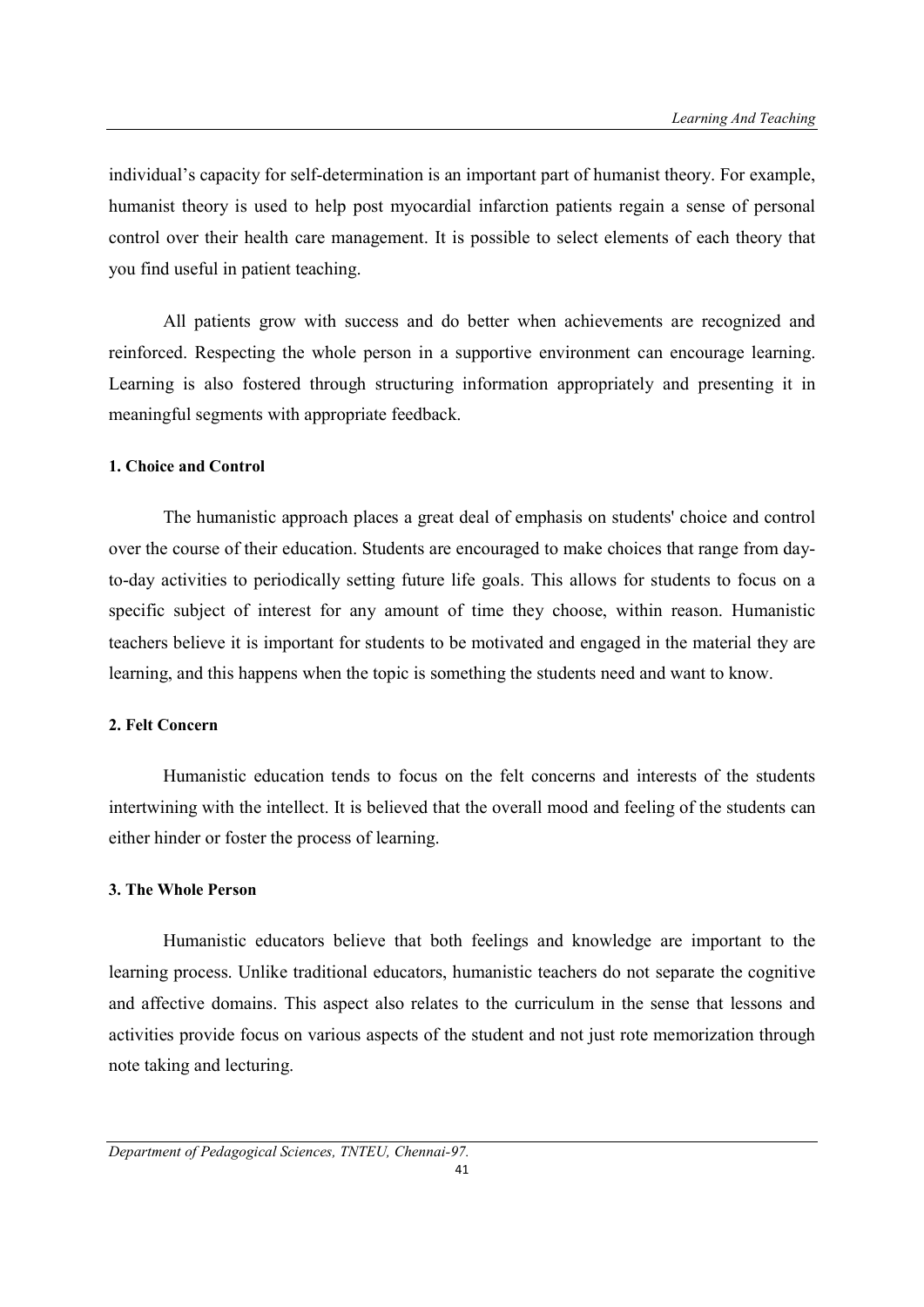# INSIGHT LEARNING-KOHLER

## Introduction

Max Wertheimer is the father of Gestalt Theory. Later on, Wertheimer's theory was further refined and developed by Kurt Koffka and Wolfgang Kohler. C.V.Good defines gestaltconfigration,as total structure, form or shape, a term designating an undivided articulate as a whole that cannot be made by the more addition of independent elements, the nature of each element depending on its relationship to the whole. The term 'gestalt' means a whole, a total composition. According to this theory, an individual learns an object as a whole, a single entity, not in parts or bits. In other words, an individual's understanding of an object comprehends the whole object, not merely parts or bits of the object. This theory can be summed up in the succinct statement: 'The whole is greater than the sum of its parts.'

# 1. Kohler's Experiments

In order to establish the existence of insight, Kohler conducted a number of experiments on a chimpanzee named Sultan. Although he conducted a number of other experiments on dogs, hens, and other creatures, his experiments with Sultan were the most noteworthy. Kohler divided his experiment in to four steps.

- $\triangleright$  **Experiment-** Sultan was placed in a cage. A stick was placed in the cage and a banana just outside the cage, but outside Sultans direct reach. Sultan made many attempts to obtain the banana but it failed. It sat down in despair. But, after sometime it suddenly got up, lifted the stick and used it to draw the banana towards itself.
- $\triangleright$  Experiment- In the second stage, Kohler placed inside the cage two sticks which could be joined to each other. This time the banana was so placed that it could not be drown by the chimpanzee towards itself with a single stick. After numerous attempts, Sultan joined the two sticks together and succeeded in obtaining the banana.
- $\triangleright$  **Experiment** In the third step, Kohler hung the banana from the roof of the cage of such a height as to ensure that Sultan could not reach it even by jumping upwards. A box was also placed inside the cage. After many attempts, Sultan climbed up on the box and obtained the bananas.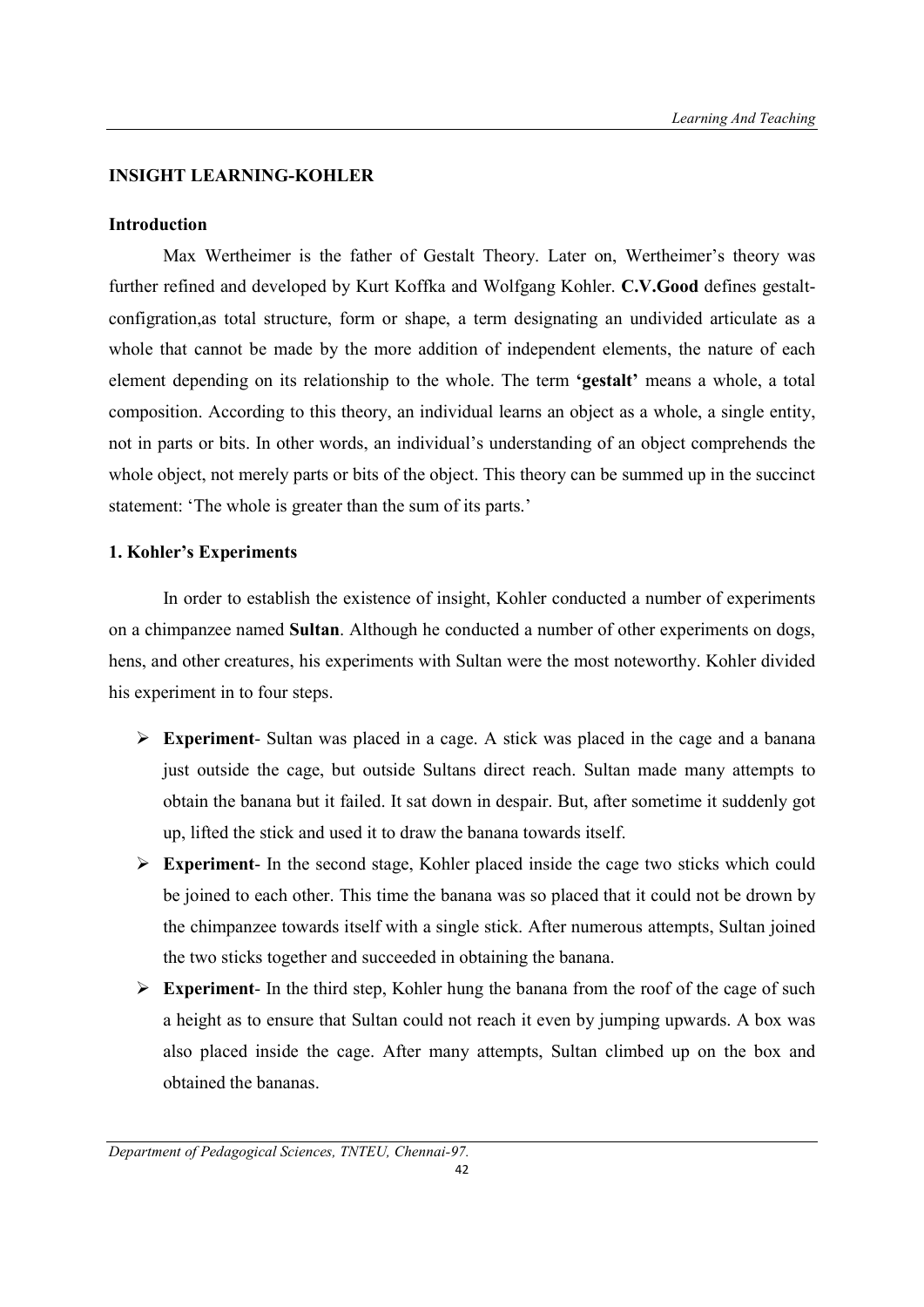$\triangleright$  Experiment- In the final step, Kohler placed two boxes at one place in the cage the banana was placed at an even high level. At first, Sultan kept on trying to reach the banana by standing up on one box, but after numerous failures, it placed one box upon the other and claiming quit obtained the banana.

## 2. Factors Influencing Insight

Many experiments have thrown light upon and established the various factors which influence insight. Some of them are mentioned below;

- Experience Past experiences help in the insightful solution of the problems. A child cannot solve the problems of Modern Mathematics unless he is well acquainted with its symbolic language.
- $\triangleright$  Intelligence Insightful solution depends upon the basic intelligence of the learner. The more intelligent the individual is the greater will be his insight.
- $\triangleright$  Learning Situation How insightfully the organism will react depends upon the situation in which he has to act. Some situations are more favorable than the others for insightful solution. As a common observation, insight occurs when the learning situation is so arranged that all the necessary aspects are open for observation.
- $\triangleright$  Initial Efforts or Trial and Error Insightful learning has to pass through the process of trial and error. Whatever an activity may be, attempts or efforts or trials always lie at its root. This opens the way for insightful learning.
- $\triangleright$  Repetition and Generalization After having an insightful solution of a particular type of problem, the organism tries to repeat it in another situation, demanding similar type of solution. The way found in one situation helps him to react insightfully in the other identical situations.

## 3. Characteristics of Insight

The above mentioned experiments make it quite obvious that learning by insight has certain characteristics of its own. They are briefly as follows;

- Insight is sudden.
- Insight alters perception.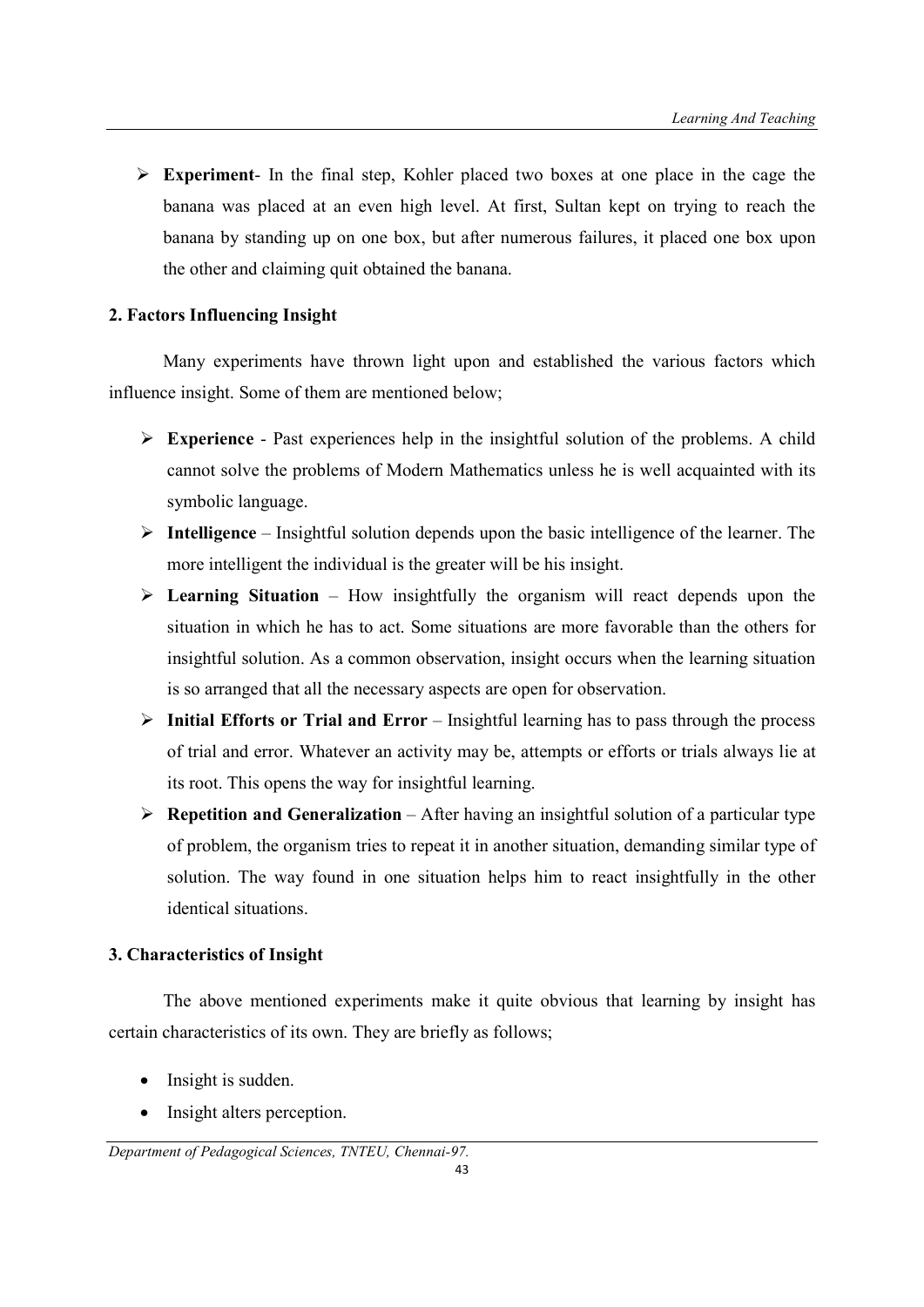- Old objects appear in new patterns and organization by virtue of insight.
- Insight is relative to the intellectual level. The higher species of animals including human beings have more insight than the members of lower species.
- In insight, understanding is more useful than dexterity of hands.
- Previous experience is of assistance in insight. An organized perception is an essential factor in learning.
- Maturity also affects insight as evidenced by the smoother working of insight in older age than in adolescence.
- If the pieces essential for the solution of the puzzle are present together when perceived, insight comes about earlier.
- Learning by insight is associative learning. Insight appears suddenly after the manipulation of thoughts or objects for a small, through significant length of time.
- The insight gained in particular circumstances is of assistance in other circumstances.

# 4. Principles Involved in Insightful Learning

- Law of figure ground,
- Law of inquisitive
- Law of continuity
- Law of similarity
- Law of proximity

# 5. Educational Implications

- $\triangleright$  Subject matter (learning material) should be presented in Gestalt form. The plant or flower as a whole be presented before the students and later on the parts should be emphasized.
- $\triangleright$  In the organization of the syllabus and planning of the curriculum, the Gestalt principle should be given due consideration. A particular subject should not be treated as the mere collection of isolated facts or topics. It should be closely integrated into a whole. Similarly the curriculum should reflect unity and cohesiveness.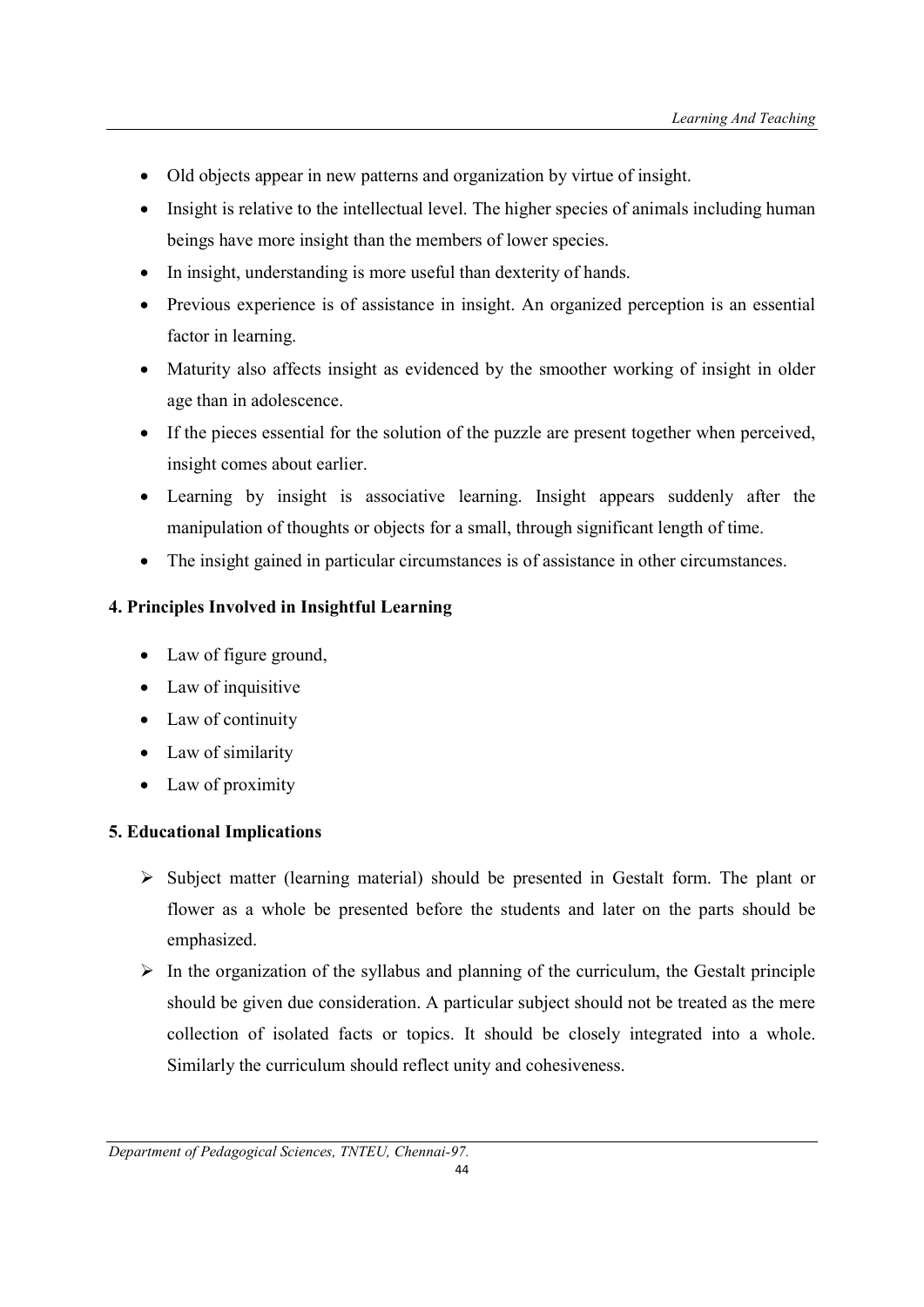- $\triangleright$  This theory has brought motivation in the fore-front by assigning purpose and motive, the central role in learning process. It is goal oriented. Purpose or goals of learning should be made clear to the students, before the teacher starts teaching.
- $\triangleright$  The greater contribution of the insight theory of learning is that it has made learning an intelligent task requiring mental abilities. It has called a halt to the age old mechanical memorization, drill and practice work which lack in basic understanding and use of thinking, reasoning and creative mental powers.
- $\triangleright$  It emphasizes that the learner must be given opportunities for using his mental abilities. Instead of telling him, how to do a work or solve a problem, he should be placed in the position of an independent enquirer and discoverer.
- $\triangleright$  As insight depends upon capacity, all pupils are not able to use insight in an equal measure. The teacher recognizes differences in capacity and age and understands classroom implications of readiness.

# MODES OF COGNITIVE DEVELOPMENT - BRUNER

The outcome of cognitive development is thinking. The intelligent mind creates from experience "generic coding systems that permit one to go beyond the data to new and possibly fruitful predictions" (Bruner, 1957, p. 234).Thus, children as they grow must acquire a way of representing the "recurrent regularities" in their environment.

So, to Bruner, important outcomes of learning include not just the concepts, categories, and problem-solving procedures invented previously by the culture, but also the ability to "invent" these things for oneself. Cognitive growth involves an interaction between basic human capabilities and "culturally invented technologies that serve as amplifiers of these capabilities."

These culturally invented technologies include not just obvious things such as computers and television, but also more abstract notions such as the way a culture categorizes phenomena, and language itself. Bruner would likely agree with Vygotsky that language serves to mediate between environmental stimuli and the individual's response.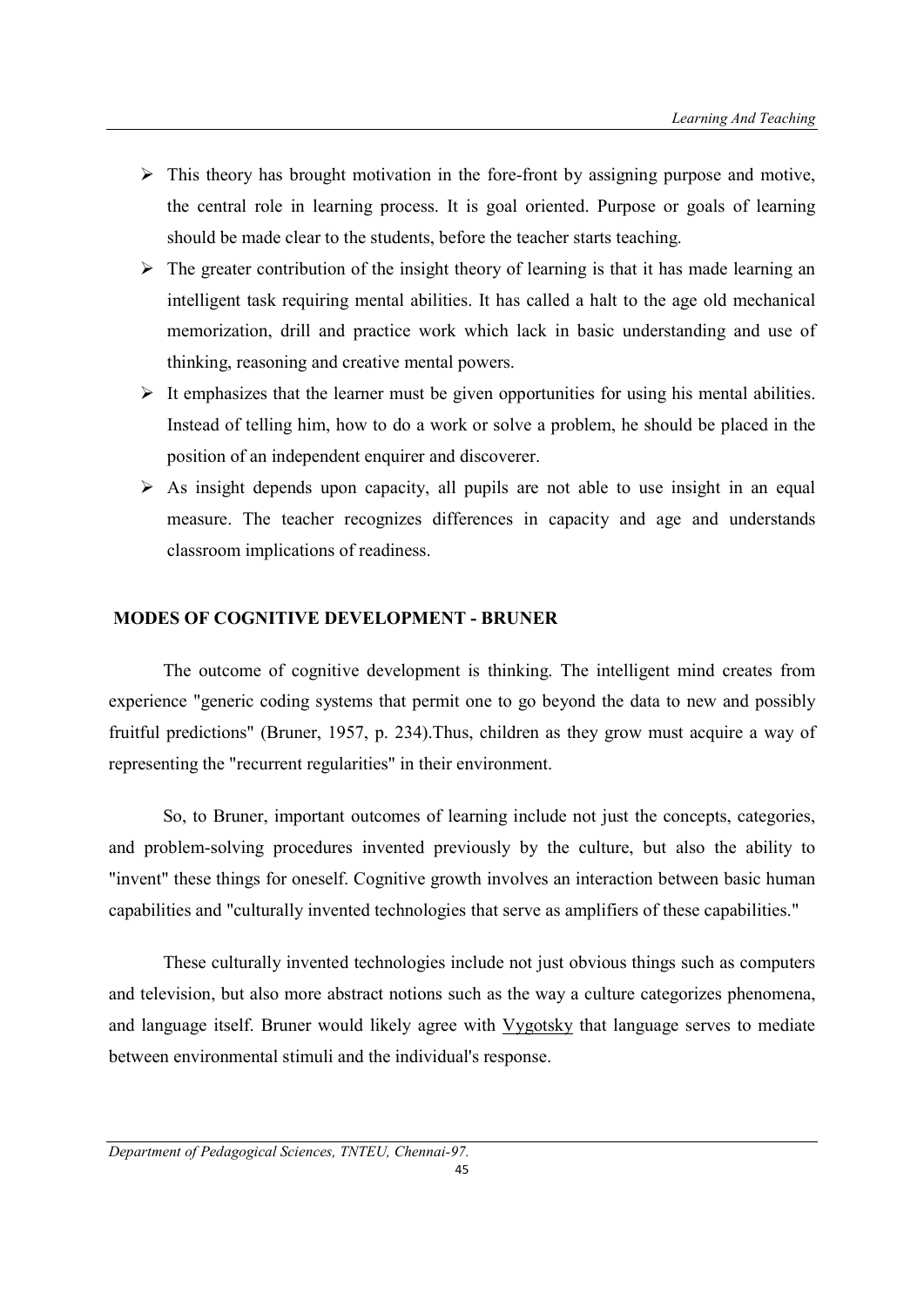#### 1. The aim of education should be to create autonomous learners

In his research on the cognitive development of children (1966), Jerome Bruner proposed three modes of representation

- Enactive representation (action-based)
- Iconic representation (image-based)
- Symbolic representation (language-based)

#### 2. Bruner's Three Modes of Representation

Modes of representation are the way in which information or knowledge are stored and encoded in memory. Rather than neat age related stages (like Piaget), the modes of representation are integrated and only loosely sequential as they "translate" into each other.

#### Enactive (0 - 1 years)

This appears first. It involves encoding action based information and storing it in our memory. For example, in the form of movement as a muscle memory, a baby might remember the action of shaking a rattle. The child represents past events through motor responses, i.e. an infant will "shake a rattle" which has just been removed or dropped, as if the movements themselves are expected to produce the accustomed sound. And this is not just limited to children.

Many adults can perform a variety of motor tasks (typing, sewing a shirt, operating a lawn mower) that they would find difficult to describe in iconic (picture) or symbolic (word) form.

#### Iconic (1 - 6 years)

This is where information is stored visually in the form of images (a mental picture in the mind's eye). For some, this is conscious; others say they don't experience it. This may explain why, when we are learning a new subject, it is often helpful to have diagrams or illustrations to accompany verbal information.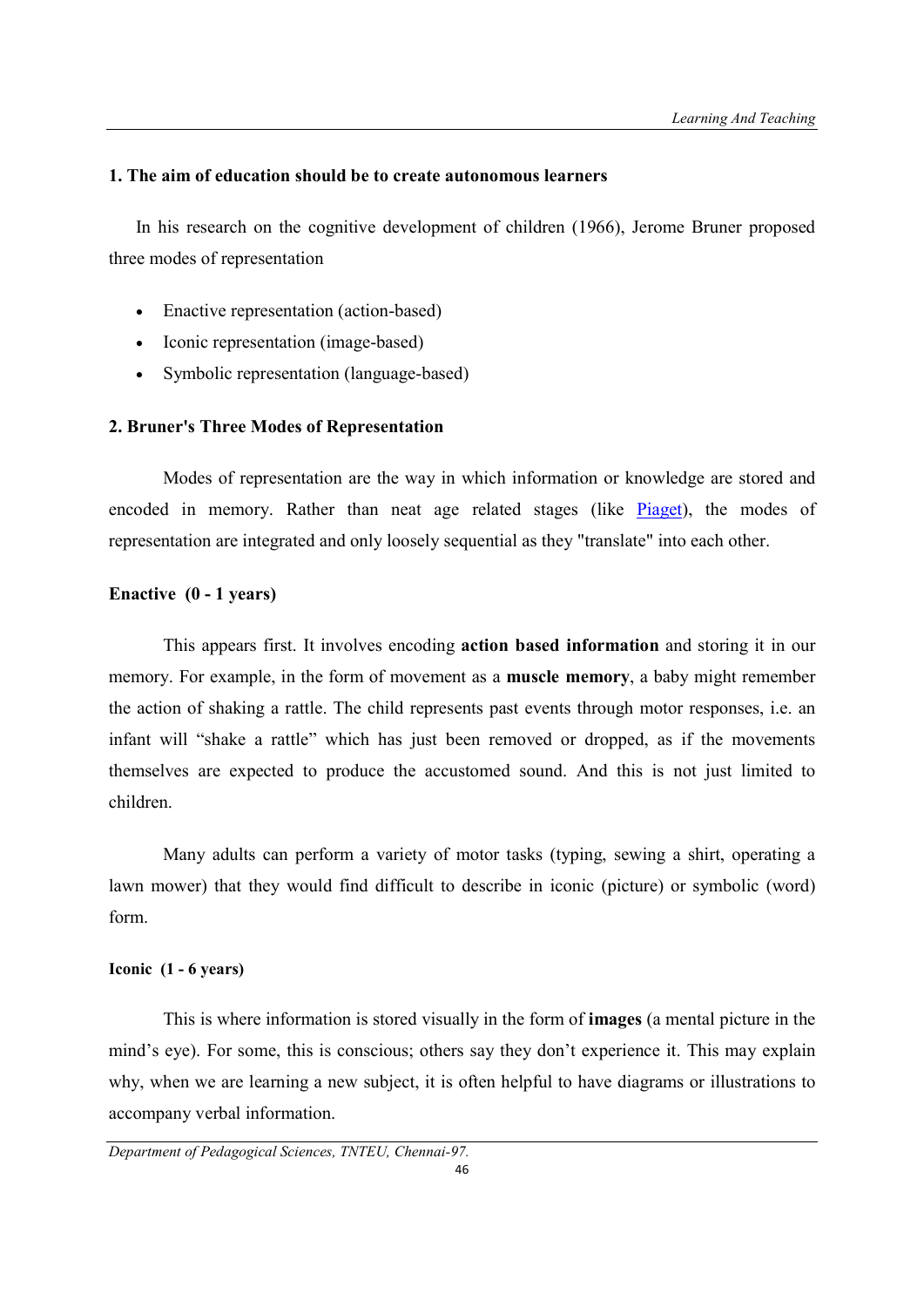## Symbolic (7 years onwards)

This develops last. This is where information is stored in the form of a code or symbol, such as **language**. This is the most adaptable form of representation, for actions  $\&$  images have a fixed relation to that which they represent. Dog is a symbolic representation of a single class.

Symbols are flexible in that they can be manipulated, ordered, classified etc., so the user isn't constrained by actions or images. In the symbolic stage, knowledge is stored primarily as words, mathematical symbols, or in other symbol systems.

Bruner's constructivist theory suggests it is effective when faced with new material to follow a progression from enactive to iconic to symbolic representation; this holds true even for adult learners. A true instructional designer, Bruner's work also suggests that a learner even of a very young age is capable of learning any material so long as the instruction is organized appropriately, in sharp contrast to the beliefs of Piaget and other stage theorists.

## 3. Educational Implications

For Bruner (1961), the purpose of education is not to impart knowledge, but instead to facilitate a child's thinking and problem solving skills which can then be transferred to a range of situations. Specifically, education should also develop symbolic thinking in children.

Bruner (1960) explained how it was possible through the concept of the **spiral** curriculum. This involved information being structured so that complex ideas can be taught at a simplified level first, and then re-visited at more complex levels later on. Therefore, subjects would be taught at levels of gradually increasing difficultly (hence the spiral analogy). Ideally, teaching his way should lead to children being able to solve problems by themselves.

Bruner (1961) proposes that learners' construct their own knowledge and do this by organizing and categorizing information using a coding system. Bruner believed that the most effective way to develop a coding system is to discover it rather than being told it by the teacher. The concept of discovery learning implies that students construct their own knowledge for themselves (also known as a constructivist approach).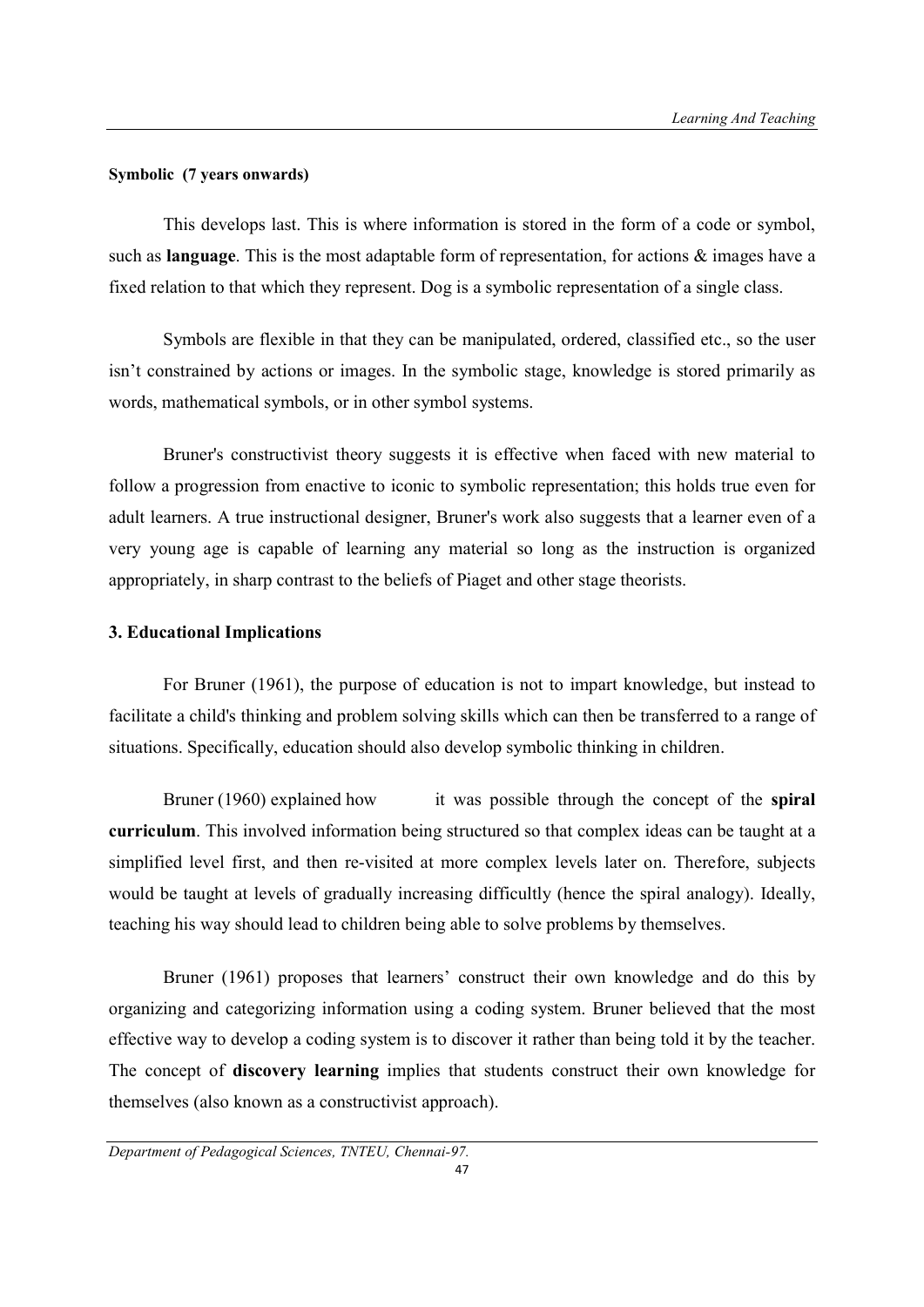The role of the teacher should not be to teach information by rote learning, but instead to facilitate the learning process. This means that a good teacher will design lessons that help student discover the relationship between bits of information. To do this a teacher must give students the information they need, but without organizing for them. The use of the spiral curriculum can aid the process of discovery learning.

## PIAGET'S THEORY OF COGNITIVE DEVELOPMENT

Jean Piaget's prominent work is his theory on the four stages of cognitive development. He was one of the most influential researchers in the area of developmental psychology in the 20th century whose primary interest was in biological influences on how we come to know, and the developmental stages we move through as we acquire this ability.

The theory of cognitive development focuses on mental processes such as perceiving, remembering, believing, and reasoning. Reasoning is the essence of intelligence, and reasoning is what Piaget studied in order to discover how we come to know $\Box$ . Piaget believed that cognitive development is cumulative; that is, understanding a new experience grows out of a previous learning experience.

## 1. Description of Piaget's Theory on the Stages of Cognitive Development

Piaget (1973) believed children will construct an understanding of the world around them, and will then experience discrepancies between what they already know and what they discover in their environment.

There are three elements to Piaget's Cognitive Development Theory:

- Schema
- The Three processes that enable the transition from one stage to another
- The four stages of cognitive development

#### Schema

A schema is the basic building block of intelligent behaviour, a form of organizing information that a person uses to interpret the things he or she sees, hears, smell, and touches. A schema can be thought of as a unit of knowledge, relating to one aspect of the world including objects, actions, and abstract (theoretical) concepts. We use schemas to understand and to respond to situations. We store them and apply them when needed.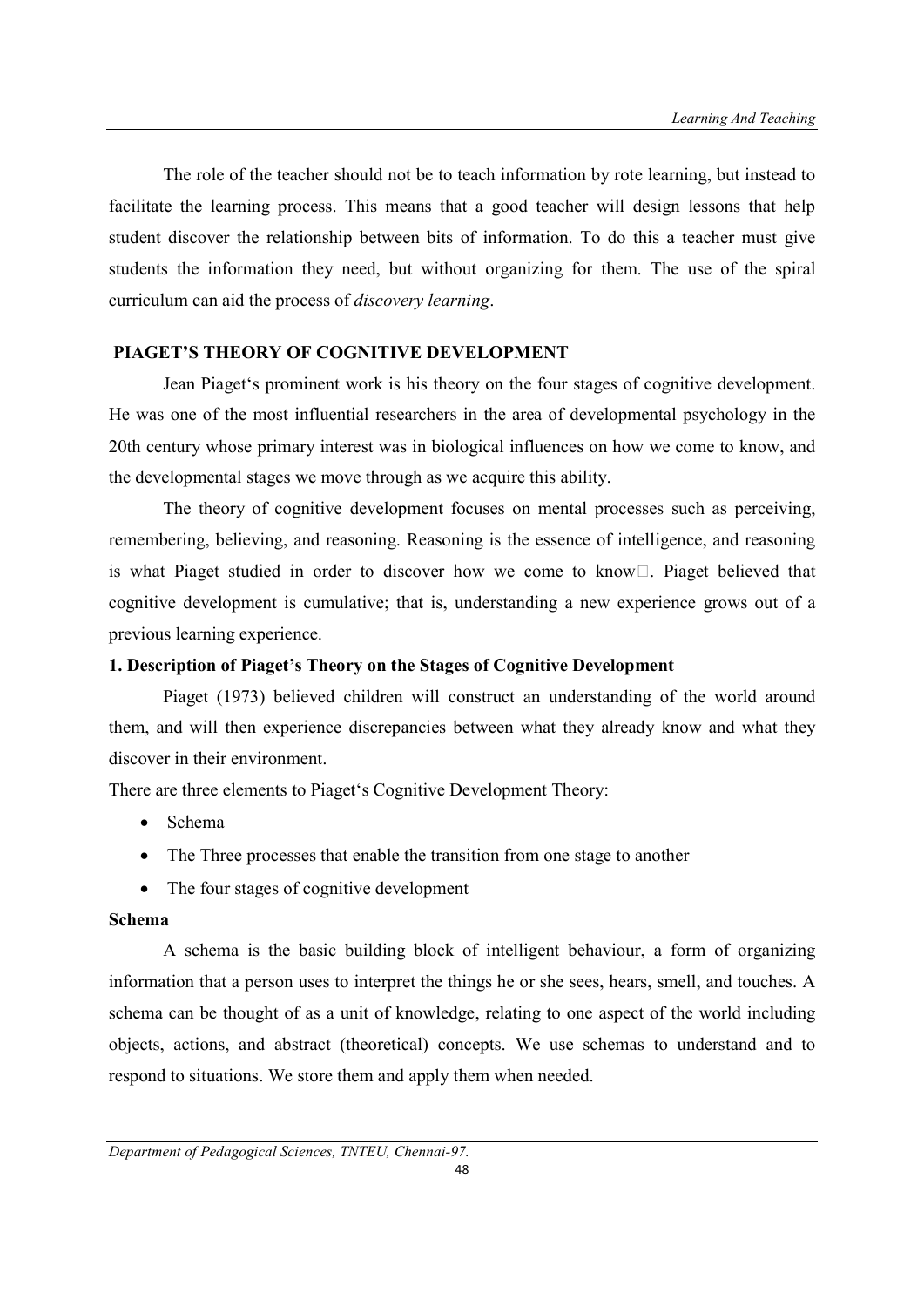## The Three Processes

The three processes that enable the transition from one cognitive stage to another are assimilation, accommodation and equilibration. Educators generally view these processes as an explanation of cognitive learning processes, not just those that lead to major shifts in cognitive ability.

Together, assimilation and accommodation are processes of adjustment to changes in the environment and are defined as adaptation, the continuous process of using the environment to learn. And, according to Piaget, adaptation is the most important principle of human functioning. Piaget argued that assimilation and accommodation are two important principles underlying cognitive development.

To explain his theory, Piaget used the concept of stages to describe development as A sequence of the four following stages:

- Sensory-Motor Stage
- Preoperational stage
- Stage of Concrete Operations
- Stage of Formal Operations

# 2. Sensory-Motor Stage: Ages Birth through Two

The Sensory-Motor Stage extends from birth until approximately the age of two. During this stage senses, reflexes, and motor abilities develop rapidly. Intelligence is first displayed when reflex movements become more refined, such as when an infant will reach for a preferred toy, and will suck on a nipple and not a pacifier when hungry. Understanding of the world involves only perceptions and objects with which the infant has directly experienced. Actions discovered first by accident are repeated and applied to new situations to obtain the same results.

Toward the end of the sensory-motor stage, the ability to form primitive mental images develops as the infant acquires object permanence. Until then, an infant doesn't realize that objects can exist apart from him or herself.

# 3. Preoperational Stage: Ages Two through Seven

The child in the preoperational stage is not yet able to think logically. With the acquisition of language, the child is able to represent the world through mental images and symbols, but in this stage, these symbols depend on his own perception and his intuition. The preoperational child is completely egocentric. Although he is beginning to take greater interest in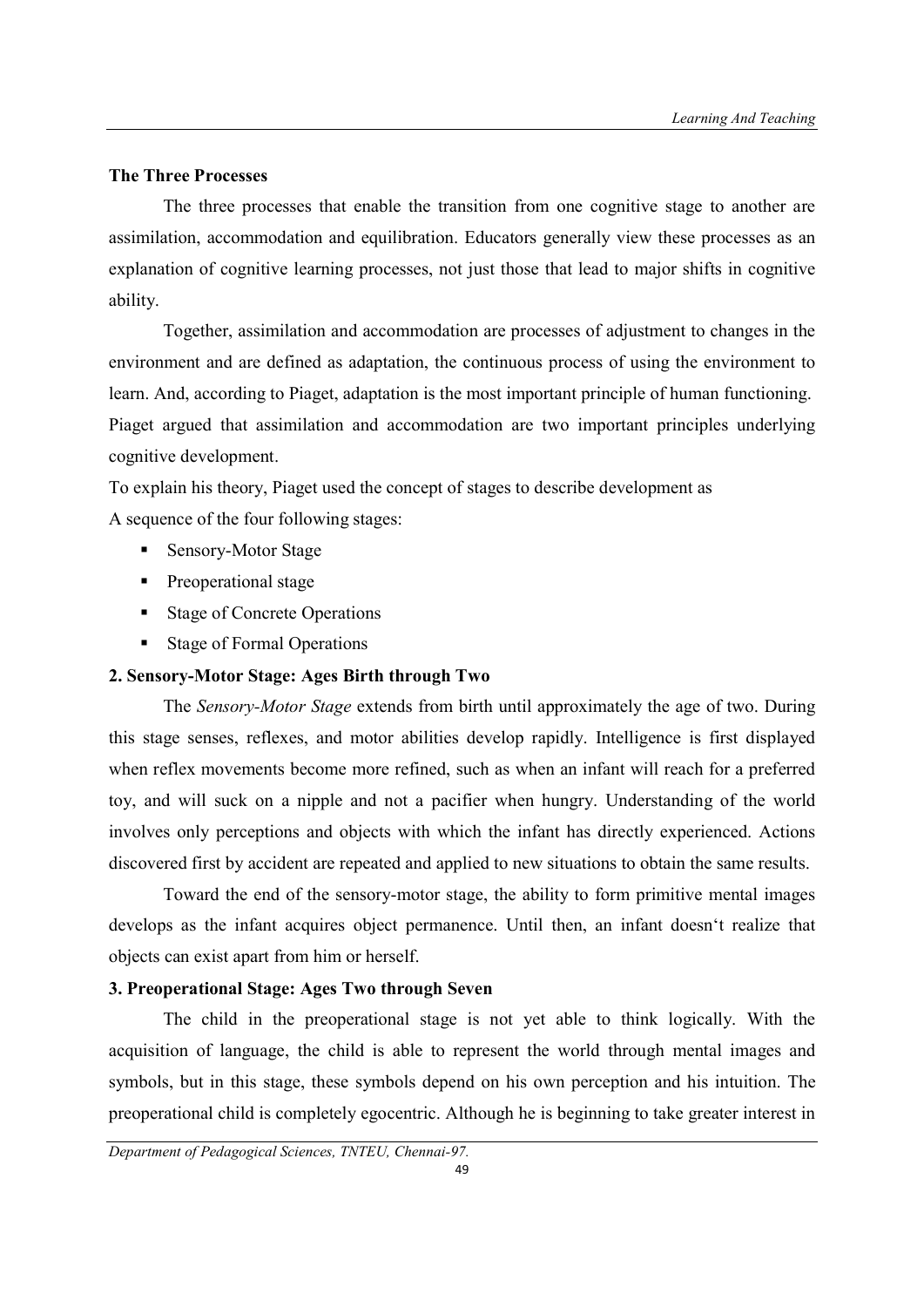objects and people around him, he sees them from only one point of view: his own. This stage may be the age of curiosity; pre-schoolers are always questioning and investigating new things. Since they know the world only from their limited experience, they make up explanations when they don't have one. It is during the preoperational stage that children's 'thought differs the most from adult thoughts.

#### 4. Stage of Concrete Operations: Ages Seven through Eleven

The stage of concrete operations begins when the child is able to perform mental operations. Piaget defines a mental operation as an interiorized action, an action performed in the mind. Mental operations permit the child to think about physical actions that he or she previously performed. The preoperational child could count from one to ten, but the actual understanding that one stands for one object only appears in the stage of concrete operations.

The primary characteristic of concrete operational thought is its reversibility. The child can mentally reverse the direction of his or her thought. A child knows that something that he can add, he can also subtract. He or she can trace her route to school and then follow it back home, or picture where she has left a toy without a haphazard exploration of the entire house. A child at this stage is able to do simple mathematical operations. Operations are labelled concrete because they apply only to those objects that are physically present.

Conservation is the major acquisition of the concrete operational stage. Piaget defines conservation as the ability to see that objects or quantities remain the same despite a change in their physical appearance. Children learn to conserve such quantities as number, substance (mass), area, weight, and volume; though they may not achieve all concepts at the same time.

#### 5. Stage of Formal Operations: Ages Eleven through Sixteen

The child in the concrete operational stage deals with the present, the here and now; the child who can use formal operational thought can think about the future, the abstract, the hypothetical.

Piaget's final stage coincides with the beginning of adolescence, and marks the start of abstract thought and deductive reasoning. Thought is more flexible, rational, and systematic. The individual can now conceive all the possible ways they can solve a problem, and can approach a problem from several points of view.

Department of Pedagogical Sciences, TNTEU, Chennai-97. The adolescent can think about thoughts and -operate on operations, not just concrete objects. He or she can think about such abstract concepts as space and time. The adolescent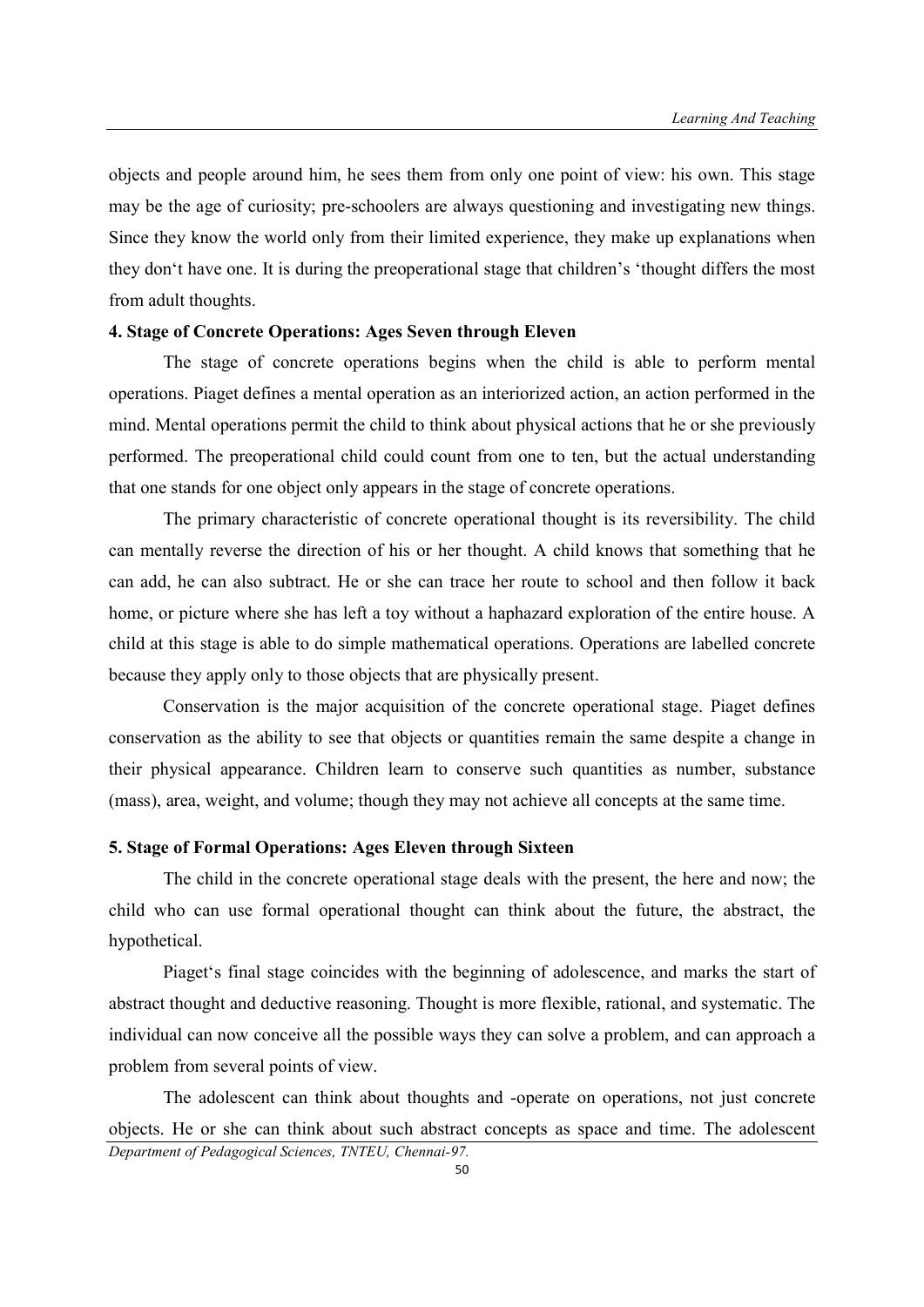develops an inner value system and a sense of moral judgment. He or she now has the necessary -mental tools for living his life. Summarize of this theory that these stages unfold over time, and all children will pass through them all in order to achieve an adult level of intellectual functioning. The later stages evolve from and are built on earlier ones. They point out that the sequence of stages is fixed and unchangeable and children cannot skip a stage. They all proceed through the stages in the same order, even though they may progress through them at different rates.

## Educational Implication

- Difficulty Level according to age
	- e.g., World history at not at childhood should be taught
- Helpful in farming curriculum according to age mental ability of pupil.
- Mental level should be taken into consideration as explanation according to age ability to groups and understand.
- **Important of Physical and social environment to create good education atmosphere.**
- Teacher is aware of pupil age ability and thought process.
- No abstract concept in childhood may be in adolescence (11-15yrs.)
- No complex ideas in childhood.
- More activity based
- More important to motivation teacher must not provide spoon feeding give chance to discover.
- **Theory emphasis assimilation, accommodation and equilibrium teacher should try** developing that process.

# KOLB - LEARNING STYLES

David Kolb published his learning styles model in 1984 from which he developed his learning style inventory. Kolb's experiential learning theory works on two levels: a four stage cycle of learning and four separate learning styles. Much of Kolb's theory is concerned with the learner's internal cognitive processes.

Kolb states that learning involves the acquisition of abstract concepts that can be applied flexibly in a range of situations. In Kolb's theory, the impetus for the development of new concepts is provided by new experiences. "Learning is the process whereby knowledge is created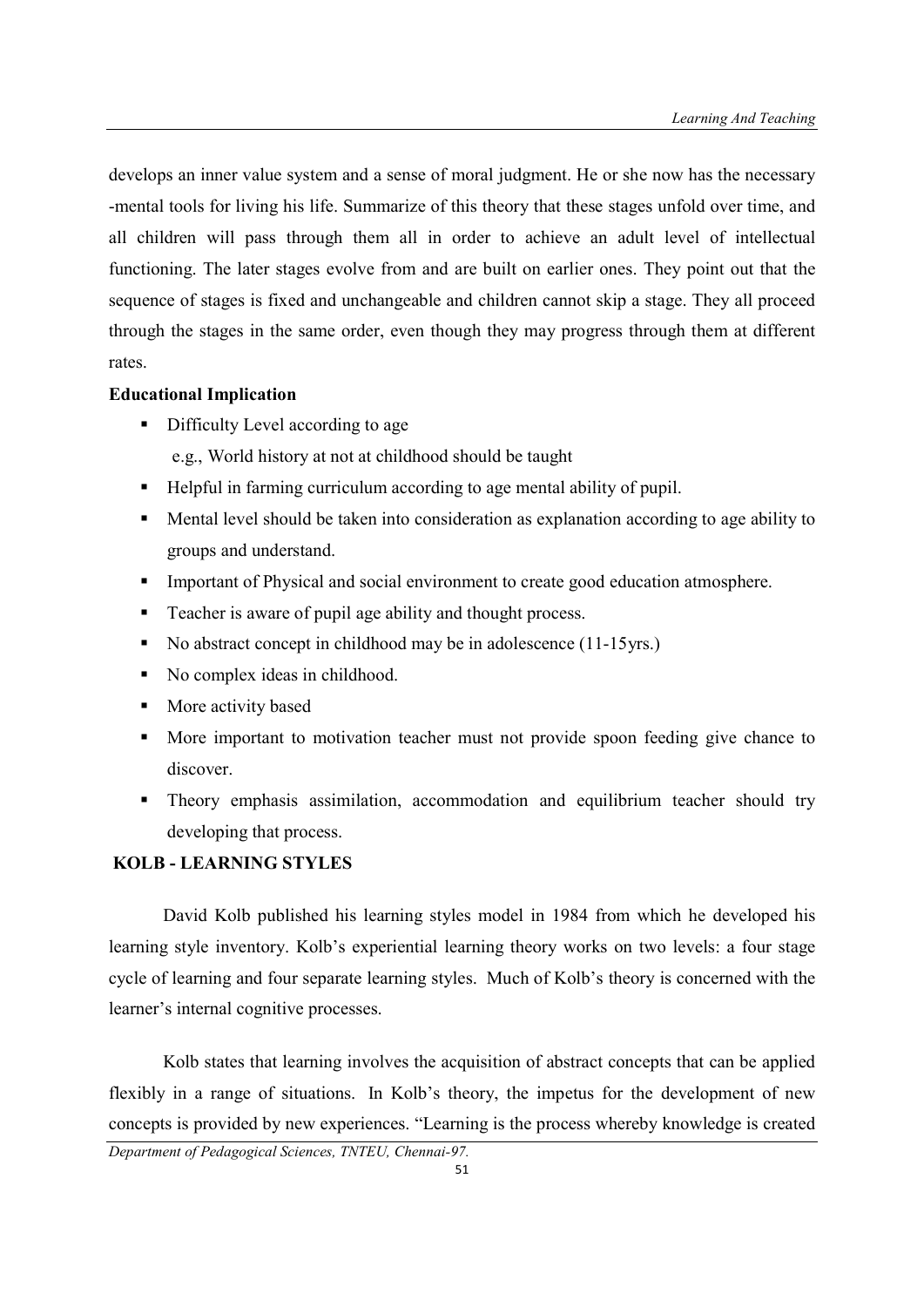through the transformation of experience". The Experiential Learning Cycle Kolb's experiential learning style theory is typically represented by a four stage learning cycle in which the learner 'touches all the bases'

- Concrete Experience (a new experience of situation is encountered, or a reinterpretation of existing experience).
- $\triangle$  Reflective Observation (of the new experience. Of particular importance are any inconsistencies between experience and understanding).
- Abstract Conceptualization (Reflection gives rise to a new idea, or a modification of an existing abstract concept).
- Active Experimentation (the learner applies them to the world around them to see what results).

Effective learning is seen when a person progresses through a cycle of four stages: of (1) having a concrete experience followed by (2) observation of and reflection on that experience which leads to (3) the formation of abstract concepts (analysis) and generalizations (conclusions) which are then (4) used to test hypothesis in future situations. Kolb (1974) views learning as an integrated process with each stage being mutually supportive of and feeding into the next. It is possible to enter the cycle at any stage and follow it through its logical sequence. However, effective learning only occurs when a learner is able to execute all four stages of the model. Therefore, no one stage of the cycle is an effective as a learning procedure on its own.

#### 1. Here are brief descriptions of the four Kolb learning styles

#### Diverging (feeling and watching - CE/RO)

These people are able to look at things from different perspectives. They are sensitive. They prefer to watch rather than do, tending to gather information and use imagination to solve problems. They are best at viewing concrete situations at several different viewpoints.

#### Assimilating (watching and thinking - AC/RO)

Department of Pedagogical Sciences, TNTEU, Chennai-97. The Assimilating learning preference is for a concise, logical approach. Ideas and concepts are more important than people. These people require good clear explanation rather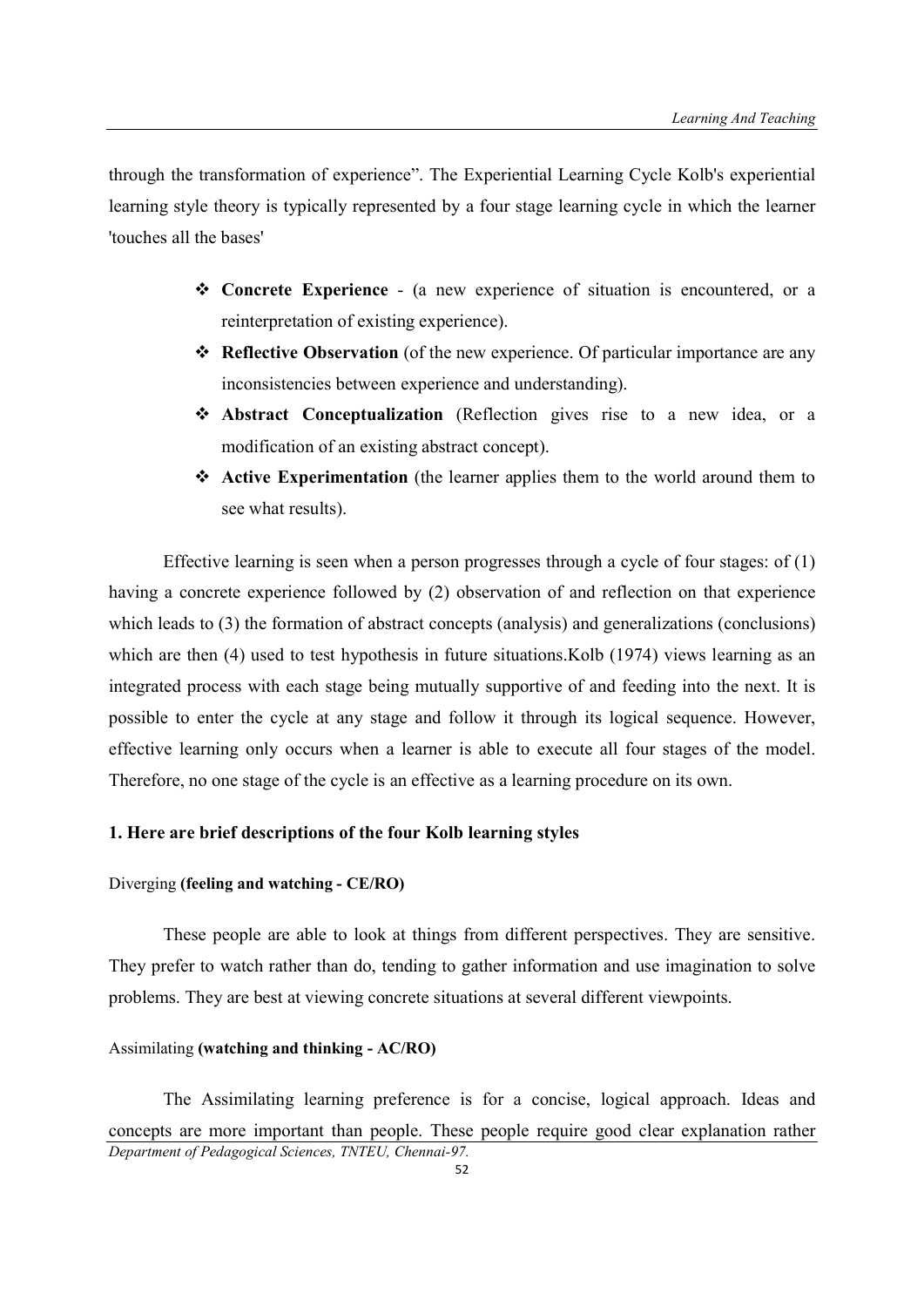than practical opportunity. They excel at understanding wide-ranging information and organizing it in a clear logical format.

People with an assimilating learning style are less focused on people and more interested in ideas and abstract concepts. People with this style are more attracted to logically sound theories than approaches based on practical value.

# Converging (doing and thinking - AC/AE)

People with a converging learning style can solve problems and will use their learning to find solutions to practical issues. They prefer technical tasks, and are less concerned with people and interpersonal aspects. People with a converging learning style are best at finding practical uses for ideas and theories. They can solve problems and make decisions by finding solutions to questions and problems.

## Accommodating (doing and feeling - CE/AE)

The Accommodating learning style is 'hands-on', and relies on intuition rather than logic. These people use other people's analysis, and prefer to take a practical, experiential approach. They are attracted to new challenges and experiences, and to carrying out plans.

## 2. Educational Implications

Both Kolb's (1984) learning stages and cycle could be used by teachers to critically evaluate the learning provision typically available to students, and to develop more appropriate learning opportunities. Educators should ensure that activities are designed and carried out in ways that offer each learner the chance to engage in the manner that suits them best. Also, individuals can be helped to learn more effectively by the identification of their lesser preferred learning styles and the strengthening of these through the application of the experiential learning cycle.

Ideally, activities and material should be developed in ways that draw on abilities from each stage of the experiential learning cycle and take the students through the whole process in sequence.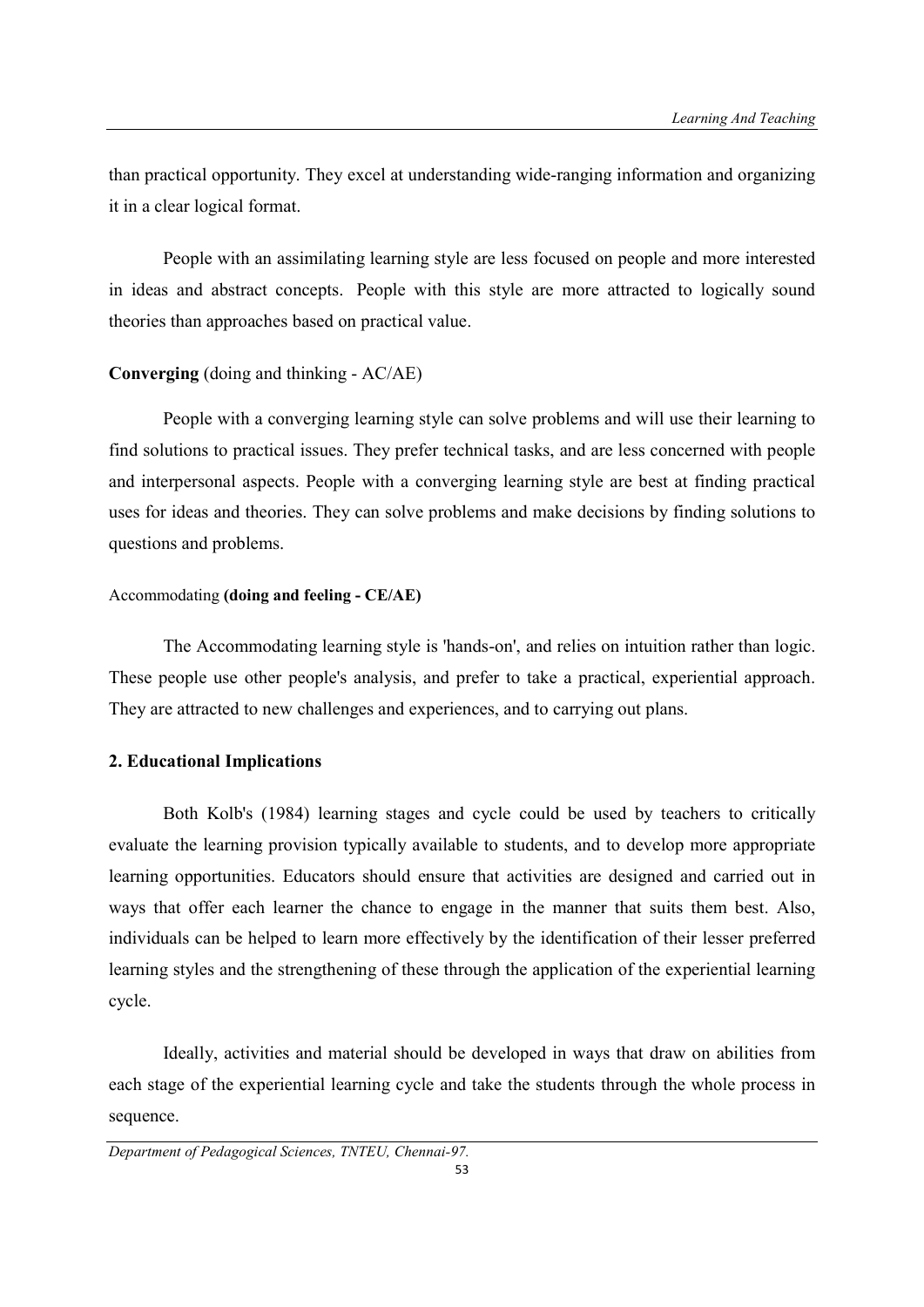# SELF-ACTUALIZATION (MASLOW)

The growth of self-actualization (Maslow, 1962) refers to the need for personal growth and discovery that is present throughout a person's life. For Maslow, a person is always 'becoming' and never remains static in these terms. In self-actualization a person comes to find a meaning to life that is important to them.

As each person is unique the motivation for self-actualization leads people in different directions. For some people self-actualization can be achieved through creating works of art or literature, for others through sport, in the classroom, or within a corporate setting.

Maslow (1962) believed self-actualization could be measured through the concept of peak experiences. This occurs when a person experiences the world totally for what it is, and there are feelings of euphoria, joy and wonder.

## 1. Maslow offers the following description of self-actualization

"Self-actualization" represents a concept derived from Humanistic psychological theory and, specifically, from the theory created by Abraham Maslow. Self-actualization, according to Maslow, represents growth of an individual toward fulfillment of the highest needs; those for meaning in life, in particular. It was Maslow who created a psychological hierarchy of needs, the fulfillment of which theoretically leads to a culmination of fulfillment of "being values", or the needs that are on the highest level of this hierarchy, representing meaning.

Maslow's hierarchy reflects a linear pattern of growth depicted in a direct pyramidal order of ascension. Moreover, he states that self-actualizing individuals are able to resolve dichotomies such as that reflected in the ultimate contrary of free-will and determinism.

## 2. Maslow's hierarchy is described as follows

- Physiological needs, such as needs for food, **sleep** and air.
- Safety, or the needs for security and protection, especially those that emerge from social or political instability.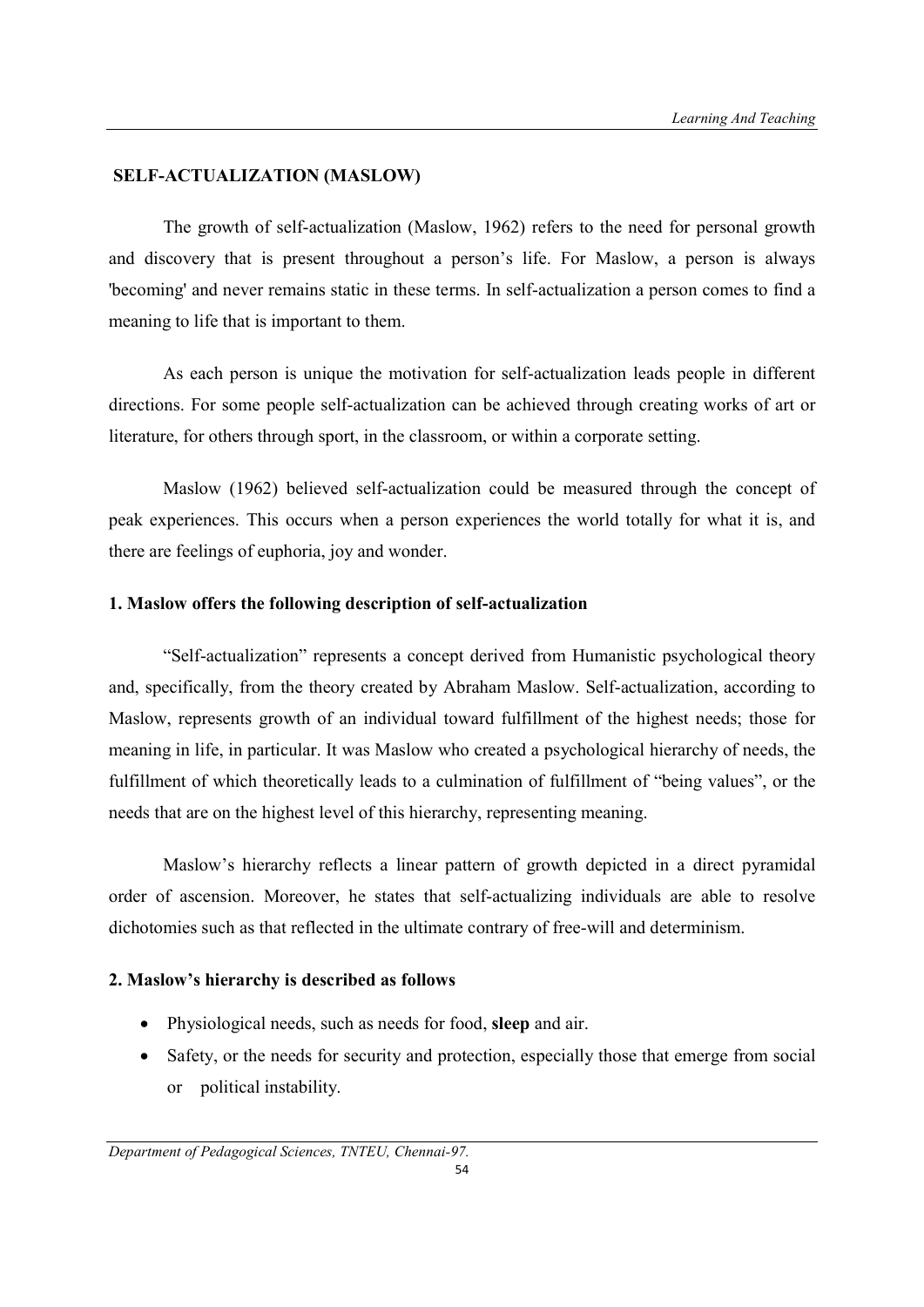- Belonging and love including, the needs of deficiency and selfish taking instead of giving, and unselfish love that is based upon growth rather than deficiency.
- Needs for **self-esteem,** self-respect, and healthy, positive feelings derived from admiration And "being" needs concerning creative self-growth, engendered from fulfilment of potential and meaning in life.

As indicated, Maslow identified self-actualizing people as individuals who are highly creative, who have peak experiences, and who are able to resolve the dichotomies inherent in opposite contraries such as those constituted by "freedom and determinism", "the conscious and the unconscious", as well as "intentionality and a lack of intentionality." Creativity, a hallmark of a self-actualizing person.

# THEORY OF A FULLY FUNCTIONING PERSON-CARL ROGERS

Rogers believed that every person could achieve their goals, wishes, and desires in life. When they did so self-actualization took place. For Rogers (1961) people who are able be selfactualize, and that is not all of us, are called fully functioning persons. This means that the person is in touch with the here and now, his or her subjective experiences and feelings, continually growing and changing. In many ways Rogers regarded the fully functioning person as an ideal and perfect man.

## 1. Rogers identified five characteristics of the fully functioning person

- $\triangleright$  Open to experience: both positive and negative emotions accepted. Negative feelings are not denied, but worked through (rather than resorting to ego defence mechanisms).
- $\triangleright$  Existential living: in touch with different experiences as they occur in life, avoiding prejudging and preconceptions. Being able to live and fully appreciate the present, not always looking back to the past or forward to the future..
- > Trust feelings: feeling, instincts and gut-reactions are paid attention to and trusted. People's own decisions are the right ones and we should trust ourselves to make the right choices.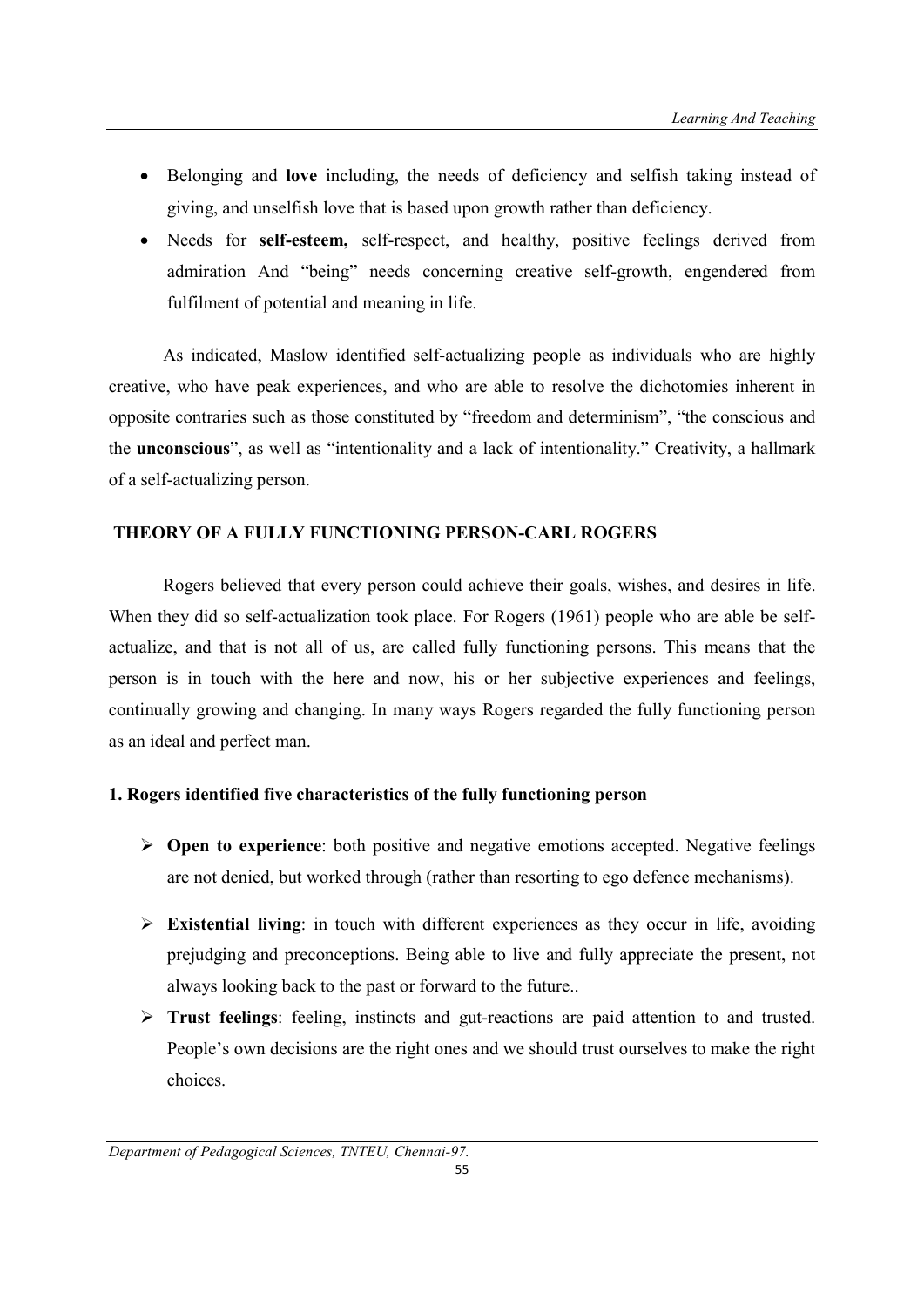- $\triangleright$  Creativity: creative thinking and risk taking are features of a person's life. A person does not play safe all the time. This involves the ability to adjust and change and seek new experiences.
- $\triangleright$  Fulfilled life: person is happy and satisfied with life, and always looking for new challenges and experiences.

For Rogers, fully functioning people are well adjusted, well balanced and interesting to know. Often such people are high achievers in society.

# 2. Personality Development

Central to Rogers' personality theory is the notion of self or self-concept. This is defined as "the organized, consistent set of perceptions and beliefs about oneself". The self is the humanistic term for who we really are as a person. The self is our inner personality, and can be likened to the soul, or Freud's psyche. The self is influenced by the experiences a person has in their life, and out interpretations of those experiences. Two primary sources that influence our self-concept are childhood experiences and evaluation by others.

According to Rogers (1959), we want to feel, experience and behave in ways which are consistent with our self-image and which reflect what we would like to be like, our idealself. The humanistic approach states that the self is composed of concepts unique to ourselves. The self-concept includes three components:

Self-worth (or self-esteem) – what we think about ourselves. Rogers believed feelings of self-worth developed in early childhood and were formed from the interaction of the child with the mother and father.

Self-image – How we see ourselves, which is important to good psychological health. Self-image includes the influence of our body image on inner personality. At a simple level, we might perceive ourselves as a good or bad person, beautiful or ugly. Self-image has an effect on how a person thinks, feels and behaves in the world.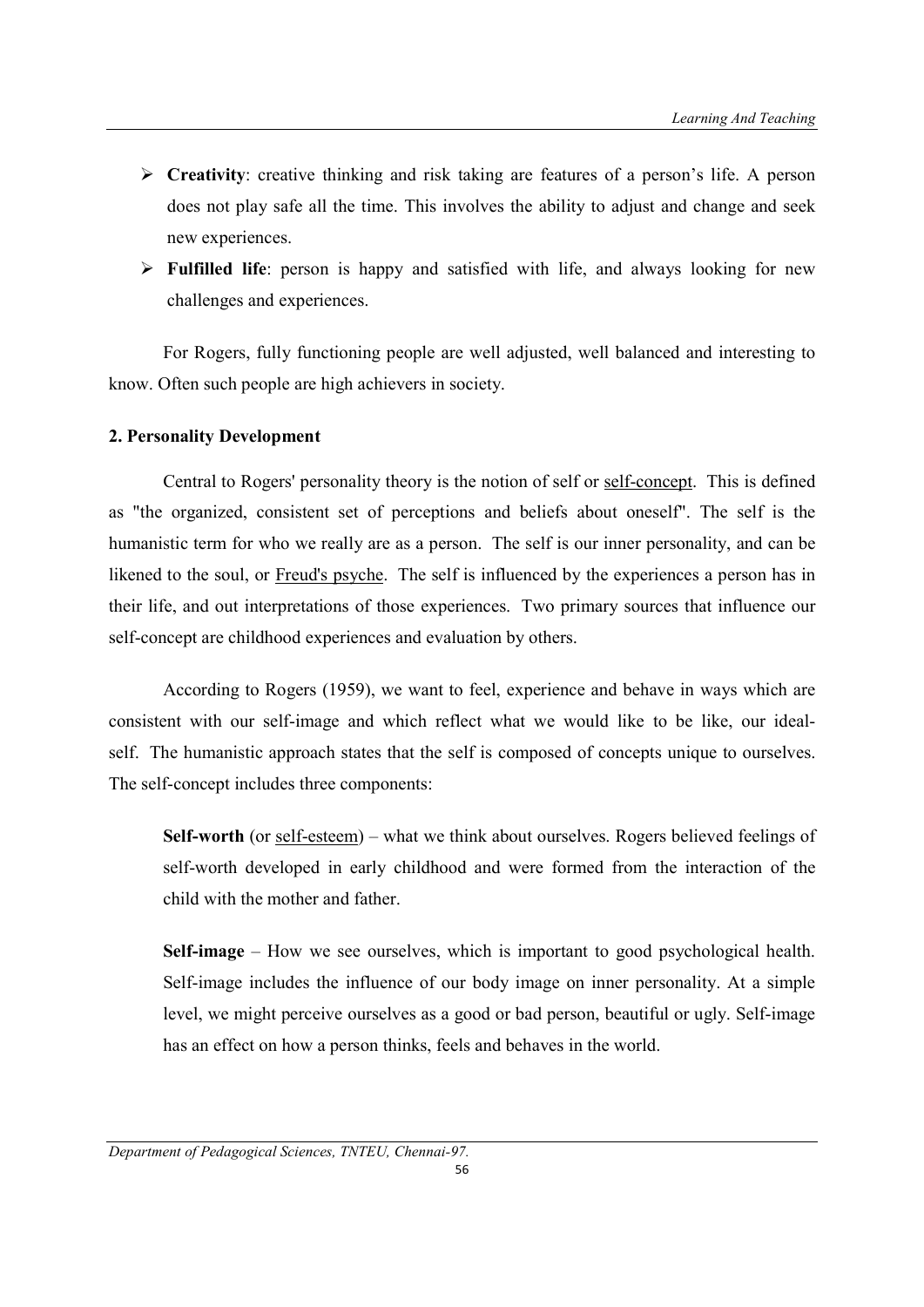Ideal self – This is the person who we would like to be. It consists of our goals and ambitions in life, and is dynamic. The ideal self in childhood is not the ideal self in our teens or late twenties etc.

## 3. Self-Worth and Positive Regard

Carl Rogers (1951) viewed the child as having two basic needs: positive regard from other people and self-worth. How we think about ourselves, our feelings of self-worth are of fundamental importance both to psychological health and to the likelihood that we can achieve goals and ambitions in life and achieve self-actualization.

Self-worth may be seen as a continuum from very high to very low. For Carl Rogers (1959) a person who has high self-worth, that is, has confidence and positive feelings about him or herself, faces challenges in life, accepts failure and unhappiness at times, and is open with people. A person with low self-worth may avoid challenges in life, not accept that life can be painful and unhappy at times, and will be defensive and guarded with other people.

Rogers believed feelings of self-worth developed in early childhood and were formed from the interaction of the child with the mother and father. As a child grows older, interactions with significant others will affect feelings of self-worth.

Rogers believed that we need to be regarded positively by others; we need to feel valued, respected, treated with affection and loved. Positive regard is to do with how other people evaluate and judge us in social interaction.

# **CONCLUSION**

This unit emphasises the importance of insight learning of Kohlberg, cognitive development of Bruner, Piaget's intellectual development, Learning styles of Kolb and selfactualization of Maslow. It also explains Carl Rogers theory of a fully functioning person which will speak of self or self-concept, self-worth and Ideal-self of human being.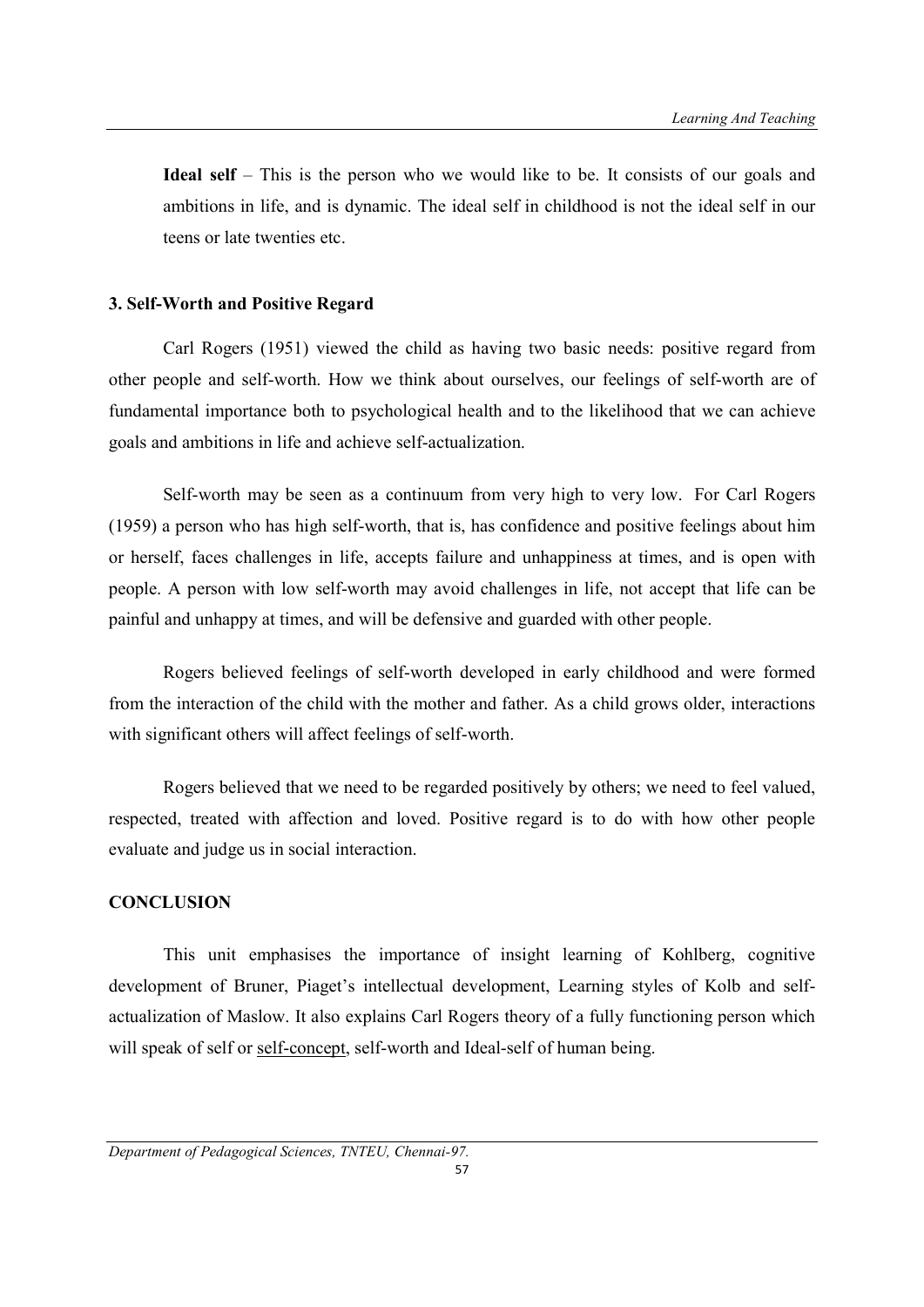# Questions for Discussion and Reflections

- 1. Explain Kohlberg's stages of moral development with examples.
- 2. Explain Bruner's theory of concept development and it's Educational implication.
- 3. Describe the Maslow's hierarchy of needs and bring out its educational implication.
- 4. Discuss the learning style theory of Kolb.
- 5. Explain the different the stages of intellectual development of Piaget.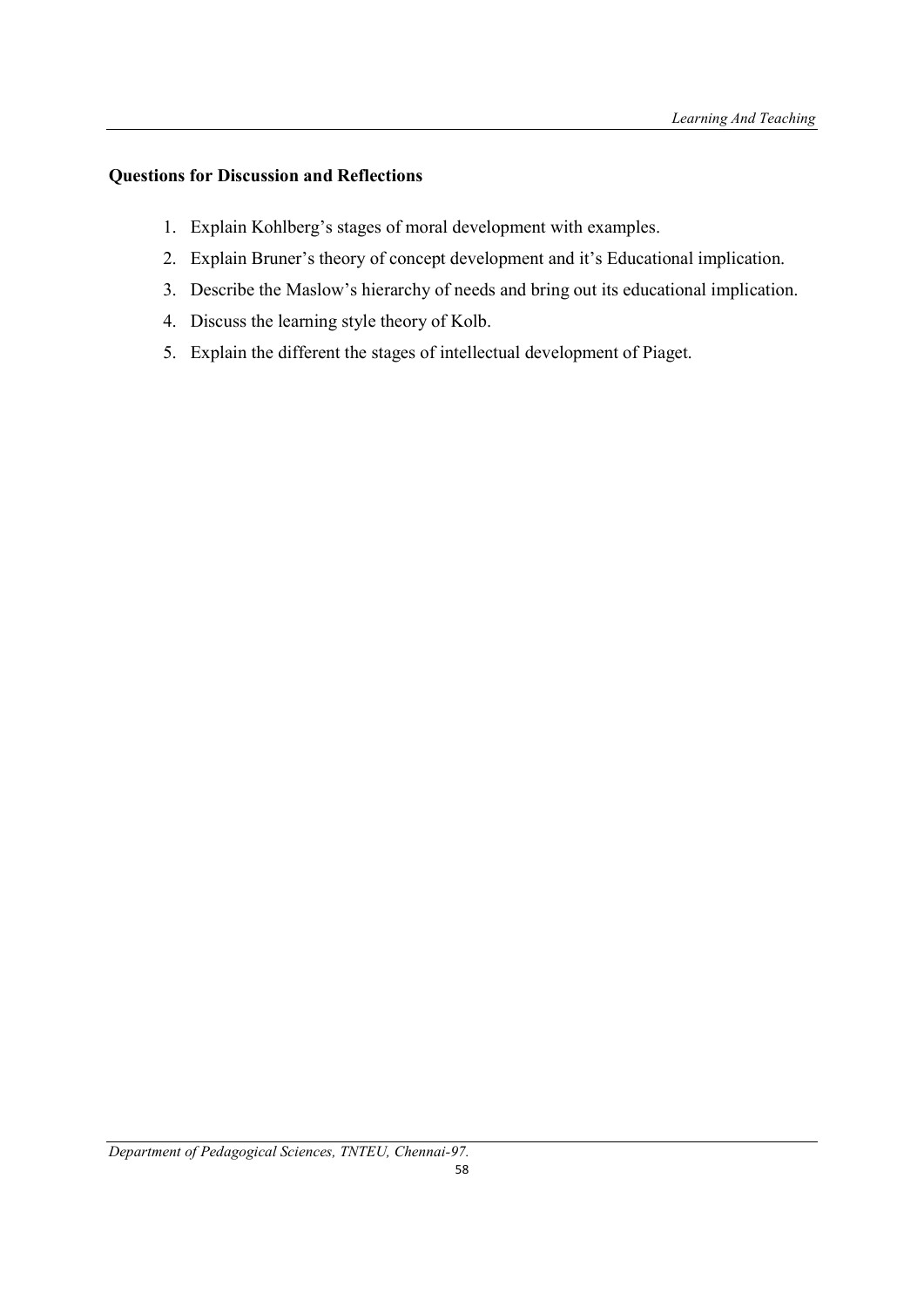## UNIT-V: THEORY OF CONSTRUCTIVISM

#### Objectives:

- 1. Understand the meaning of constructivism and the nature constructivist learners
- 2. Explain the pedagogical approaches to constructivism
- 3. Explain the nature of learning process.
- 4. Understand the major challenges in constructivism

#### INTRODUCTION

 The new view of the learning process, based on researches that have emerged from the leading learning theories propounded by Vygotsky, Piaget, Bruner and Ausubel, during the late  $20<sup>th</sup>$  century, is known as the constructive learning. In this view, learners are active, and the learning process is seen as meaning making in socially, culturally, historically and politically situated contexts.

#### MEANING

 Learning is construction of knowledge, which is based on the idea that learning occurs when a learner actively constructs a knowledge representation in working memory. According to this view; the learner is a sense maker whereas the teacher is a cognitive guide who provides guidance and modeling an authentic task. The instructional designer's role is to create environments in which the learner interacts meaningfully with academic material, including fostering the learner's processes of selecting, organizing and integrating information.

 Learning activities in constructivist settings are characterized by active engagement, inquiry, problem solving and collaboration with others rather than a dispenser of knowledge a teacher is a guide, facilitator and co-explorer, who encourage learners to question, challenge and formulate their own ideas, opinions and conclusions. Correct answers and single interpretations are de-emphasized. While there are commonly accepted attributes of constructivism, there are also different interpretations of it. In general, two broad interpretations can be found among contemporary educators: Psychological constructivism articulated by Piaget; and Social constructivism associated with Vygotsky. Two major issue shape these interpretations: (i)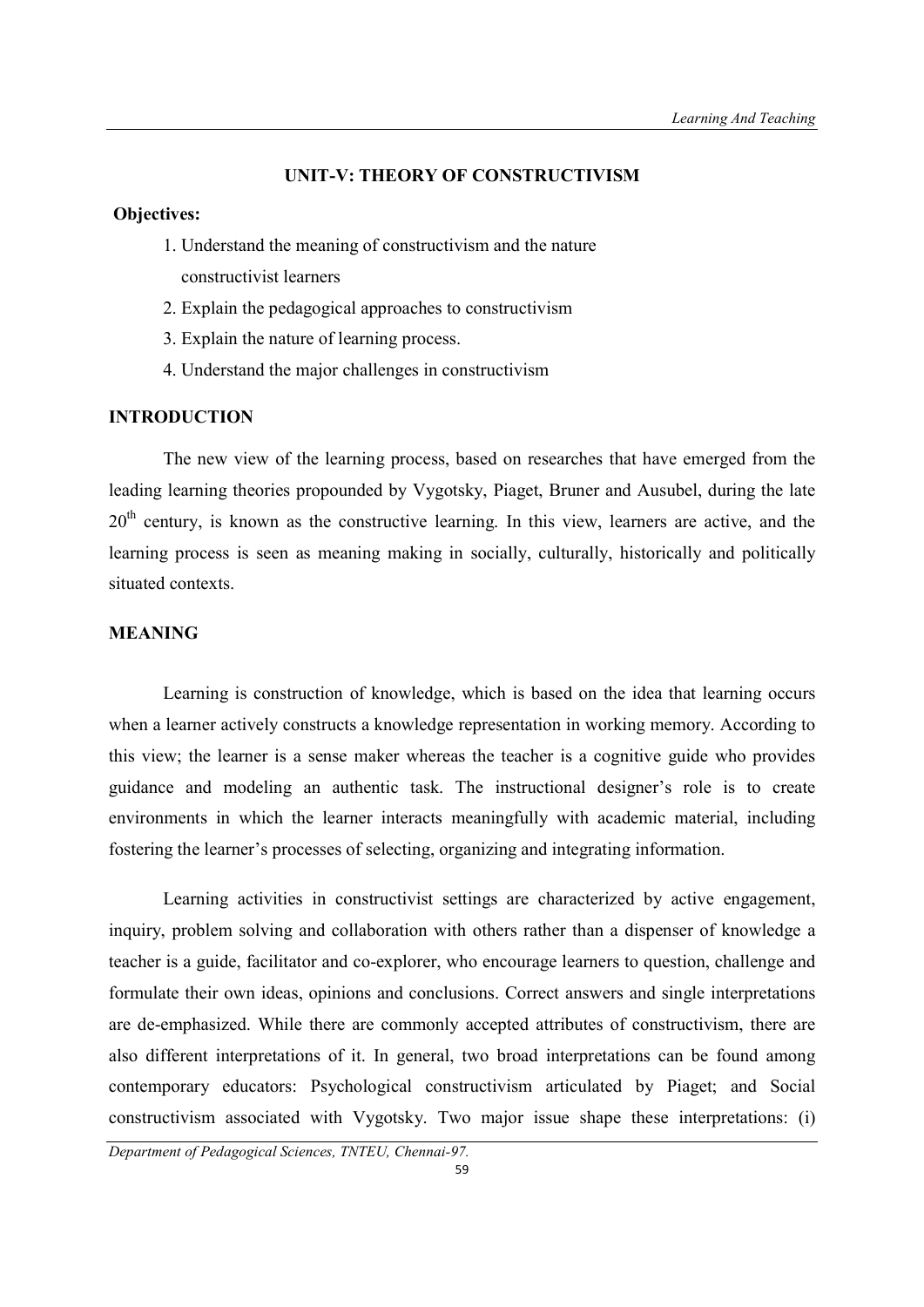education for social transformation; and (ii) the degree of influence that social context has on individual cognitive development.

# **DEFINITIONS**

 According to Cannella &Reiff, 1994, "Constructivism is an epistemology, a learning or meaning-making theory that offers an explanation of the nature of knowledge and how humans learn. It maintains that individuals create or construct their own understandings or knowledge through the interactions and activities with which they have contact".

 According to Kroll &Boskey, 1996 "Knowledge is acquired through involvement with content instead of imitation or repetition".

 According to Wolffe and Mcmullen, 1996, "Constructivism is primarily a theory of learning, not a theory of teaching."

# THE NATURE OF CONSTRUCTIVIST LEARNER

#### The importance of constructivist learner:

 Social constructivism -encourages culturalism the learner to arrive at their version of the truth, influenced by his or her background, culture or embedded worldview.

#### Learner is responsible:

 It is argued that the responsibility of learning should reside increasingly with the learner. Social constructivism thus emphasizes the importance of the learner being actively involved in the learning process, unlike previous educational viewpoints where the responsibility is rested with the instructor to teach and where the learner played a passive, receptive role.

### High motivation is must:

 The most crucial thing regarding the nature of learner is that they should have high motivation for learning. According to Von Glaserfeld (1989), sustained motivation to learn is strongly dependent on the learner's confidence in their potential for learning.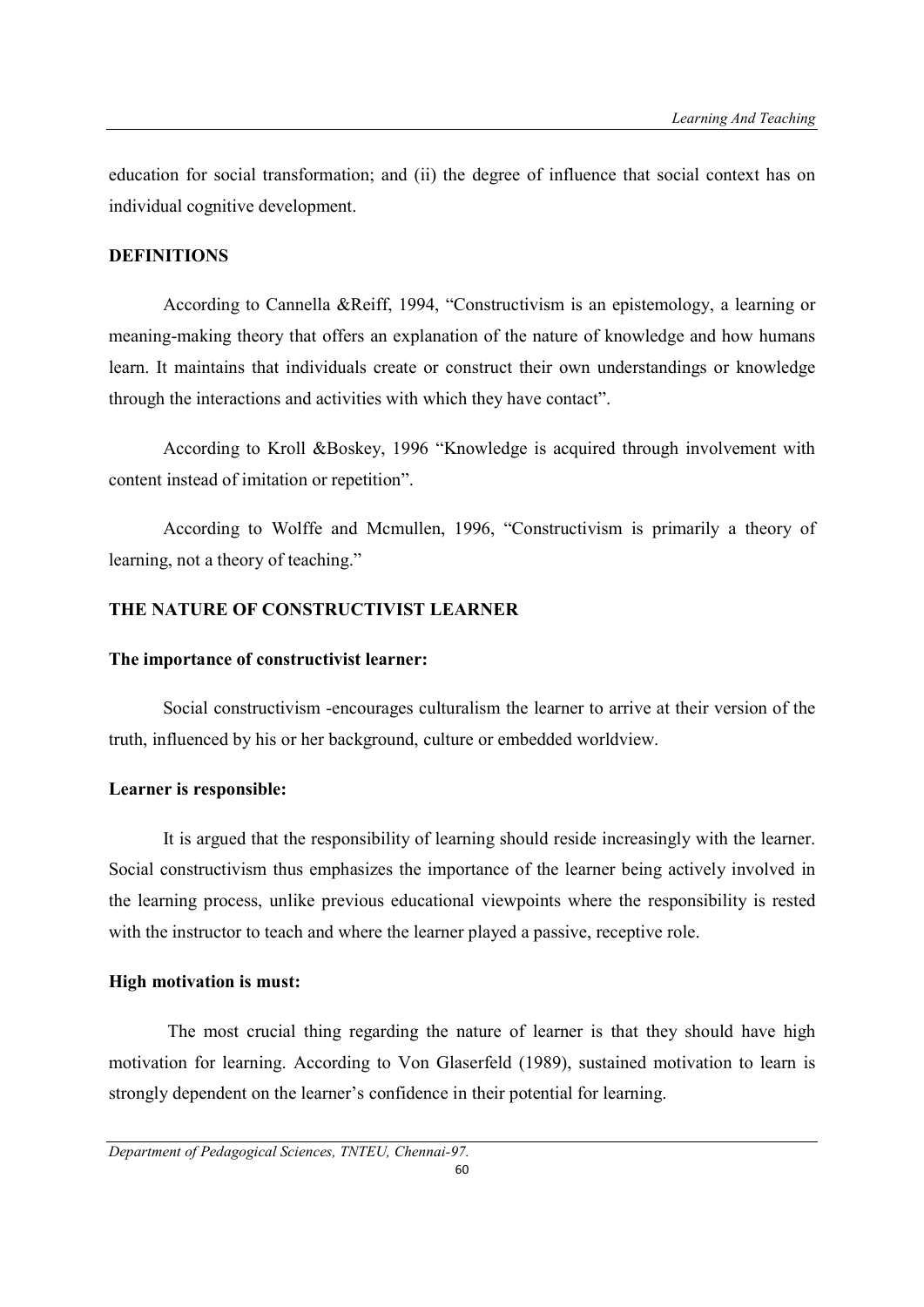# Learner is active:

 The student is the person who creates new understanding for themselves. The teacher coaches, moderates, suggests but allows the students room to experiment, ask questions, learning activities require the students' full participations. An important part of the learning process is that students reflect on, and talk about their activities. Students are also helped set their own goals and means of assessment.

# Learning is reflective:

 Students control their own learning process and they lead the way by reflecting on their experiences. This process makes them experts of their own learning. The teacher helps to create situations where the students feel to ask questioning and reflecting on their own processes.

## Collaborative learning:

 There are many reasons for collaboration which contributes to learning. The main reason in constructivism is that students learn about learning not only by themselves, but also from their peers. When students review and reflect on their learning they can pick up strategies and methods from one another.

# Enquiry based learning:

 The main activity in a constructivist classroom is solving problems. Students use inquiry methods to ask questions, investigate a topic, and use a variety of resources to find solutions and answers.

# THE ROLE OF TEACHER IN THE CONSTRUCTIVIST CLASSROOM

Teacher encourages students' initiatives and gives freedom and encouragement.

- 1. The teacher asks open-ended questions and waits for responses.
- 2. Teacher emphasizes higher-level thinking and reasoning.
- 3. Students are engaged in dialogue with the teacher and with each other.
- 4. Teacher encourages reciprocal learning environment in the classroom.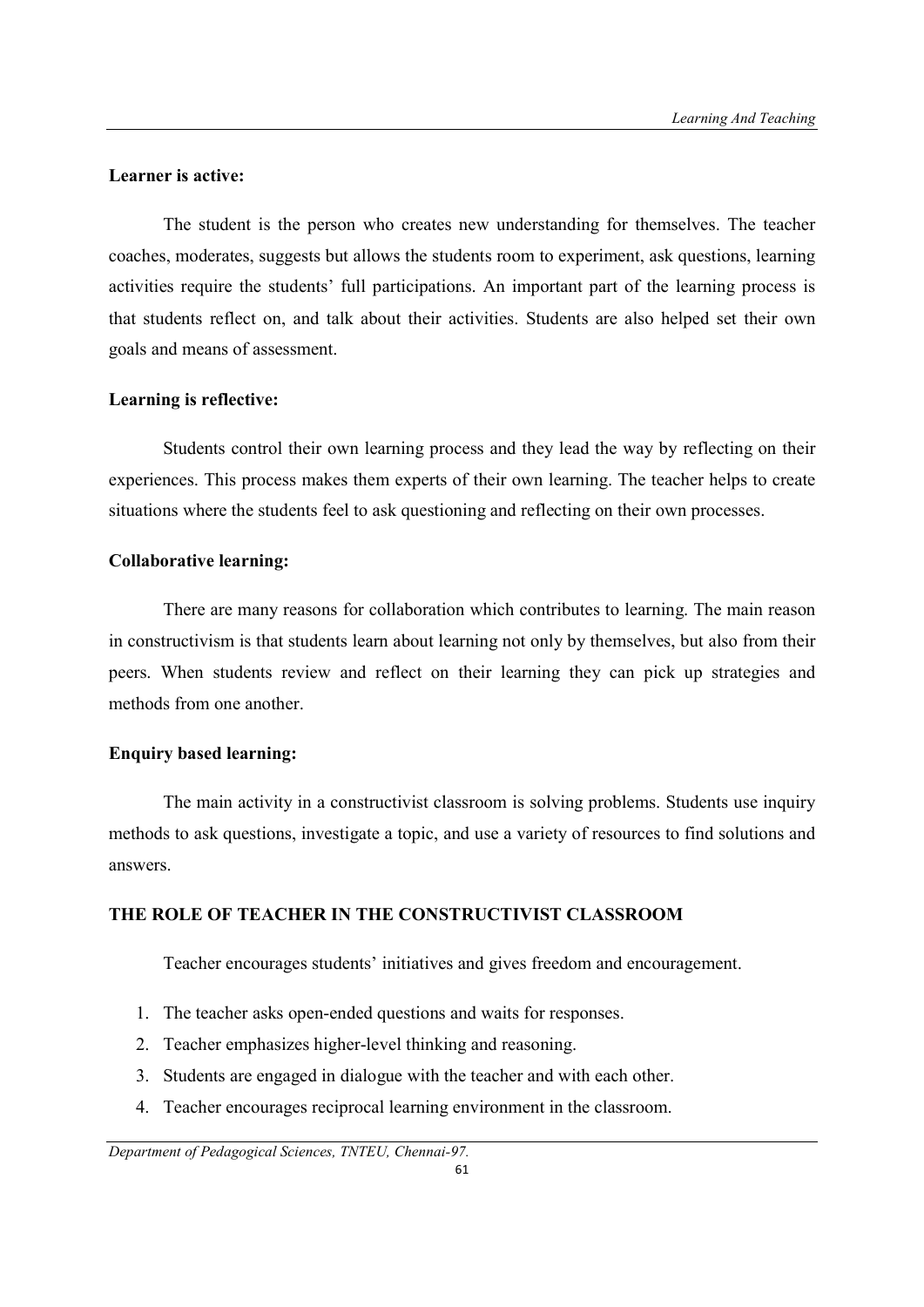- 5. Teacher emphasizes on inquiry-based learning.
- 6. There is emphasis on problem-based learning.
- 7. Cognitive apprenticeships, various methods involving collaboration or group work, cooperative learning (reciprocal questioning, Jig-saw classroom, structured controversies) are emphasized.

# The Role of Teacher

- 1. The following are four phases in planning and implementing co-operative learning lessons.
- 2. Making decisions before the lesson begins,
- 3. Setting the lesson,
- 4. Monitoring and interviewing during group work; and
- 5. Evaluating the product and the process of group work.

The role of teacher in these phases is highlighted below:

# 1) Making decision before the lesson begins

The teacher is required to formulate academic and social objectives to be realized by students through the co-operative lesson. Academic objectives refer to content, subject matter and the skills to be learnt. Social objectives refer to the social interaction skills to be acquired by the students.

# 2) Setting lesson

The teacher explains the academic task to the members of the group. He/she also explains to them that they are to accomplish the academic task and to develop social skills too. The teacher needs to ensure that students comprehend their learning task before they begin.

# 3) Monitoring and intervening the during group work

While the students of working, the teacher needs to move around in the class room with a view to monitoring students progress and to intervene if necessary. if the teacher finds that the student facing difficulty in accomplishing the task, they may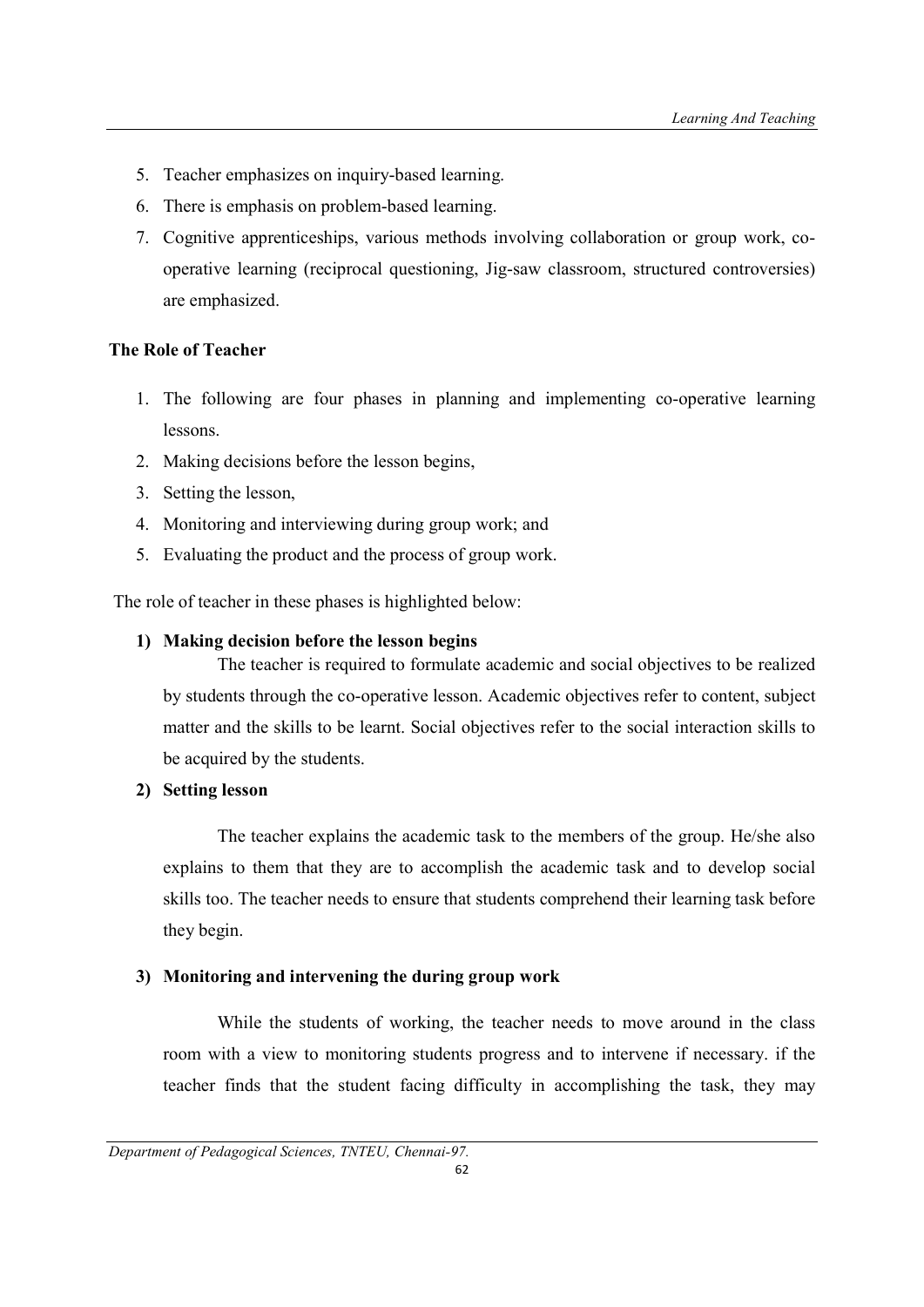intervene to provide them assistance in accomplishing to task and help them to overcome the problem.

#### 4) Evaluating the product and process of group work

The teacher needs to provide opportunities to students to evaluate the accomplishment of the academic task and the development of social skills on the part of the students.

#### NATURE OF LEARNING PROCESS

 Constructivist theory states that knowledge is constructed by the learner in working memory. In this construction process the learner uses both incoming material from the environment and prior knowledge from long term memory. SOI model is a theory of learning that can be used to generate instructional implications.

 This is called SOI model to highlight the crucial cognitive processes, S for selecting, O for organizing and I for Integrating.



 The first process is the selection of relevant information for further processing. When words and pictures are presented to learn in an instructional message, the learner represents them

Department of Pedagogical Sciences, TNTEU, Chennai-97.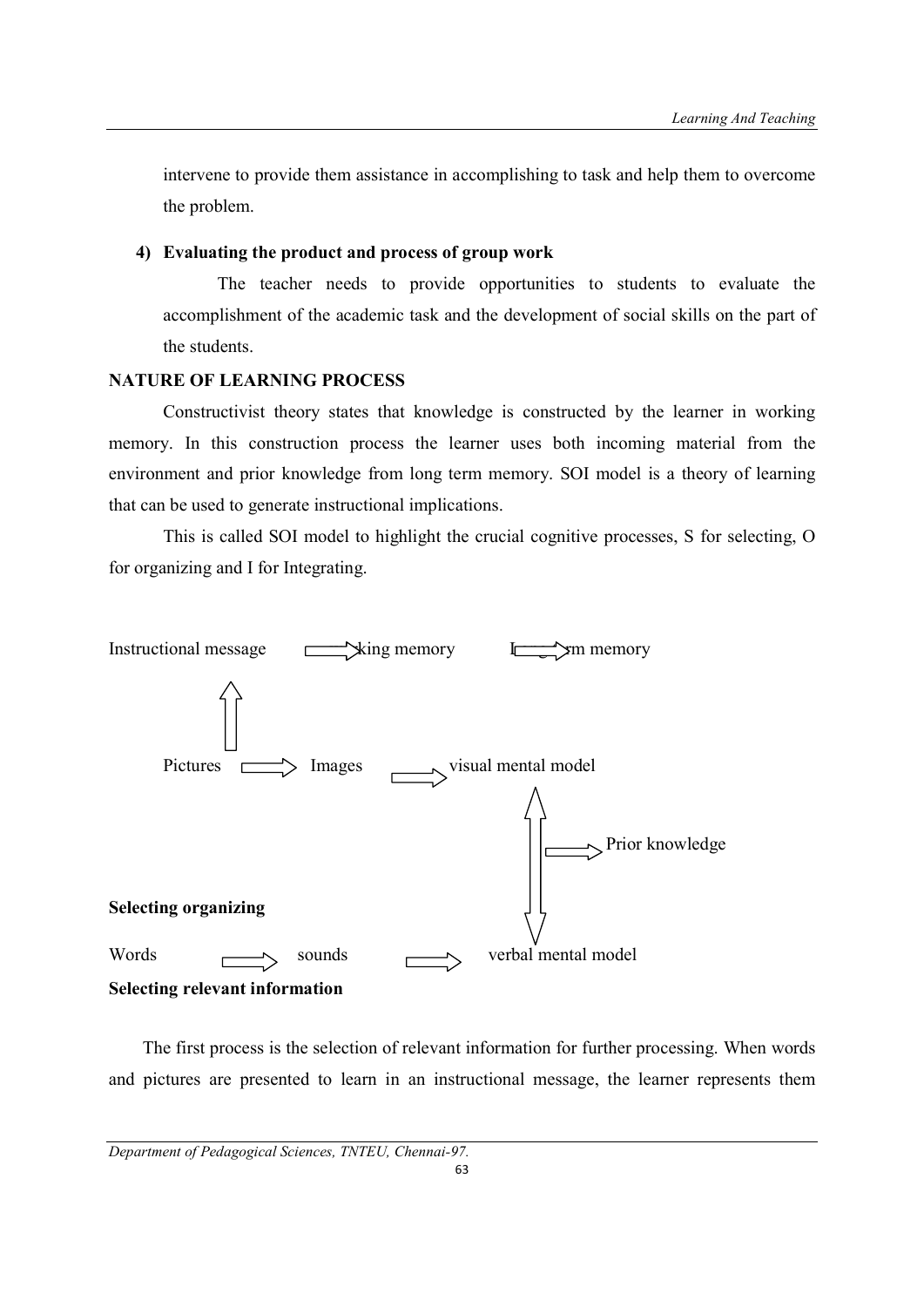briefly in sensory memories, because of the limited capacity of the human information processing system.

## Organizing incoming information:

 The selected auditory representation is organized into a coherent verbal representation and the selected images are organized into a coherent pictorial representation. In this process the retained visual images are connected by appropriate links (such as cause and effect); likewise the retained verbal representations are also connected. This activity takes place in working memory. The outcome of this process is the construction of the coherent pictorial representation and a coherent pictorial representation.

# Integrating incoming information

 In this process students make one to one connections between corresponding elements of the pictorial and verbal representations they have constructed using prior knowledge.

 A final step in learning process is encoding in which the mental representations constructed in working memory are stored in long-term memory for permanent retention.

# COLLABORATION AMONG LEARNERS

- 1. There is a positive interdependence among members of a group.
- 2. Collaborative learning groups share common goal. They work collaborative to realize the goal.
- 3. A collaborative learning group does not select its group leader. Rather leadership is shared among its members.
- 4. The progress of the group as well of each individual is monitored and assessed. As a consequence, an individual is accountable to himself/herself and the group too.
- 5. In collaborative learning groups, students not only accomplish the academic task but also develop and practice social skills.
- 6. The teacher and / or the students evaluate the functioning of their group and formulate a plan to improve its functioning in the next collaborative lesson session.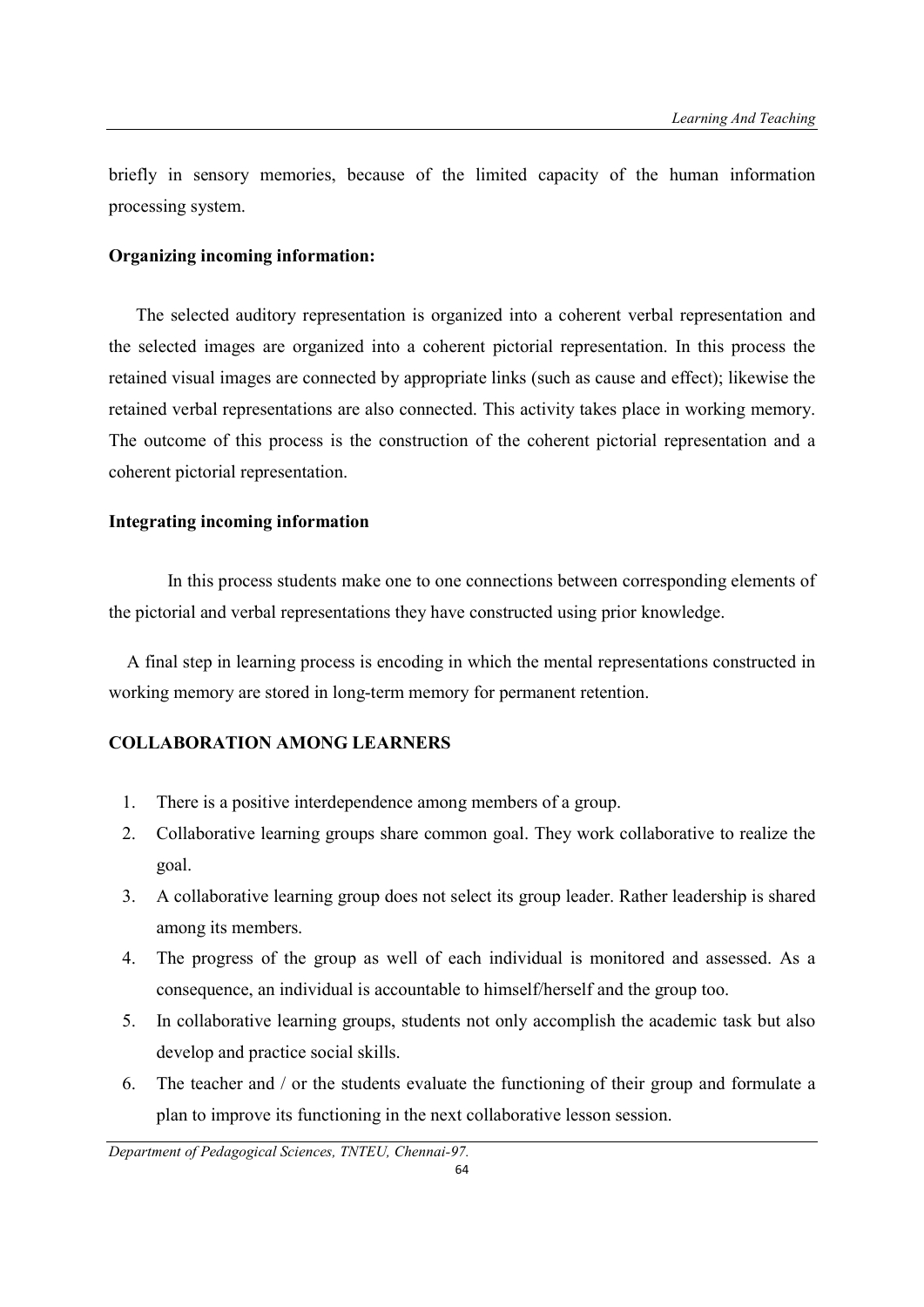- 7. In collaborative learning sessions, students help and encourage each other with a view to ensuring that all the members of the collaborative group accomplish the assigned task.
- 8. Students are required to maintain effective working relationship among them in the group. In the absence of such a relationship, the desired task may not be achieved.
- 9. Seating arrangement of the members of a group is so made that facilitates interaction among its numbers. The interaction contributes significantly to the realization of the goal of the group.

#### PEDAGOGICAL APPROACHES TO CONSTRUCTIVISM

 Learning involves combining what we know with what was taught, or continually connecting prior knowledge with new information. This prior knowledge can facilitate, inhibit or transform learning. Research on the nature of children's science, (the ideas and experiences students bring into class with them), shows that the students hold their prior ideas tenaciously. These alternative conceptions or misconceptions grow out of students' prior experiences with the world around them and often interface considerably with teachers' attempts to foster learning. Teachers need to surface students' prior knowledge, connect to it and allow students to build from and onto their prior knowledge. In order for the students to make use of ideas taught by teachers in the way teachers intend, knowledge must the present itself as intelligible, fruitful and plausible. This is a move away from a discovery approach, where students construct knowledge solely based on their own experience to knowledge construction where students have the opportunity to test their knowledge within a social context.

 The social aspect of knowledge provides clear implications for practice. Learning is seen to be an active process of knowledge construction and sense making. Beyond that, knowledge is understood as a cultural artifact of people. It is created and transformed by each individual and by groups of people. Participating in community discourse allows students to clarify, defend, elaborate, evaluate and argue over the knowledge constructed. Many teachers use cooperative learning as a route to building community discourse in their classrooms. The broader knowledge base for teaching, which included content knowledge, pedagogical content knowledge (PCK), curriculum knowledge, general pedagogy, learners and their characteristics, educational contexts and educational purposes involves the transformation of content knowledge by teachers in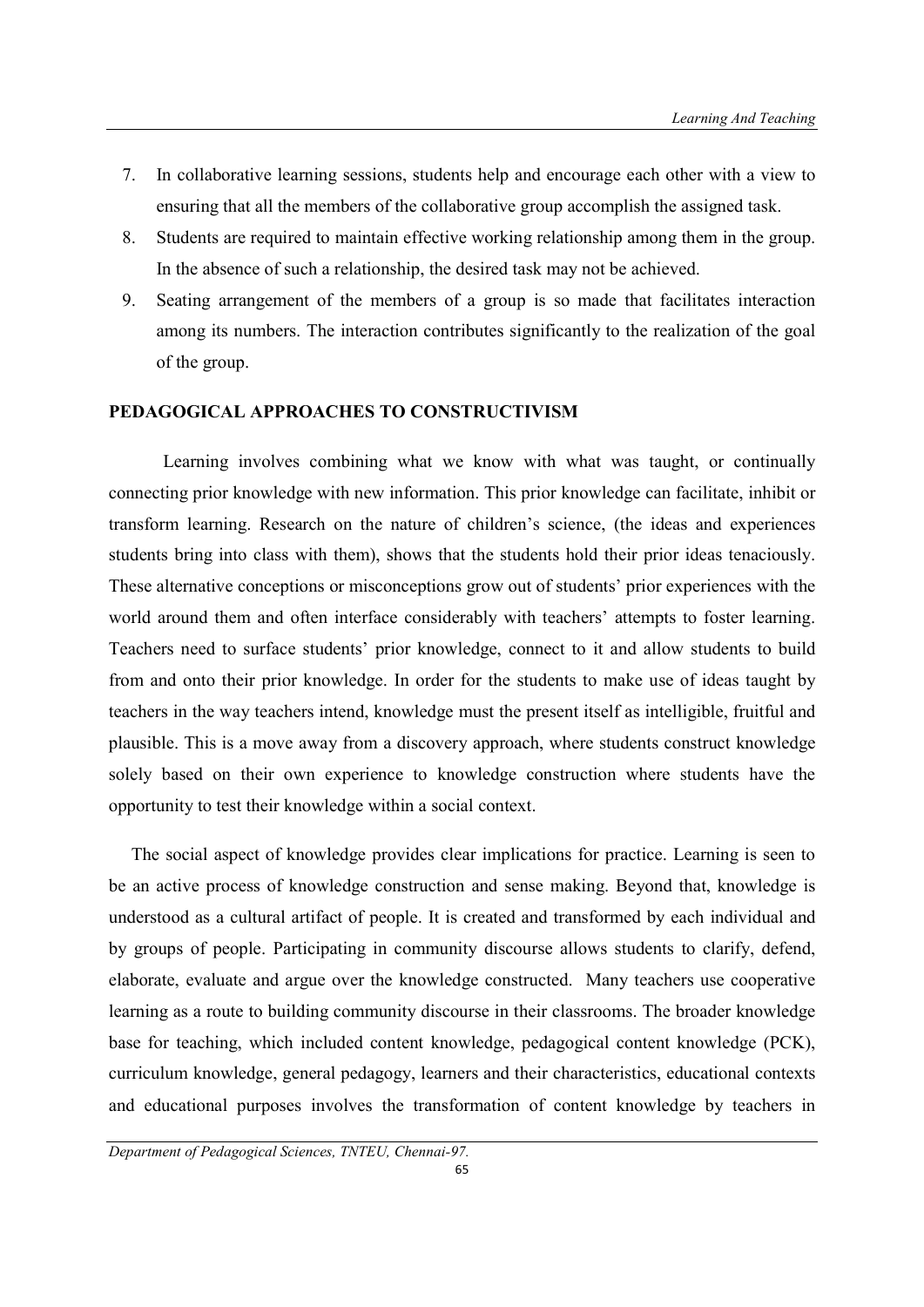different ways that allow the learners to construct knowledge during classroom practice. Teachers derive PCK from their understandings of content, their own teaching practice and their own schooling experience. As such PCK is closely intertwined with both content knowledge and pedagogical process knowledge. Research in pedagogical content knowledge reinforces the research in cognitive science. Teacher education programmers can enhance the development of PCK in student teachers by modeling and sharing teaching decisions and strategies with students. Faculty should have opportunities to demonstrate and reflect on how they use PCK in their own teaching.

 Although it is difficult to separate PCK from content knowledge, a thorough and coherent understanding of content is necessary for effective PCK. Teacher education programmes can assist pre-service teachers in constructing a deep understanding of disciplinary content from a teaching perspective. A teacher education programme which balances attention to the process of learning with the content being learned can ultimately result in helping teachers be able to understand better both their content and the learning of their students. Often content is taught without any attention to process, or process is taught without a deep understanding of the content involved.

# GAGNE HIERARCHY OF LEARNING OR EIGHT CLASSES OF HUMAN INTELLECTUAL SKILLS

#### Gagne's Hierarchy of Learning

Robert Gagne was an American educational psychologists, best known for his conditions of learning. His focus was on intentional or purposeful learning, which is a type of learning that occurs in school or specific training programmes. He believed that events in the environment influence the learning process. The theory identifies the general type of human capabilities that are learned, in terms of behavioral changes, once the learning outcomes are identified, an analysis of conditions of learning is done.

#### Hierarchical step Model of Learning

Department of Pedagogical Sciences, TNTEU, Chennai-97. Gagne identified eight basic types and arranged them in the hierarchical order. According to Gagne , the higher orders of learning in the hierarchy build upon the lower levels, requiring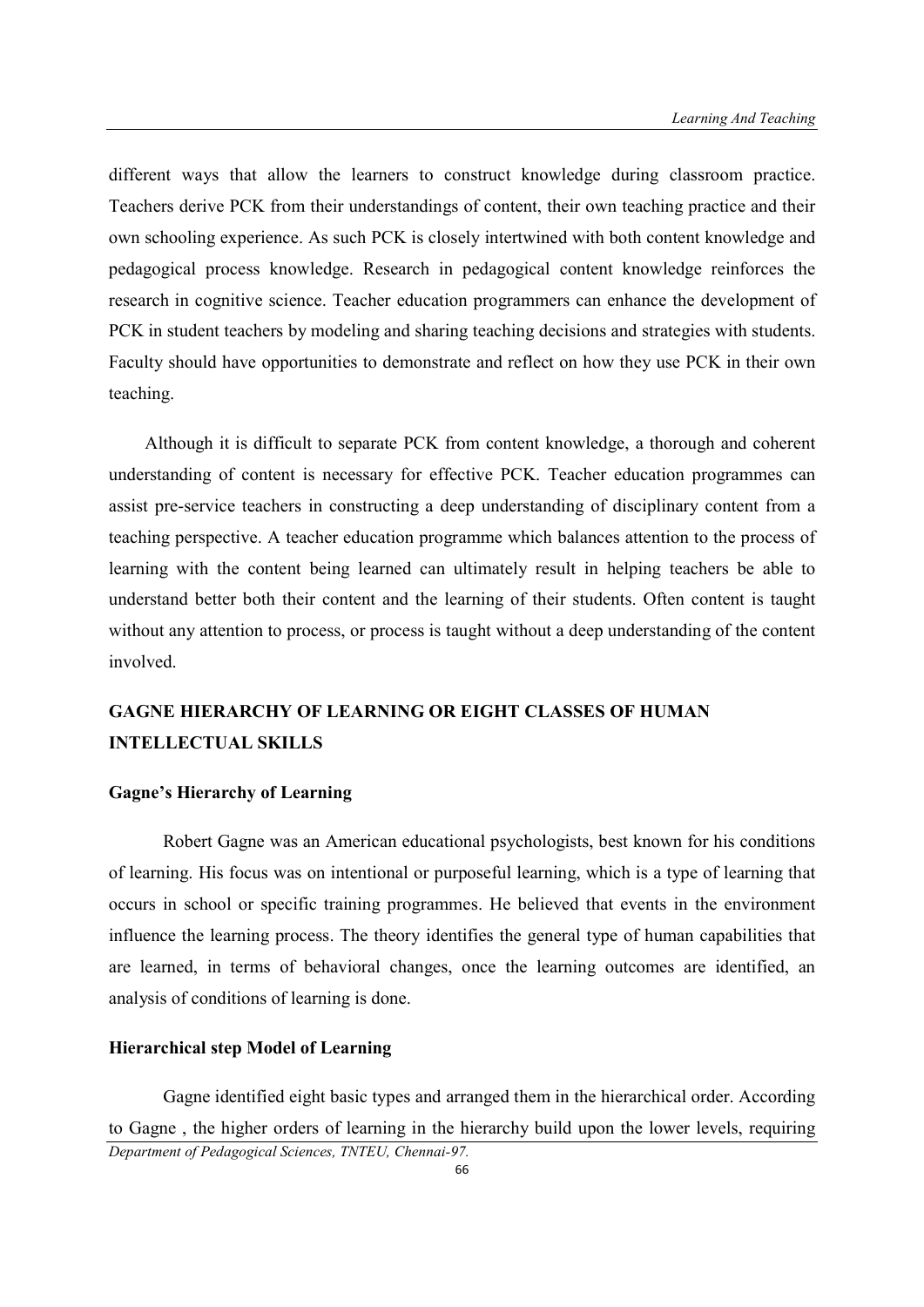progressively to greater amount of previous orders for their success. The lowest four orders tend to focus on the behavioral learning and highest four on cognitive learning sample tasks function as real components of a more complex task. The underlying assumption of the hierarchy is that the basic skills are necessary to perform the most complex skill(problem solving).

Signal Learning- This is the simplest form of learning and consist Pavlov's classical conditioning response, where the individual learns to carry out a general conditioned response towards a given signal. The subject is conditioned to emit a desired response as a result of stimulus.

Stimulus Response Learning- This form of learning is also known as Skinner's operant conditioning. The individual shows a certain Response  $(R)$  to a discriminated stimulus  $(S)$ .

Psychomotor Connection learning/chaining – This is a more advanced form of learning in which the subject develops the ability to connect two or more previously-learned stimulus response bonds into a linked sequence.

Verbal Association Learning – It is a form of chaining in which the links between the items being connected are verbal in nature. Verbal association is one of the important processes in the development of language skills.

Multiple Discrimination Learning – Separate associations which have been learnt are connected to form multiple discrimination. This involves developing the ability to make appropriate(different) responses to a series of similar stimuli that differ in a systematic way.

**Concept Learning – It is the learning to respond to a stimulus according to abstract** characteristics such as position, shape, colour and not according to the concrete physical characteristics.

Principle Learning – A principle is a chain of two or more concepts. In principle learning, one needs to associate more than one concept.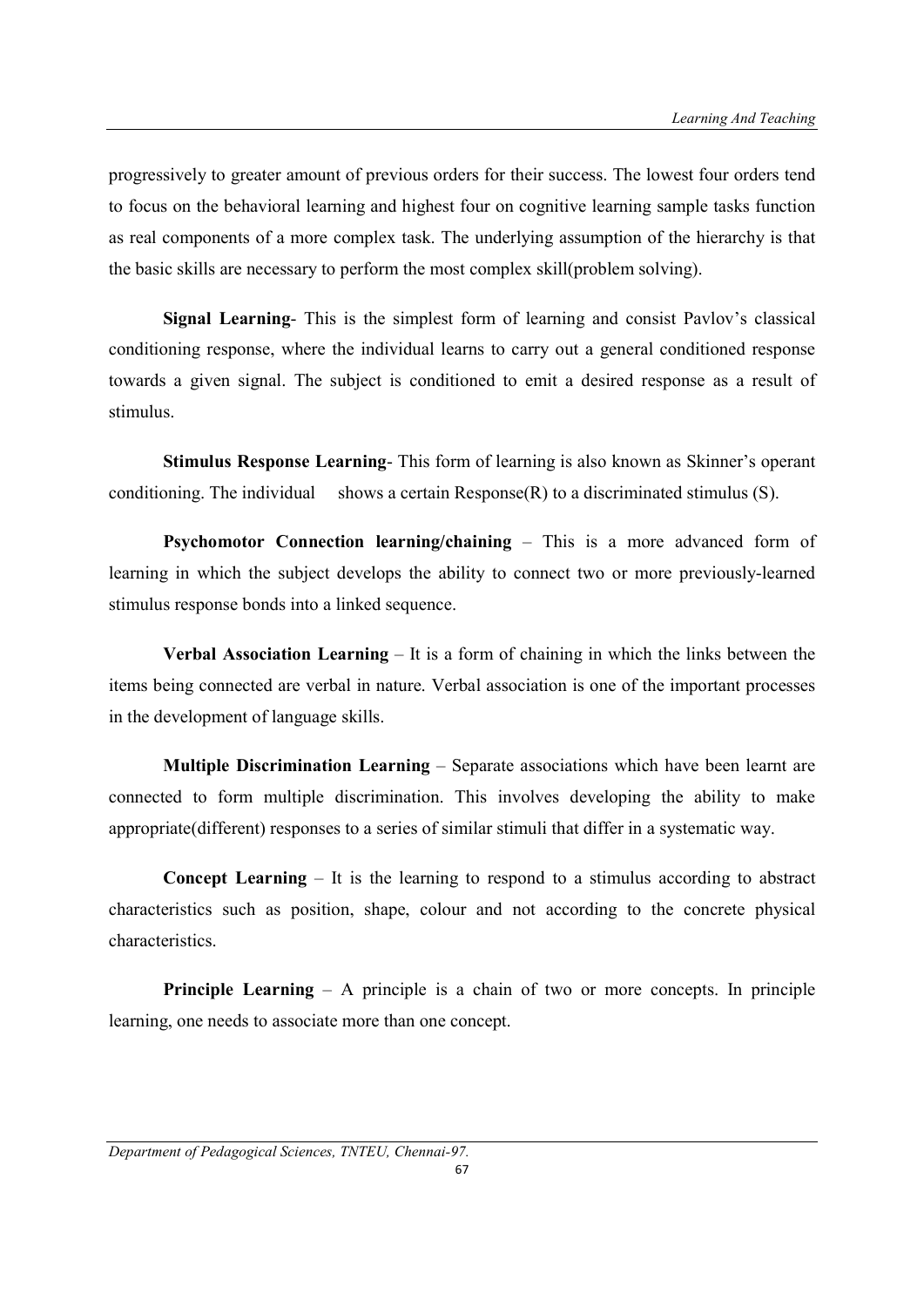Problem solving – This is the highest level of cognitive process according to Gagne. It involves developing the ability to invent a complex rule, algorithm for the purpose of solving the problem.

# **CONCLUSION**

 Teacher education provides a multiplier effect. As the model that leads our students to understand content deeply and to view content and process as inseparable aspects of knowledge construction approaches, our students gain the perspectives and abilities to move their students to deeper understandings of content. Powerful teacher education should help students at all levels of schooling for better appreciations of the world around them. A constructivist approach shows that content and process are not dichotomous. As more teachers come to that understanding, many more students will benefit.

# Questions for discussion and Reflection

- 1. Explain constructive approach to learning
- 2. Explain the characteristics of constructive approach
- 3. Write about the educational implications of constructive approach to learning
- 4. How does learning take place in constructive approach?

# References

Ausubel, david (1963) The psychology of meaningful verbal learning, New York:Grune and Stratteninc.

Bruner, J., Goodnow, J.J. and Austin, G.A. (1956): A Study of Thinking. New York: John Wiley.

Catherine Twomey Fosnet (2003) Constructivism-Theory, Perspectives and Practice, Teachers college Press.

Kochhar,S.K (1985) Methods and techniques of teaching. New Delhi: Sterling publishers' private limited.

Marchese, T. J. (1997). The new conversations about learning: Insights from neuroscience and anthropology, cognitive science and work-place studies." In Assessing Impact: Evidence and Action, pp. 79-95. Washington, DC: American Association for Higher Education.